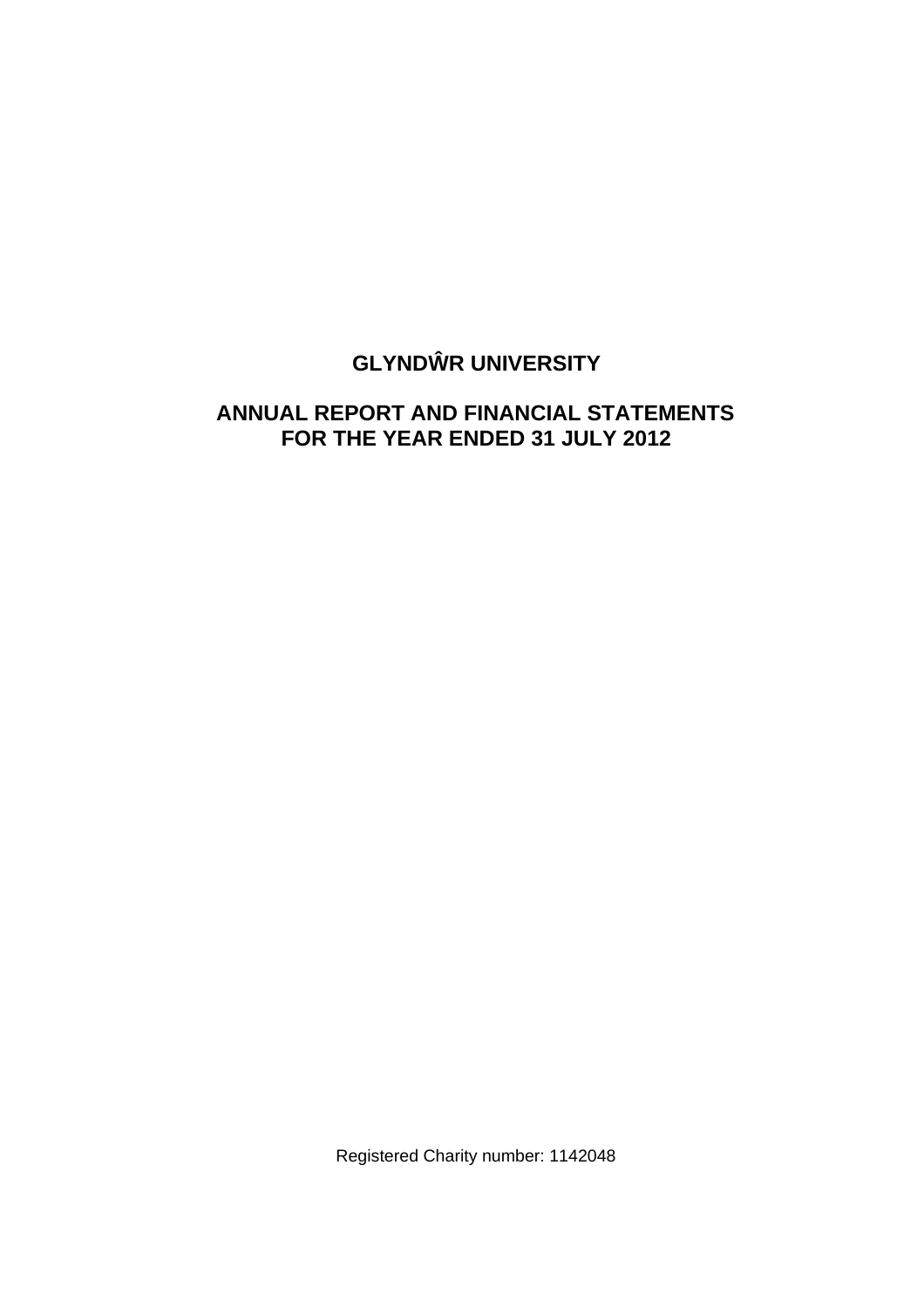## **GLYND R UNIVERSITY**

# **FINANCIAL STATEMENTS FOR THE YEAR ENDED 31 JULY 2012**

# **CONTENTS**

|                                                                             | Page      |
|-----------------------------------------------------------------------------|-----------|
| Report of the Board of Governors                                            | $2 - 7$   |
| <b>Board of Governors</b>                                                   | 8         |
| Operating and Financial Review.                                             | $9 - 15$  |
| <b>Corporate Governance</b>                                                 | $16 - 17$ |
| Key Elements of the University's System of internal controls                | 18        |
| Responsibilities of the University's Board of Governors                     | 19        |
| Independent Auditors' Report to the Governing Body of Glynd r<br>University | $20 - 21$ |
| Consolidated Income and Expenditure Account                                 | 22        |
| <b>Consolidated Statement of Historical Cost Surpluses and Deficits</b>     | 23        |
| Consolidated Statement of Total Recognised Gains and Losses                 | 23        |
| <b>Balance Sheets</b>                                                       | 24        |
| <b>Consolidated Cash Flow Statement</b>                                     | 25        |
| Reconciliation of net cash flow to movement in net funds                    | 25        |
| Notes to the Financial Statements                                           | $26 - 49$ |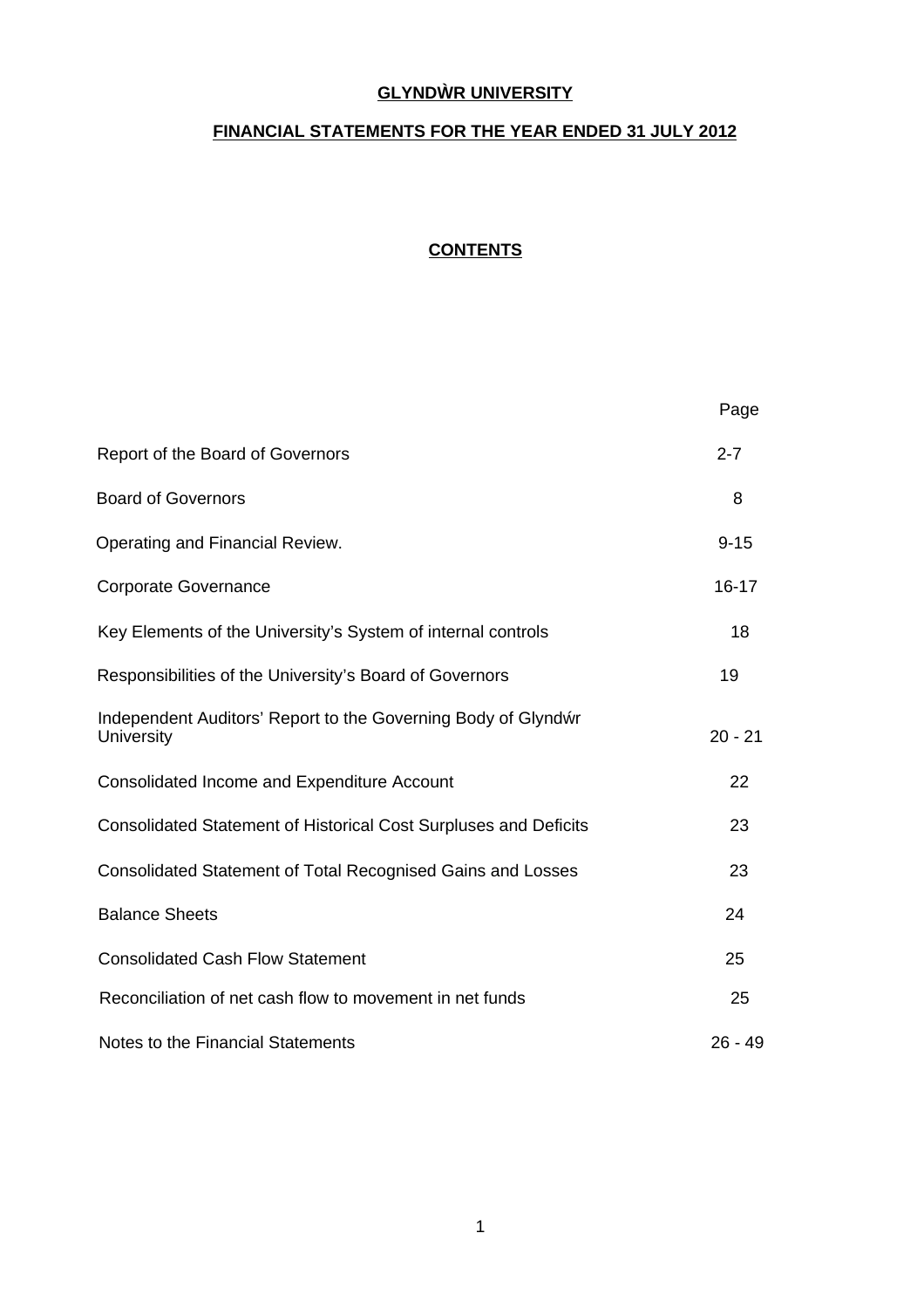## *REPORT OF THE* **BOARD OF GOVERNORS**

### **Introduction**

Gîynd r University is the newest university in Wales, established by the Privy Council in 2008. It is more community and industry focused than traditional universities and therefore places considerable emphasis on the advancement of education for the public benefit

Over the four years since its establishment, the University has obtained an international reputation allowing it to build up a significant network of partners across the world. Yet it has remained deeply committed to its home community.

## **Charitable Status**

Glynd r University became an exempt charity from 1 June 2010 under the terms of the Charities Act 1993 and successfully registered with the Charity Commission on 23 May 2011. The Charity Commission acts as the principal regulator of Welsh higher education institutions.

The University's Board of Governors, as trustees of the University, have complied with the duty in section 4 of the Charities Act 2006 having had due regard to the Charity Commission's guidance on the reporting of public benefit and particularly to its supplementary public benefit guidance on the advancement of education.

The objects of the University are those set out in the Education Reform Act 1988 which state that "a higher education corporation shall have the power - (a) to provide higher education (b) to provide further education and (c) to carry out research and publish the results of research or any other material arising out of or connected with it in such a manner as the corporation thinks fit."

## **The University's Mission and Vision**

The University's mission is to be a "market led, student centred university of international significance open to all" and through its vision statement it aims "to become indispensable as a significant, relevant and expert partner in regional and national economic and social development".

The mission and vision both inform the University's strategic plan which is also influenced by the University's core values, which are:

- Respect for the individual, for the expression of ideas and the pursuit of knowledge;
- Educational, academic and professional integrity;
- Care for students, colleagues and customers and the anticipation of their needs and requirements:
- Organizational commitment to the pursuit of excellence and loyalty to the University as a community of learning

## **Public Benefit**

The principal beneficiaries of the University are its undergraduate and postgraduate *students who* gain from participating in the teaching and research of the University. Such engagement assists them in pursuing meaningful and rewarding careers. In this they are helped by the University's employability rate which is in excess of 94% and the second highest average graduate starting salary in Wales.

Glynd r University has the fourth highest intake from state schools in the UK at 98.8% and a high proportion of students (42.3%) are from social classes 4, 5, 6 and 7.

The University is therefore providing a suitable route for people from some of the most deprived areas in Wales to achieve meaningful and well paid careers.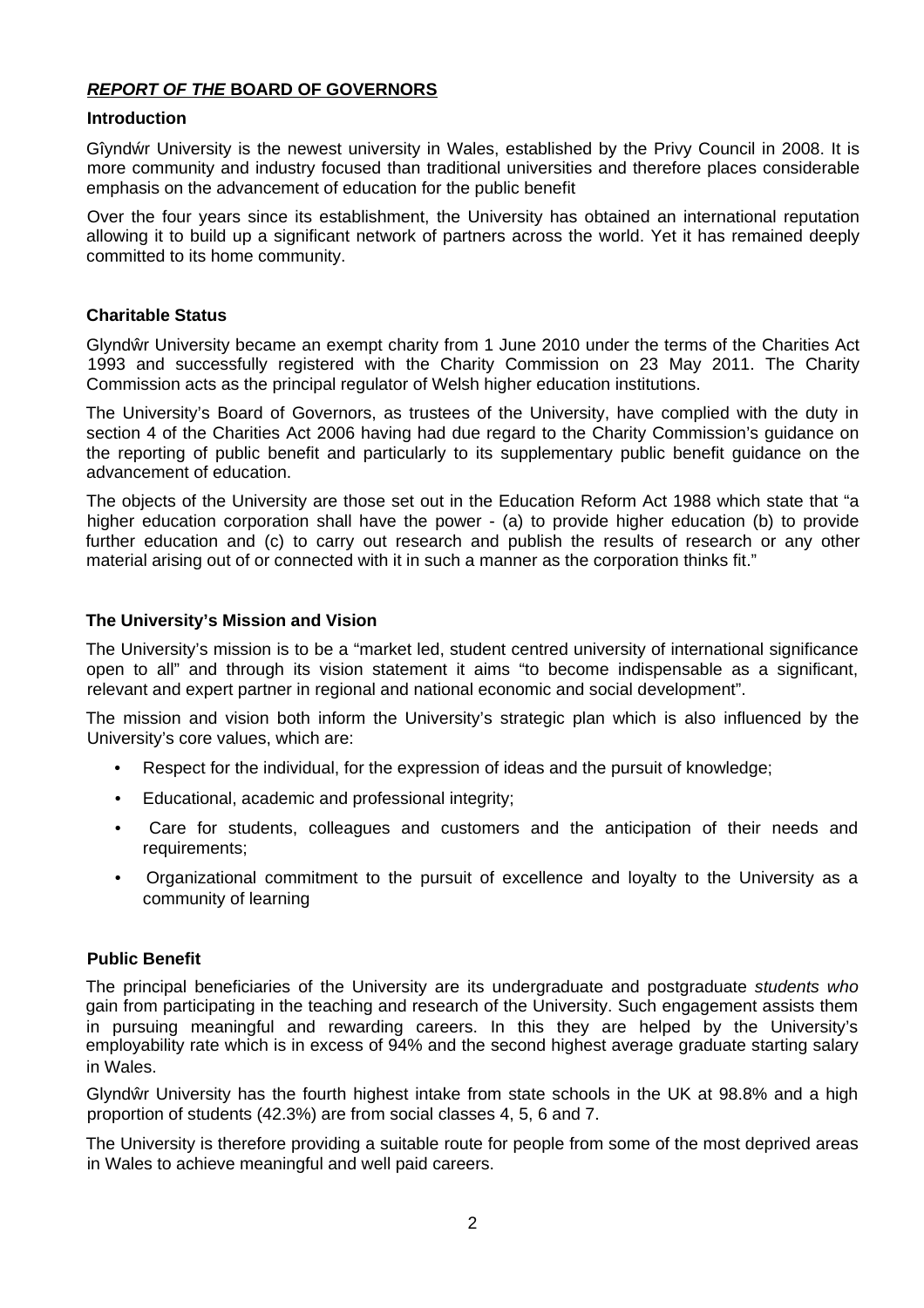Staff also benefit through engagement in the research of the University, ensuring the currency of their knowledge and enhancing their international reputations within their own specialist areas and in the academic world generally.

Beneficiaries also include students and academic staff from the University's partner institutions more widely and visiting academics from other higher education institutions.

The general public also benefits from the University's extensive range of community and outreach activities, including exhibitions, public and professional lectures and concerts and performances.

One of these high profile activities is the Wrexham Science Festival which last year attracted 3,400 visitors. In addition, the University has its own science discovery centre in Techniquest Glynd r which, since it opened in 2003, has attracted in excess of half a million visitors from schools and the wider community.

Alumni of the University also have the opportunity to attend educational events at the University or use its facilities.

Glynd r University's fundamental role in the transformation of higher education in Wales continues. The University remains at the forefront of what the Minister for Education has described as the continuing revolution leading to the démocratisation of higher education. It is one of the UK's leading widening participation universities and with its career orientated academic programmes and extensive specialist applied research it is ideally placed to meet the social and economic needs of the country as identified by the Welsh Government.

The University's work with the FE colleges is vital to realising its mission and vision. It allows students from al) parts of Mid and North Wales to have access to higher education often through the FE colleges. The University responds to the needs of employers, identifies gaps in provision and offers programmes for the benefit of the country.

## **Widening Access**

The Widening Access Strategy is founded on a commitment to socially inclusive, fair and supportive access to higher education, and to breaking down the barriers to accessing Higher Education for both young and older students from disadvantaged sectors of society.

The University believes that higher education should be available to all who can benefit *from it. This* includes both enrolled students and also those members of the wider community who access the expertise and facilities on the campus.

Widening access and participation is embedded across all areas of the University, so as to ensure that it remains integral and continues to be the routine work of the institution, and forms an essential element in the relationship between Glynd r University and its learners and potential learners, both within the local community and further afield.

The University serves the needs and interests of wider communities and acts as an agent of social cohesion. This includes supporting activities aimed at making North East Wales an attractive prospect for international investment through the promotion of the valuable knowledge-based economic workforce and the creation of an internationally focused community valuing cultural diversity and integration. Glynd r University believes it has an important role to play in the transnational exchange of knowledge and experiences.

## **Student Support**

Students are prepared and supported on entry and feel able to participate with confidence in their studies and be successfully retained in higher education.

Students from ali backgrounds and of all ages have access to effective academic and pastoral support including study support, and other forms of career/financial support to ensure that students are encouraged to reach their full potential.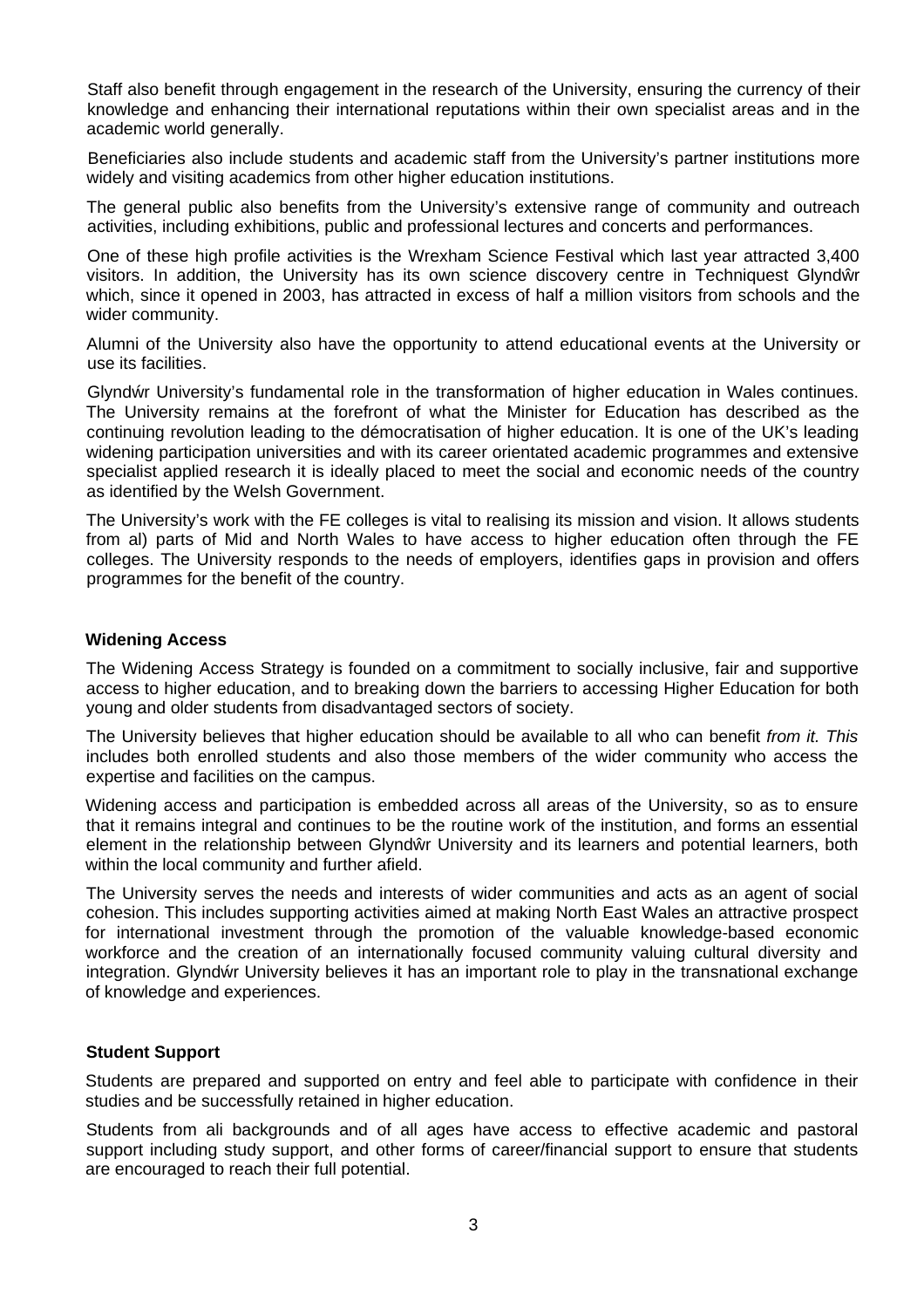Emphasis is placed on the enhancement of the student experience and the retention of students. An effective and strengthened student voice enables feedback and ongoing enhancement of learning and teaching.

### **Admissions**

The University's admissions team, study support team and programme teams are working together to identify students in need of additional learning support, from the student's point of entry and throughout their time at Glynd r University.

Out and About campaigns have been revised to target students more effectively from Communities First areas and Low Participation Neighbourhoods as well as those with disabilities and other protected characteristics.

## **Bursaries and Financial Support**

Tuition and financial policies were *introduced to support access to and affordability of participating in* Higher Education for the people of Wales. A differentiated fee scheme was introduced with the approval of the Board of Governors and the Strategic Development and Finance Committee, a subcommittee of the Board, approves the level of scholarships and bursaries. The Glynd r University bursary is available to all full-time undergraduate students from the UK who meet the base criteria. In addition, Glynd r University has several bursaries and scholarships it has awarded to assist gifted students. In line with the Frank Buttle Trust accreditation, a care leaver scholarship is offered of £1,000 per year of study to qualifying care leavers. The Disabled Students' Allowance (DSA) helps with costs incurred as a direct result of a student's disability. In 2011/12, 517 undergraduate students were in receipt of DSA.

A Financial Contingency Fund is in place to provide financial help to students who face difficulties in meeting their living costs.

#### **Engagement with Schools**

The University engages on a weekly basis with school and FE learners and the community through the delivery of a range of activities such as subject taster days, also engaging with local industry to offer Science, Technology, Engineering and Mathematics awareness sessions. Increasing numbers of schoolteachers are engaging with the University, becoming actively involved and aware of the particular role that staff from the University can provide.

The University also arranges events aimed at the wider community, some with concessionary offers to school groups. These have included an event for schools featuring the Poet Laureate and the National Poet of Wales.

#### **Community engagement**

Glynd r University is a community based university. Bom out of the wishes of local people, it and its predecessor organisations have continued to serve the people of Wrexham and North East Wales faithfully for 125 years. That community link was *integral to the commitment of the One Wales* government in 2007 to establish Glynd r University, a commitment contained not in the education section of the government's programme but in the section on social and economic development

Glynd r University demonstrated its commitment to the community and its ability to respond rapidly when in August 2010 it purchased the Racecourse football stadium. The Glynd r University Racecourse Stadium has now not only been preserved as an important community resource and home to two important sporting teams, but it is also being fully utilised by the University in its academic, business and social activities.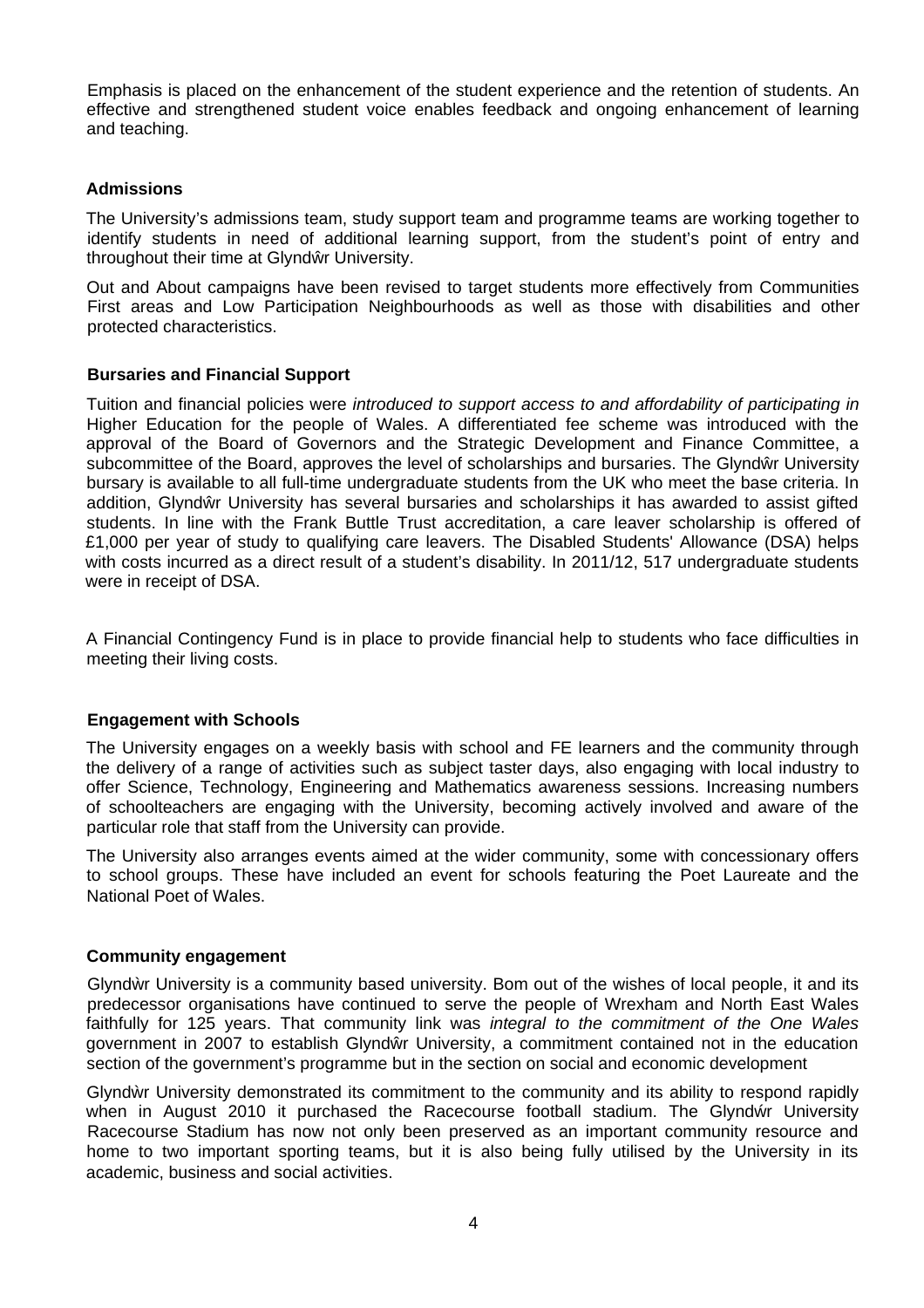The University also hosted the Lesotho Olympic team in their final preparations for the London Olympics. The athletes attracted considerable support from the community who followed their *progress with great interest.*

## **Research**

As a community-based university, Glynd r University is focused on the economic and social development of its region; that ethos is reflected in its research as much as in its learning and teaching. The University's research is predominantly applied in nature, designed to produce benefits directly and indirectly for the economy and for society.

Work continued on the prototype mirrors for the world's largest telescope. The European Southern Observatory's Extremely Large Telescope will be located in South America, but, if the University is successful in their development, the mirrors may be made in North Wales. The science used at the University's research site in St Asaph led the UK Prime Minister, David Cameron to describe Glynd r University as a world leading university in a speech delivered in Moscow before the Russian President.

One of the University's PhD students contributed to research into a new networking protocol which could play a key role in major scientific breakthroughs at the Large Hadron Collider, the world's most high profile science project.

## **Other Developments**

The University opened its new campus in the heart of London in October 2011. With over 1,000 students from 50 different countries, Glynd r London School of Management and Science is making a significant difference to enhancing the cosmopolitan nature of the University as well as raising its international profile further. In May 2012 the University held its first full London graduation ceremony in the shadow of Westminster Abbey.

On 1 March 2012 the appointment was made of the University's second Chancellor. Sir Jon Shortridge followed a highly successful career within the Civil Service and as Permanent Secretary in the Welsh Office was largely responsible for the establishment of the National Assembly for Wales. He was formally installed as Chancellor at a ceremony held on 11 July 2012.

## **Education for Sustainable Development and Global Citizenship**

Throughout 2011/12 Glynd r University has continued to make good progress in this area, with a proactive approach to issues of environment sustainability and the take up of issues raised in the Welsh Government's EDSGC and subsequent HEFCW funding with work focused through the Sustainability Forum. Environmental sustainability was recognised as a cardinal element of wider sustainability, and an Environmental Policy has been developed which provides a framework within which issues relating to environmental sustainability can be progressed. The key to this is the establishment of an Environmental Management System with the monitoring of the institution's environmental impact in order to ensure continual improvement of performance and compliance with all legislative and regulatory requirements.

The University's Environmental Policy is designed to:

- Raise levels of environmental awareness in all of its staff and students through ongoing campaigns and monitoring of all taught programmes to see where sustainability and global citizenship could be further incorporated.
- Minimise energy use through improved energy conservation measures, training staff and students in the better use of energy and by the phased introduction of more efficient boilers and energy management systems and equipment.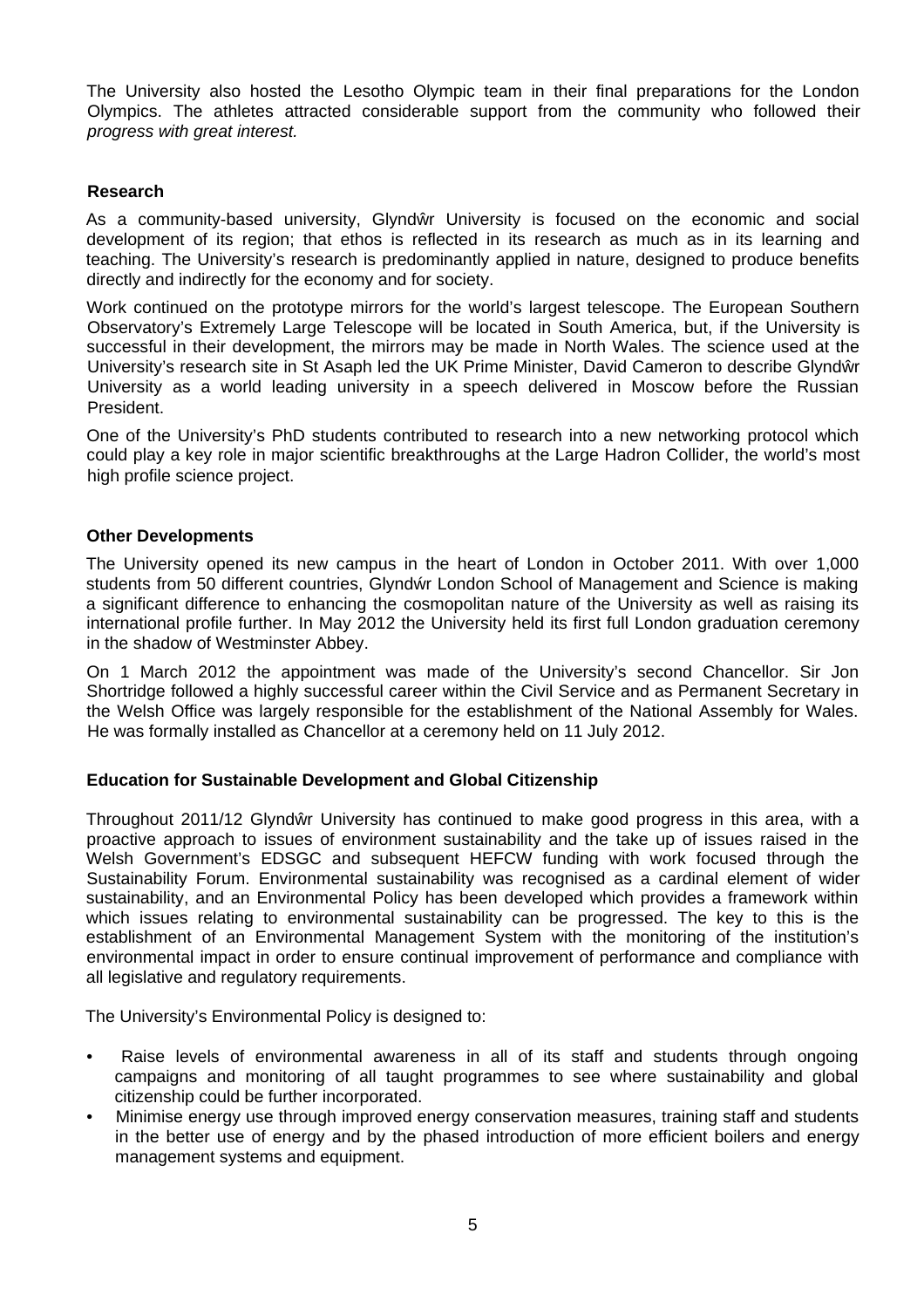- Maintain existing buildings and estates in good condition and ensuring that the environmental impact of new buildings and facilities is assessed, with all new projects subject to BREEAM assessment and a target rating of "excellent".
- Work towards more efficient use of materials and the reusing or recycling of materials.
- Encourage through a new green travel plan: public transport use: bicycles and lift-sharing for staff and students; the use of video and telephone conferencing where appropriate; and furthermore minimise the environmental impact of its own transport fleet by purchasing vehicles of appropriate engine capacities using low-emission fuel.
- Minimise waste generation by addressing the use, re-use and recycling of materials in-house, disposal of its general wastes externally with regard to the best recycling practices and disposal of chemical/biological wastes in accordance with prevailing legal regulations.
- More effective use of water, with rigorous monitoring of usage, ensuring use is made of recycled water where possible, and raising awareness of water usage amongst staff and students.
- Ensuring that outputs to its drainage systems comply with anti-pollution regulations and do not pose an environmental hazard in the event of the accidental spillage of any potentially polluting materials on-site.
- Maximisation of campus biodiversity through the judicious planting of native species and provision of nest boxes and refuges for birds and insects.
- Review of purchase and procurement policy to assess the environmental impact of purchases and services.

These policy commitments to environmental sustainability provide a central focus within the Estates Strategy, which is designed to address the impact and costs of environmental sustainability including reducing energy consumption, the control and reduction in generated waste and the introduction of waste recycling initiatives. The Estates Department has an energy policy and a policy for the environmental management of waste.

The Energy Policy sets out the University's aim to reduce consumption and eliminate waste without *adversely affecting living* and working *conditions.* The policy is based on the *conservation and* protection of the environment, whilst also seeking to reduce costs through use of the most cost effective suppliers. It also addresses overall energy consumption and utilisation and means of increasing energy efficiency. This is implemented in number of ways, including all building and maintenance works (increasing double glazing, more efficient boiler systems, energy efficient lighting, etc) and the purchase and consumption of energy and water. Setting targets for energy use, increasing the awareness of staff and students and the use of effective energy and environmental management practices/systems form part of the policy document. A key dimension is the improved monitoring of energy and resource use, and the setting up of an energy monitoring group and the installation of sub-meters which have improved the University's ability to monitor and target energy and water consumption across the campus. The University is in the process of finalising its Carbon Management Plan.

The University's Environmental Policy for the Management of Waste is designed to review sustainable waste management and disposal practices within the University. This policy aims to achieve the Welsh Government targets for reducing the amount of municipal waste destined for landfill sites, whilst also obtaining financial savings, increase the positive, public profile of the University and have positive benefits for public health. The policy clearly identifies the roles and responsibilities of all managers for environmental matters and will set targets to reduce waste. The Sustainability Forum provides a platform for the determination of effective methods for waste segregation and associated resource and cost implications, as the first steps towards a comprehensive recycling scheme throughout the University.

Work on Environmental Sustainability and Global Citizenship has been progressed more widely in the work undertaken on the review and monitoring of the curriculum, and an assessment of ways in which awareness can be embedded within the curriculum and its delivery.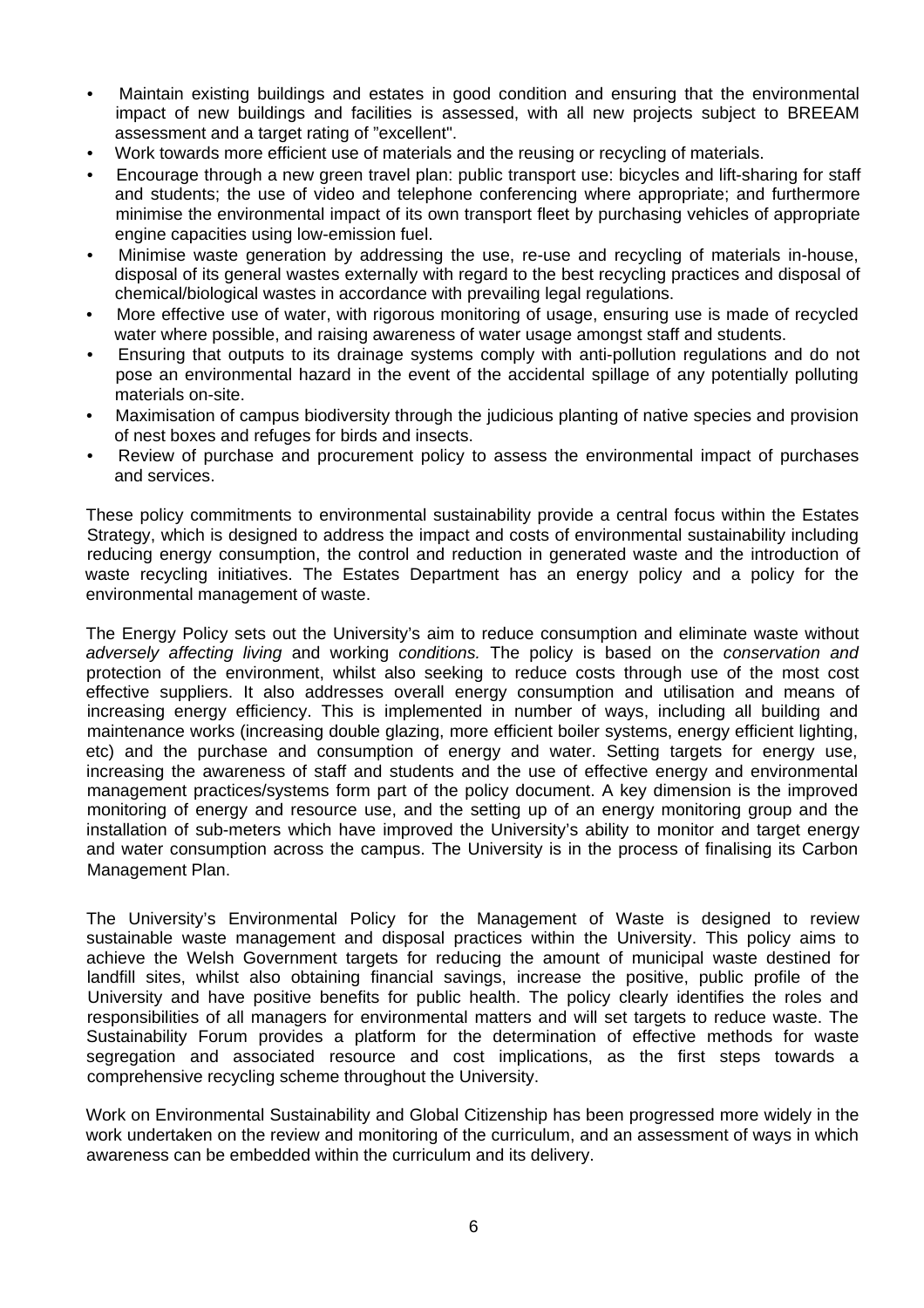## **Estates and Sustainability.**

The University's Estates Strategy provides a clear statement of estates and resource development to support the planned growth of student numbers and diversification of curriculum. The Estates Strategy also places considerable focus on measures and performance indicators *linked to* environmental sustainability, as signalled above, including procedures for monitoring environmental indicators and ensuring more efficient use of resources.

## **Conclusion**

Glynd r University has a specific role in society. That role is clearly articulated not only in its vision and mission, but more particularly in all its actions. Its concentration on vocationally relevant programmes and applied research bring significant public benefit through its core activities and its role in the community through public events and specific initiatives provide benefit to the wider community through its secondary activities.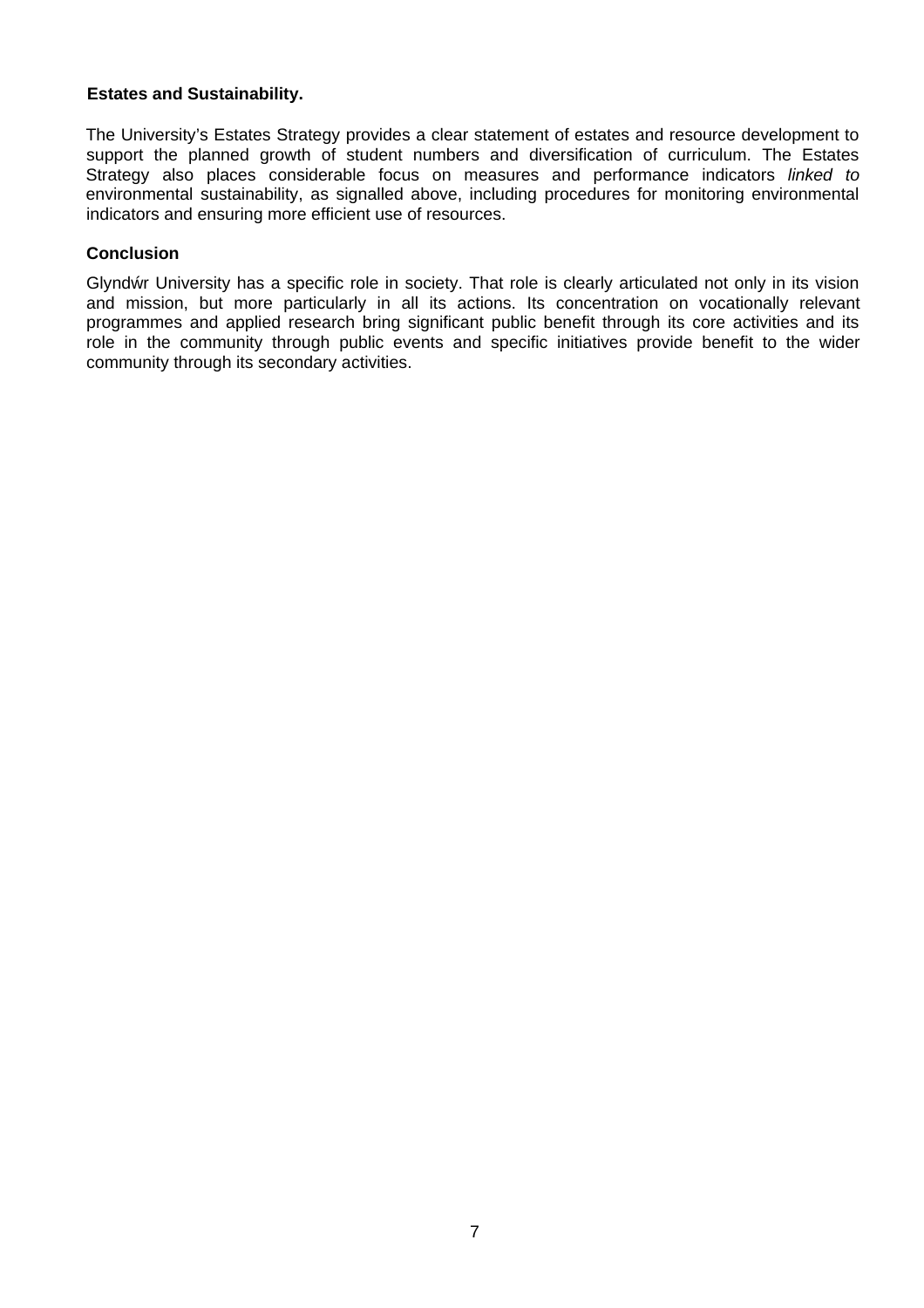### **BOARD OF GOVERNORS**

### **Membership**

| Mr Michael<br><b>Mrs Colette</b> | Cant BArch MBA MLoD MRICS<br><b>Bleakley</b> |
|----------------------------------|----------------------------------------------|
| Mr Mervyn                        | <b>Cousins MMus BMus PGCE</b>                |
| Mr Derek                         | Griffin                                      |
| Ms Julia                         | Grime LLB ACA                                |
| Mr David                         | Howard BSc (Hons) ACII                       |
| Mr John                          | Kenworthy                                    |
| Mr Bruce                         | Roberts BSC BA FCA                           |
| Mr Vincent                       | Ryan LLB                                     |
| <b>Professor Peter</b>           | Toyne CBE DL                                 |
| Mr Ian                           | Williams                                     |

Chairman

Vice Chairman

## **Vice Chancellor and Chief Executive**

Professor M Scott DL BA MA PhD FRSA

#### **Senate Nominee**

Ms Pam Hope BSc,DipN,PGCDE,RGN,RNT

**Co-opted member of teaching staff** Mr Brian Heath BSc,MSc,MASI,FRSPH

**Co-opted member of operational staff** Mrs Karen Lennox

**Students' Nominee** Mr Adam Fuller

## **Co-opted members of the Board's Committees**

Mr Ian Morris (Audit Committee) Dr Janet Wademan (Audit Committee) BA, PhD, FCMI, FRSA Judge Roger Dutton BA DL (Nominations Committee)

### **Governor's remuneration**

Members of the Board of Governors are not remunerated for their posts but may receive reimbursement of expenses necessarily incurred in the performance of their duties. Travel and subsistence expenses of £6,138 were reimbursed during 2011/12 (£5,186 in 2010/11).

#### **Members of the Board of Governors are the trustees for the charity.**

#### **Auditors**

The University has, for the year, appointed the firm PricewaterhouseCoopers LLP as its external auditors and RSM Tenon as internal auditors for the year to 31 July 2012.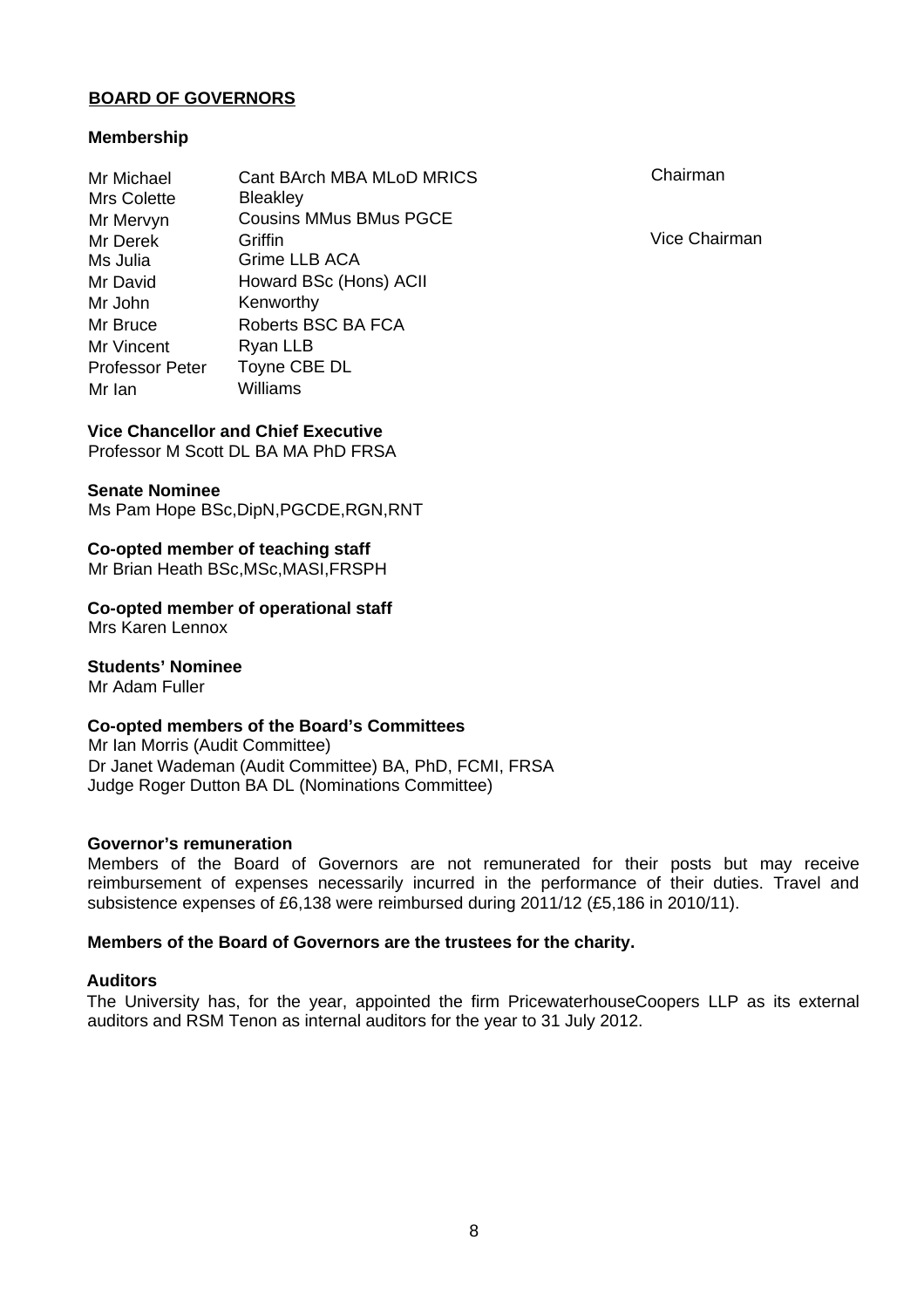## **OPERATING AND FINANCIAL REVIEW**

## **Scope of the financial statements**

These financial statements cover the activities of the University and its subsidiary companies for the year ended 31 July 2012. The subsidiaries donate their taxable profits to the University.

## **Operating Review**

Glynd r University has inherited a 124 year history of providing higher education for the people of North East Wales. It was established by the people as a result of what they saw as a gap in educational provision in the North Wales. It soon established excellent links with business, a relationship it is proud to continue today. The University is committed to two core priorities:

- 1. Employability of graduates
- 2. *Contribution to* the *socio-economic growth of the region*

and it has bold and exciting plans to create a new kind of institution, one able to meet the needs and priorities of Wales, to meet the higher-level skills needs of Wales, to work closely with industry and *public sectors* to *deliver a* dynamic and *relevant curriculum. It will retain its strengths in terms of* Widening Access and Participation, strengthening the quality of student experience, whilst also growing significantly in the period of its Strategic Plan. The University will grow as a sustainable, forward-looking and business-facing organisation, with a clear and integrated approach to strategic planning at all levels and with clear and deliverable targets reviewed and monitored through welldeveloped systems and processes.

## **Aspirations**

Glynd r University has clear aspirations for the next five years.

- 1. To position itself as a University, with a clear and distinctive vision, and new 21<sup>st</sup> Century University of, and for Wales. It will be modern, responsive and dynamic in outlook, committed to growing and being recognised, nationally and internationally, with a growing research profile and socio-economic contribution to the regional and national economy.
- 2. It will continue to build on its existing strengths, the commitment to employability, socioeconomic development and its partnerships with industry and employers. Its curriculum will be vibrant, modern and close to market, including interdisciplinary and innovative programmes in areas such as Creative Industries, Technology and work-based programmes and its research will be applied and close to market needs.
- 3. It will also build on its existing strengths of Widening Access, its well-developed close community basis (including the Science Festival and the Children's University) and its commitment to student-centeredness and proactive student *support.*

## **Strengths and Areas for Development**

There are a number of reasons why Glynd r University can be seen to be developing on sound *foundations. Its energy, commitment and vision can be ascertained from* the range, breadth and pace of curriculum development which has taken place in recent years ensuring that Glynd r University has a range of modern and innovative programmes which will meet the current and future needs of the market. This new curriculum will help to ensure that it can deliver on the ambitious targets it has set itself for the growth of the University.

The University retains a clear and relevant vision which is wholly in line with Welsh Government priorities for HE provision which meets the needs for employability and higher skills development. It is already well-placed in the delivery of work-based programmes and Foundation Degrees (such as those *offered* in *association with* Airbus UK *and the Health and* Social Care professions), and has a range of active partnerships with industry and public sector organisations. It is establishing itself as a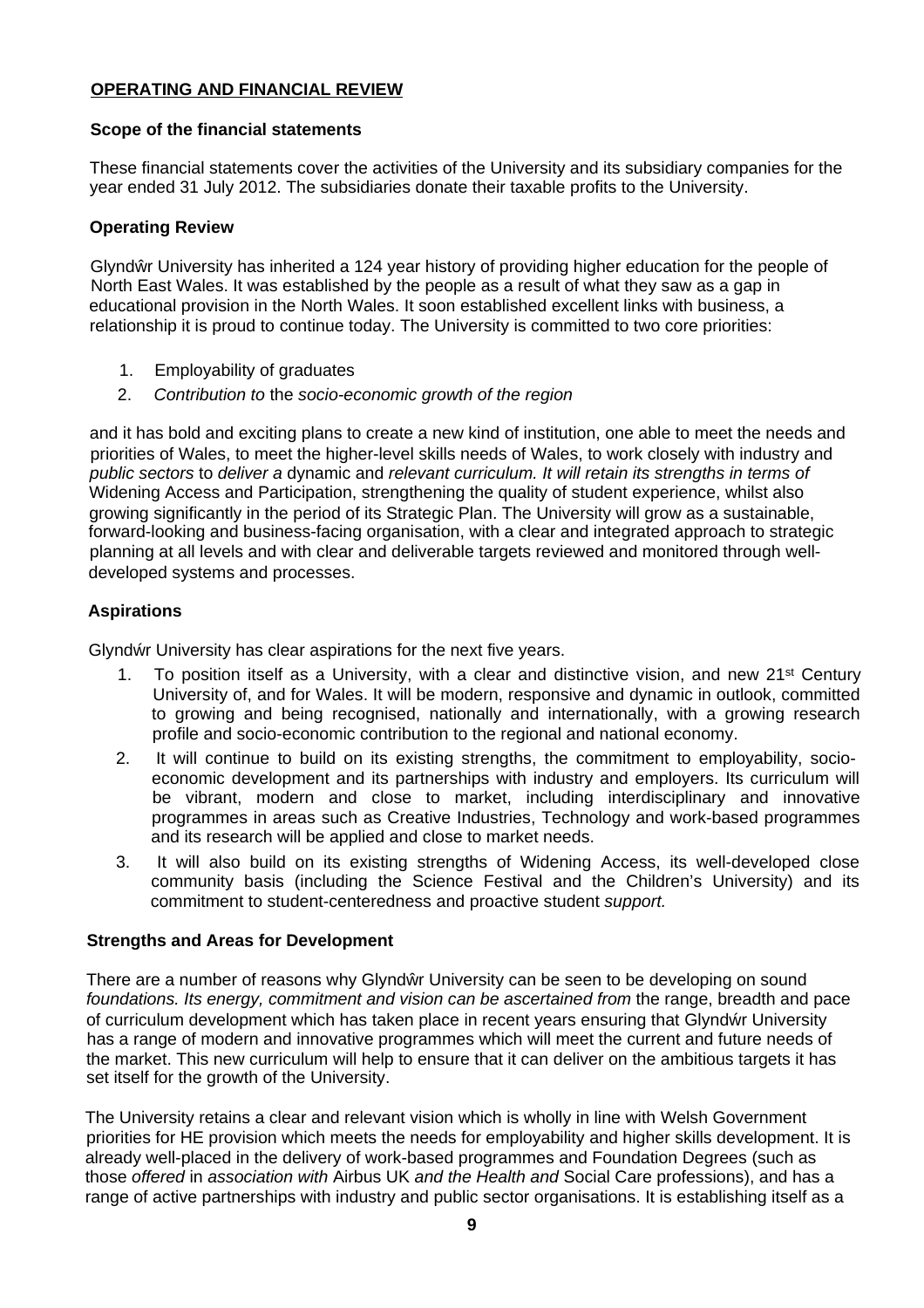lead institution in Wales in the delivery of work-based learning programmes. It also has a wellestablished position in terms of Widening Access and Participation, and consistently over-performs against benchmark in these areas. It is, therefore, well-placed to develop its strengths in Employability as a significant USP, building on current work-based and industry links, and curricular innovations.

The University remains in a strong financial position, having no material loans or mortgages, with strong capital reserves and a well-developed capital investment programme. Its long-term financial health will be secured through the fee income derived from the growth of numbers across targeted levels and modes of delivery, the on-going commitment to securing greater cost efficiencies, and through the growth of research and consultancy income. It is well-placed to grow, with an excellent estate, an ambitious capital investment programme, a well-developed geographical base (population base, skills base and the strengths of industry links within the region, including two of the largest industrial parks in Europe within 15 miles), which will enable it to realise this growth.

The University is committed to excellence in learning and teaching, with a strong record in terms of pedagogic research and national profile in these areas. It was the first in Wales to have a Higher Education Academy accredited professional development programme, and these foundations will ensure that it is well-placed to enhance this reputation and status.

In terms of governance and management the University has evidence of sound *governance and* effective managements. The University has a well articulated planning process, based on clear overall strategic vision, and a full range of sub-plans and systems for tracking, monitoring and review of progress against targets.

In our view, Glynd r University is therefore, well-placed amongst Welsh HEIs and has a clear sustainable future as a university in its own right. It recognises that there are areas for further action and development in a number of areas, but does have plans to address each of these. In Welsh Medium provision, for example, growth and diversification (including validation of new bilingual provision) has taken place.

The University's research strategy reflects existing applied research strengths whilst acknowledging the principal role of the University as a widening access institution contributing to the social and economic development of the region. The strategy primarily aims to preserve the existing wellregarded pockets of excellence, principally in STEM subjects, and ensuring that high quality applied research and scholarship underpin academic delivery. This is an excellent base from which to work towards our commitment to securing Research Degree Awarding Powers (rDAPs).

## **Planning Assumptions**

The University is fully committed to supporting the policies of the Welsh Government as documented in the One Wales agreement and the higher education strategy, which flowed from it, *For our Future.* It sees both the economic and the social development of Wales as the key drivers of its activities. The Plan for the period of the strategic plan to 2009/14 is underwritten by a series of assumptions, a number of which are detailed below:

- There will be growth in student numbers overall over the next five years, rising to over 6,000 full-time equivalents, with a 25% increase in overseas student enrolments which builds upon our success in *developing partnerships in India and China.*
- » In terms of the student experience the retention rate is targeted at 90% with a projected completion rate of 70% and an overall student satisfaction from the National Students Survey of 86% over the life of the plan.
- Included within the economic indicators is a target of a graduate employability rate of 95%.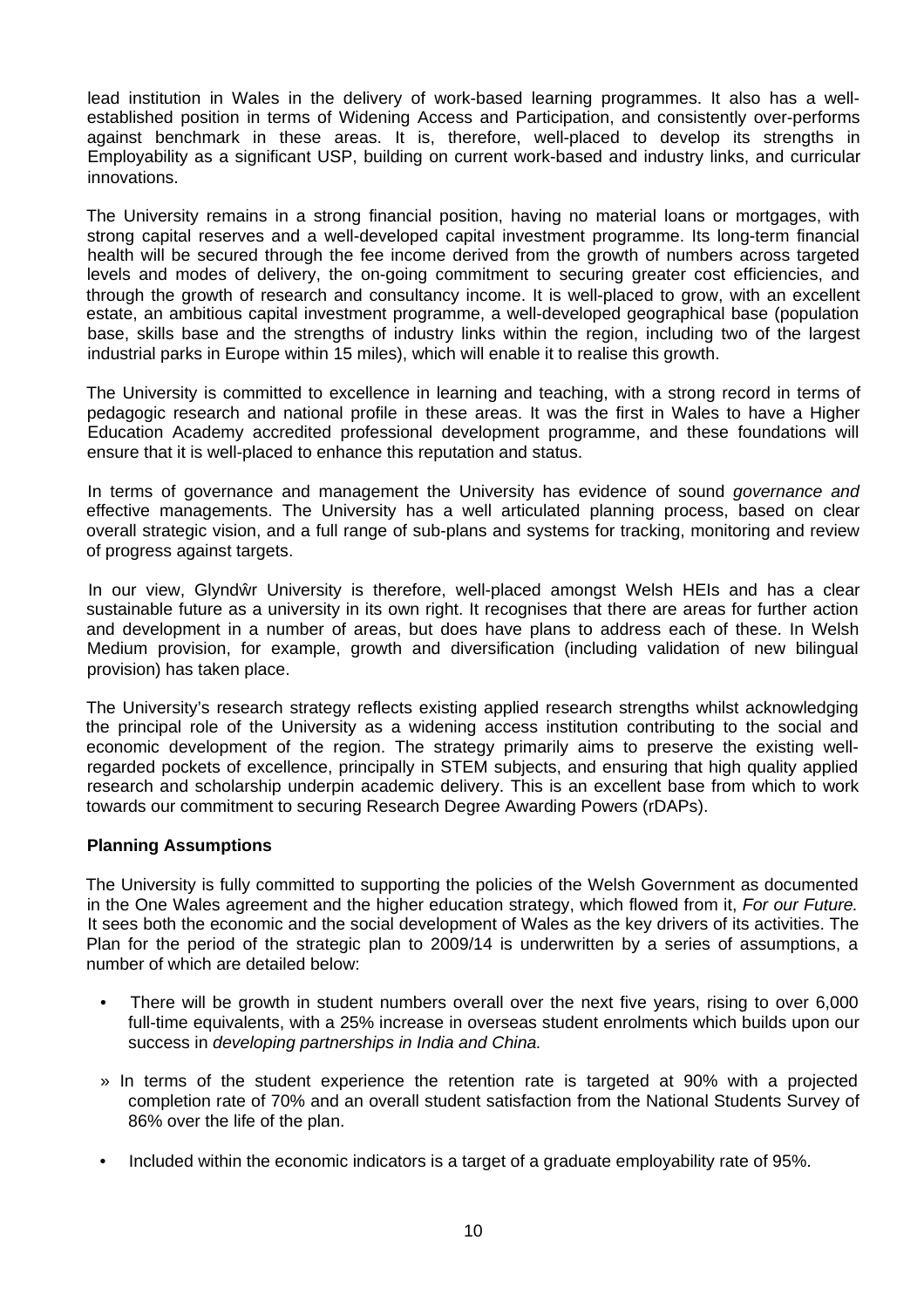- The financial position will continue to remain healthy and robust and with a consistent operating surplus after extraordinary items in excess of 3% achieved over the life of the plan.
- Capital investment programme to continue as outlined in Estates Strategy.
- The University will continue to maintain planned performance levels in Widening Access and participation.

### **Research and Scholarship.**

The University has set itself the target of securing rDAPs and has undertaken a major revision and updating of the Research and Scholarship Strategy to define key objectives and targets, drawn directly from the rDAPs criteria but directed towards capacity building of staff research and qualification base, research income and professional staff development.

The University's latest research report describes both advanced research and development and the application of research and knowledge in support of businesses, industry, external bodies, and the community. It also shows how the research underpins the academic courses offered by the University and ensures that students are exposed to the latest ideas at the forefront of their fields of study.

#### **Welsh Medium Provision**

The strengthening of the Welsh language in the North East of Wales is reflected in the University's Welsh medium development strategy which aims to create a sustainable and deliverable system of Welsh medium higher education which will provide increased Welsh and bilingual learning opportunities at the University for the benefit of the economic, social and cultural life of North East Wales.

The strategy emphasises the development of Welsh medium elements of programmes rather than programmes delivered exclusively through the medium of Welsh.

#### **Student Statistics**

Total student numbers in 2011/12 have increased to 9,537 enrolments, compared with 8,958 last year, an increase of 6.45%. The projected student FTE has also increased, from 5,308 to 5,698, an increase of 7.3%. There has been significant growth in International student numbers, with a total of 2,155 full-time International student enrolments (compared with 1,524 in 2010/11). A high proportion of international enrolments, over 1,450, were based at the London campus (compared with 603 enrolments in London last year).

The *performance of* HEFCW-funded provision has been positive, although it is important to note that 2011/12 saw the introduction of full-time number student controls, and changes to the credit-based return of full-time student numbers. Direct comparison with 2010/11 in terms of performance over funded levels is therefore not fully meaningful, although full-time credit values were significantly above funded credits (by over 30,000 credits). Full-time Fundable degree and Sub degree were overall approximately 2.8% higher in 2011/12, despite reduced new entrants into Year 1 because of student *number controls.* This was attributable to the higher numbers of returning students. There were, however, reduced numbers of EU full-time students enrolled on degree programmes, a reduction of 20%. From 247 in 2010/11 to 198 in 2011/12

Part-time enrolments were fractionally down by 1%, to 4,291 compared with 4,328 the previous year. Part-time Foundation and Degree enrolments were higher by 18% (to 477) and 3% (to 436) respectively, but *part-time Postgraduate Taught enrolments were* reduced by 5% and other undergraduate (predominantly short courses enrolments) were down by 3%. Part-time funded credits were 6.6% above funded levels, at over 160,000 credits, although within this both postgraduate taught and franchised out provision were below, meaning that there was healthy recruitment to undergraduate fundable credit-based provision.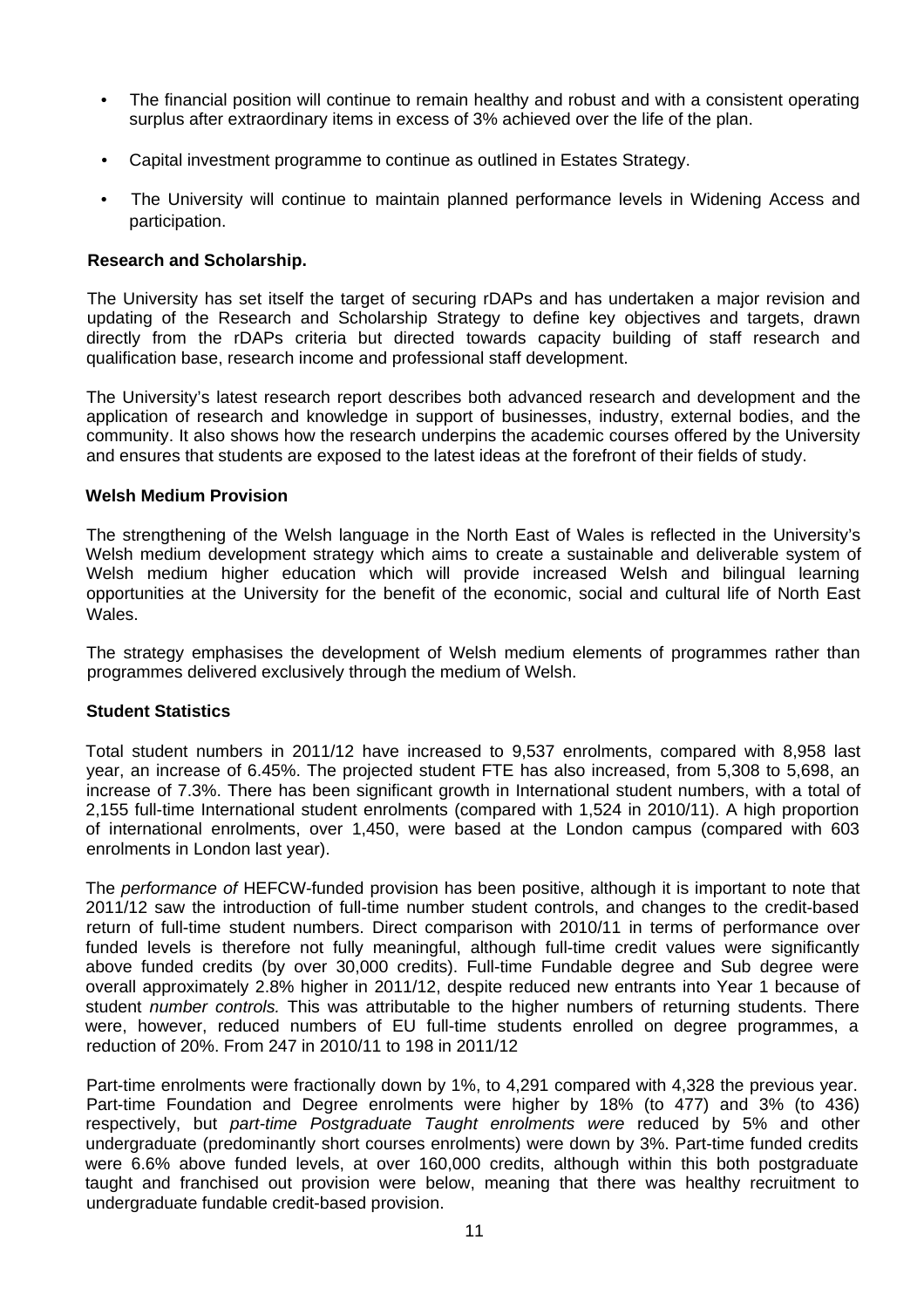In terms of the classification of degree qualifications, the distribution was generally in line with the previous year with First Class at 12% (12% in 2010/11), Upper Second at 31% (35% in 2010/11), Lower Second at 31% (30% in 2010/11) and Third/Pass at 26% (24% in 2010/11).

The result of the 2011 destination of leavers' survey shows that 80.6% of our former students were in employment or in further study (up from *77%* in 2010). The *overall employability rate was 94.4%* down slightly from 94.7% compared to 2010.

## **Financial Strategy**

The University's financial strategy is concerned with financing the strategic plan of the University, the fundamental purpose being to support the achievement and sustainability of the University's mission and positioning in the current funding and financial environment. The financial strategy has been structured on the basis of five guiding principles that are fundamental to long term viability, compliance with which is demonstrated by:

- 1. Long-term viability and matching resources with objectives.
- 2. Maintaining productive capacity to meet current objectives.
- 3. Financing development and investment.
- 4. Evaluating strategic alternatives and managing risks.
- 5. Integrating financial and other corporate strategies.

These principles are considered in the development and implementation of the treasury policy, its normal planning, budgeting and medium-term forecasting cycle, and in the planning and execution of its capita) investment programme. This is further articulated through four key parameters:

- 1. Reduce reliance on funding council income as a percentage of total income 33.7% achieved in 2011/12 (38.2% in 2010/11).
- 2. Maintain an operating surplus, before exceptional costs, as a percentage of total income at 3% -3.1% achieved in 2011/12 (3% in 2010/11).
- 3. Increase total gross turnover for the Group £48.3 million achieved in 2011/12 (£44.4 million in 2010/11).
- 4. Maintain cash liquidity at a minimum of 80 days' of expenditure 61 days in 2011/12 (62 days in 2010/11).

## **Financial Review**

Glynd r University's consolidated group result for the 12 months to 31 July 2012 after exceptional restructuring costs of £358,000 can be *summarised as follows:*

|                                  | 2012      | 2011      |
|----------------------------------|-----------|-----------|
|                                  | £000      | £000      |
| Income                           | 48,327    | 44,366    |
| Expenditure                      | (46, 849) | (42, 681) |
| Operating surplus                | 1.478     | 1,685     |
| Exceptional impairment reversal  | 210       | 240       |
| <b>Exceptional restructuring</b> | (358)     | (631)     |
| Exceptional impairment           | (98)      |           |
| <b>Result for the year</b>       | 1,232     | 1,294     |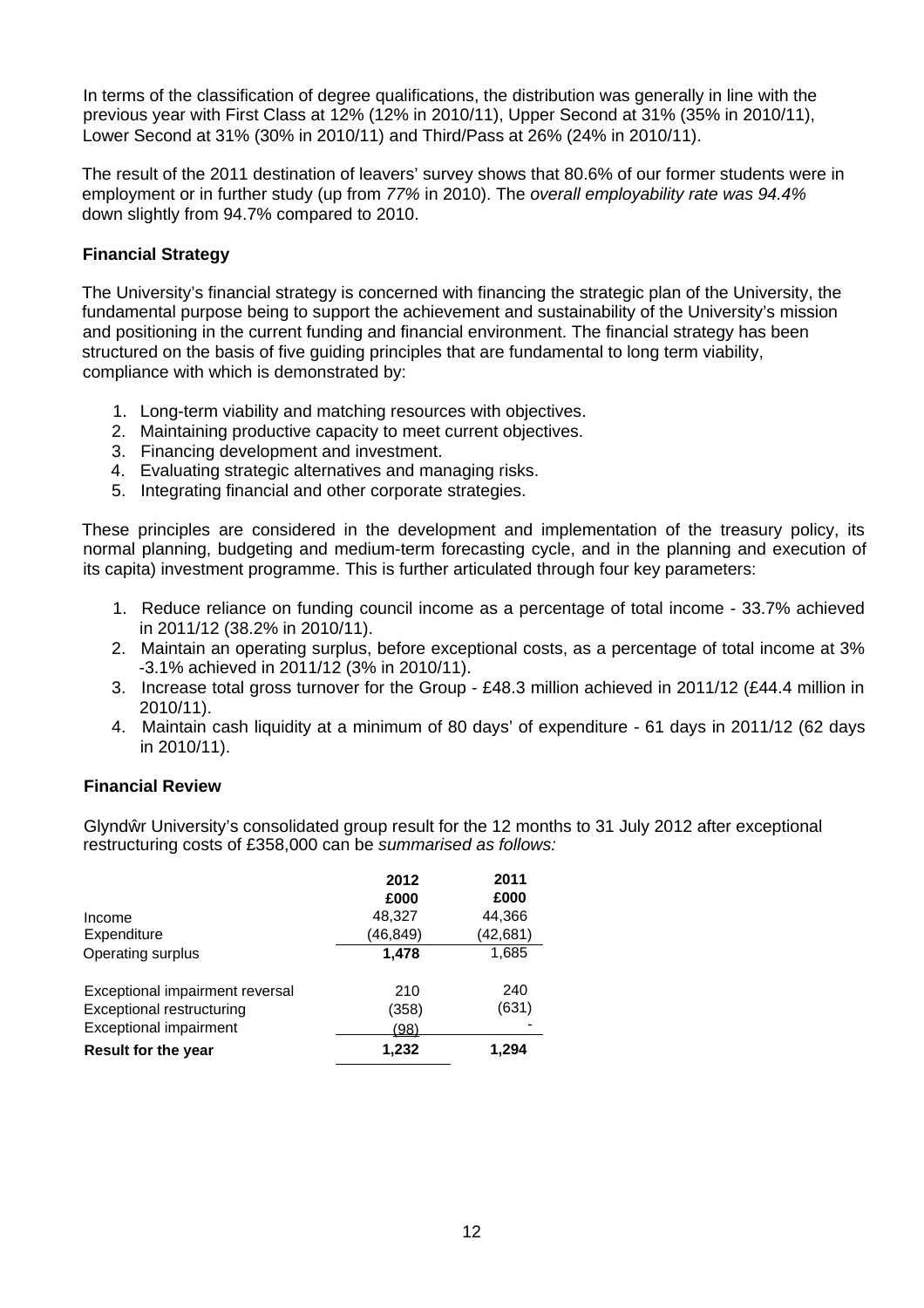The underlying operating surplus on continuing operations for the University and its subsidiary companies, after group recharges, for 2012 is detailed below:

|                             | 2012           | 2011  |
|-----------------------------|----------------|-------|
|                             | £000           | £000  |
| Glynd r University          | 1,320          | 2,206 |
| Glynd r University London   |                |       |
| Glynd r London Holdings     |                |       |
| Glynd r Innovations Limited | $rac{(3)}{39}$ | 21    |
| North Wales Science         | 5              | (11)  |
| Optic Glynd r Limited       | 48             | (922) |
| Consolidation adjustment    | (184)          |       |
| <b>Group position</b>       | 1,232          | 1,294 |

The Group operating surplus performance before exceptional costs was strong with a surplus of £1.5 million, 3.1% of total income, (2010/11 £1.7 million 3.8%). Even after allowing for the exceptional costs the surplus is result at £1.2 million, 2.6% of total income, (2010/11 £1.3 million 2.9%).

The subsidiary company Plas Coch Sports Limited was subject to a member's voluntary liquidation procedure in year.

The University Group acquired a subsidiary company based in London, Glynd r London School of Management and Science (Glynd r University London), which delivers academic programmes to international students. Revenue recognition (FRS5) require that it can only recognise a percentage of the income in year that is associated with the three enrolment cohorts. However, the company has incurred a full year of running costs along with first year set up costs which have reduced the profitability of this entity in its first year of trading as part of Glynd r University group. The company is forecasting a profit in subsequent years trading. Goodwill on acquisition of £2,245k has also been recognised (of which £225k has been amortised during the year), reflecting a three year estimation of the payments due to the vendor that are considered to be in excess of the commissions that would be paid on students enrolled in an arm's length transaction.

The activity within Optic Glynd r Limited relates wholly to the European Southern Observatory (ESO) project. Whilst this company has returned a modest profit in year this is due to the write back of a Welsh Government grant, which was anticipated over the life of the project and formally confirmed as not being required to be repaid in 2011/12. Since the inception of this project, there has been a significant improvement in the overall control environment and contingency has been built into the remaining cost to completion for the project. In addition, a measured approach has been taken with regard to income recognition. The project may benefit from further grant funding and the release of the warranty totalling approximately £500k in the future. The University has confidence that given its strategic importance with regard to the University's research ambitions, it will generate sufficient return to support the carrying value of the *fixed* assets related to this project going forward. Recent progress and discussions concerning milestones reached with ESO officials have confirmed their satisfaction with the *overall project to date* which largely mitigates the inherent funding risk associated with this project.

## **Income**

Total income has increased by £4 million, which includes £2.4 million from the acquisition in year of Glynd r University London, (a 9% increase *from* 2010/11). Funding Council grants decreased by £669k (a 4% reduction from 2010/11) essentially due to a reduction in the recurrent main teaching grant. Tuition fees and educational contracts increased by £2 million or 11.5% in line with increases in the Full-time Home fee and further growth in international student recruitment.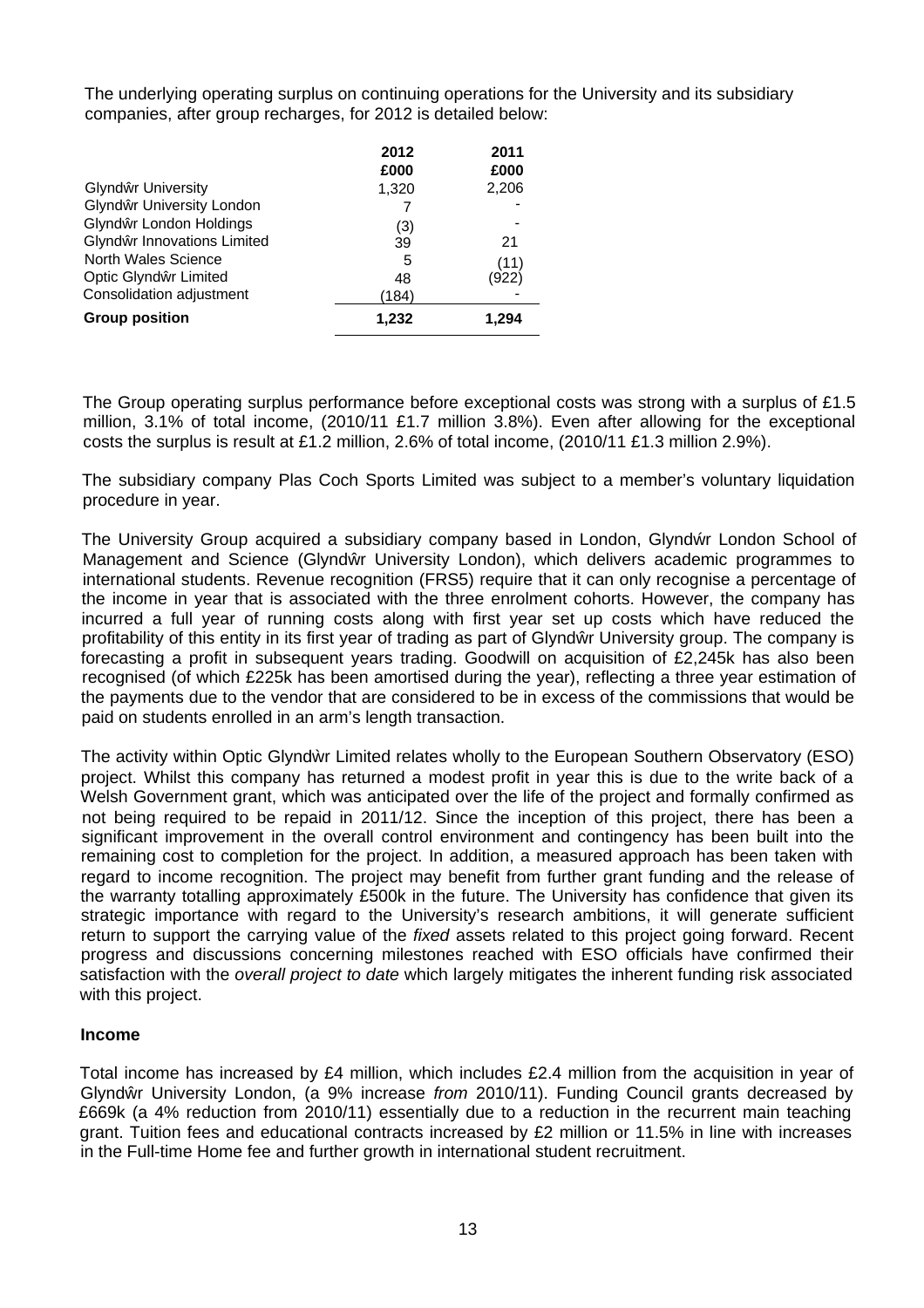Income from research grants and contracts has decreased by £665k in 2011/12. With overall growth in income, research income now accounts for 3.7% of overall income (a decrease from 5.6% of overall income in 2010/11).

## **Expenditure**

Total expenditure has increased by £4 million (a 9.3% increase on 2010/11) the majority of which was in relation to new activities within subsidiaries. The pay award in year was £150 per employee with effect from 1st August 2011.

### **Balance Sheet review**

The net assets of the University's Group stand at £46 million, an increase of £6 million from the previous year. This figure is after taking into account a pension liability of £14.3 million (£11.5 million in 2010/11), valued in accordance with FRS17 'Retirement benefits'.

### **Fixed assets**

The net book value of land and buildings, including assets under construction, increased to £58 million (2010/11 £52 million). The University acquired The Racecourse Stadium Wrexham in year at a cost of £1.9 million. There has been the triennial revaluation of the estate by Edward Symmons LLP at 31 July 2012. This gave rise to an upward valuation of £8 million. This includes an upward valuation adjustment of £7.9 million which was recognised to reflect the fact that the University is unable to recover this amount of VAT.

### **Endowment assets**

There was no change in the endowment assets of the University during the year.

#### **Current assets**

#### **Debtors**

The overall debtors' position for the Group has increased by £2.9 million this being trade debtors related to three cohorts of students in the University being under the variable fee regime for the first time along with the increase in student numbers in the subsidiary.

#### **Cash at bank and investments**

This balance represents cash and investments held in current accounts and in interest bearing current accounts. As at the year end date, there was an overall increase in cash of £213k to £7.5 million. Of this just over £3 million is heid in interest bearing current accounts.

## **Creditors**

Creditors falling due within one year are £5 million more than 2011 at £14.4 million, relating to an increase in other creditors of £3 million and a £2 million accrual to establish goodwill in a subsidiary.

There is a single obligation under finance leases of £0.58 million which is due after more than one year which relates to the acquisition of assets in respect of Optic Glynd r Limited.

#### **Deferred capital grants**

Deferred capital grants have decreased by £744k in line with grants given in relation to the capital development programme.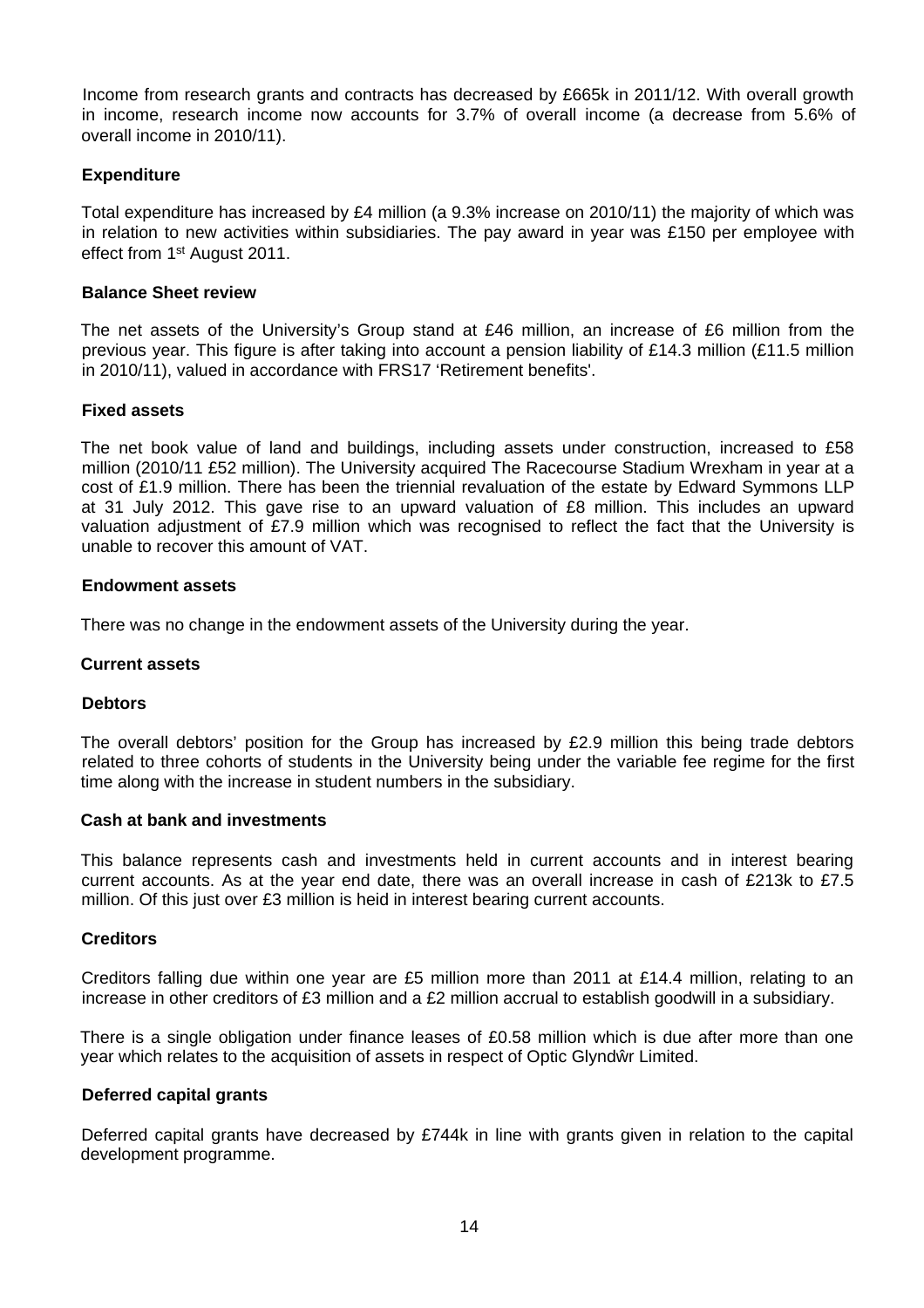## **Pension**

The actuarial valuation of the University's Local Government pension fund has increased the liability to £14.3 million (2010/11 £11.5 million).

### **Revaluation reserve**

The increase in the revaluation reserve comes from the revaluation in year which reflected both current property values and the addition of VAT to the carrying value of some building assets to reflect the irrecoverable nature of this cost. Release of excess depreciation to the income and expenditure amounting to £446k.

### **Treasury policy and objectives**

Treasury management comprises the management of all cash, money market investments and capital market transactions connected with the cash and funding resources of the University and the identification and control of all associated risks.

The University's policy is to invest no more than  $£1$  million in any one instrument provider and its objective is to maximise returns whilst protecting the capital amount of any deposit.

### **Investment of surplus funds**

The objective for any lending or investing of funds is to achieve the best possible return whilst minimising risk and preserving capital value. The overriding principle being the avoidance of risk over the maximising of return.

### **Post balance sheet events**

There were none as at the balance sheet date.

#### **Reporting statement**

This review has been compiled in line with the Operating and Financial Review guidance provided.

Signed on behalf of the Board:

Mr Paul Whitfhg, Executive Difettar of Finance & Estates

Date: 14th December 2012

Sir Jon Shortridge Chairman

Date: 14 December 2012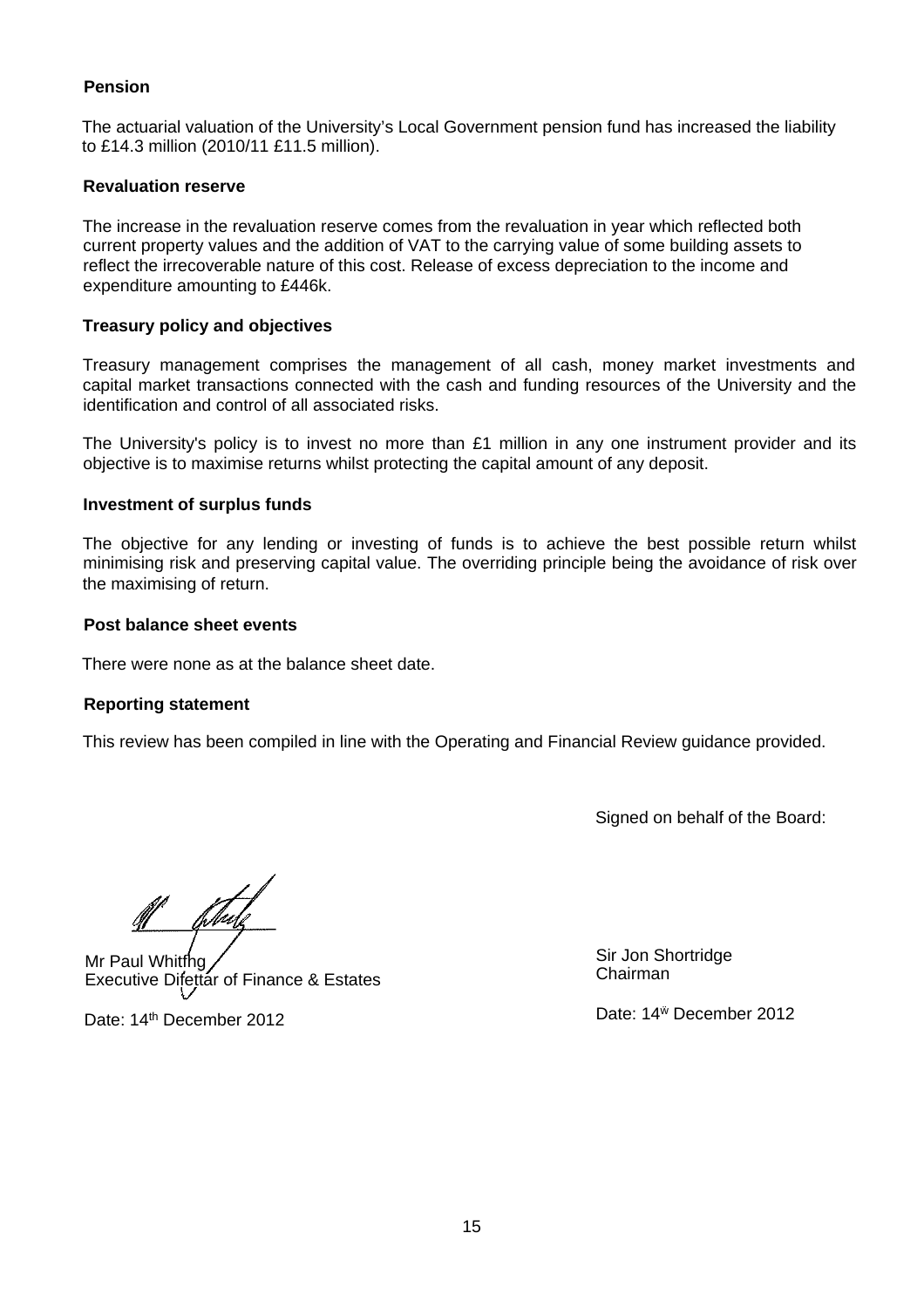## <span id="page-16-0"></span>**CORPORATE GOVERNANCE**

Glynd r University, like other public bodies, has a duty to conduct affairs in a responsible and transparent way, and to take into account the requirements of funding bodies, the standards in public life enunciated by the Nolan Committee, the Combined Code and recommendations arising from the Dearing Inquiry into Higher Education.

Throughout the year ended 31 July 2012, the University has been in compliance with all the Code provisions set out in the Combined Code insofar as they relate to Universities.

The University's corporate governance arrangements have been established in such a way as to conform with these duties, and, where appropriate, are also informed by the guidance on good practice in university governance offered by the Committee of University Chairmen most recently issued in March 2009. This incorporates a Governance Code of Practice.

In respect of the year ended 31 July 2012, the Board of Governors can report that there was no element of this Code with which the University's practice was not consistent. The Board of Governors has adopted a statement of primary responsibilities, which is published on the University's governance website. This statement sets out the Board's responsibilities in respect of the proper conduct of public business, strategic planning, monitoring effectiveness and performance, finance, audit, estate management, human resource management, equality and diversity, student welfare, health and safety and the appointment of the University Officers.

The Board has the following committees: an Audit Committee; Strategic Development and Finance Committee; Human Resources Committee; and a Nominations Committee. The Board, on the recommendation of the Nominations Committee, appoints all members of the Board who sit on these committees. The Board also appoints external members co-opted to Board Committees. A Register of Interests is maintained and declarations of any conflicts of interest are made at the start of each Committee and Board meeting. The Audit Committee and the main Board conduct annual effectiveness reviews. All sub committees review and reflect on their work and provide an annual report to the Board of Governors.

As the governing body of the Glynd r University, we have responsibility for maintaining a sound system of internal control that supports the achievement of policies, aims and objectives, while safeguarding the public and other funds and assets for which we are responsible, in accordance with the responsibilities assigned to the governing body in the instrument and articles and the Financial Memorandum with HEFCW.

The system of internal control is designed to manage rather than eliminate the risk of failure to achieve policies, aims and objectives: it can therefore only provide reasonable and not absolute assurance of effectiveness against material misstatement or loss.

A strategic risk register has been in place all year up to 31 July 2012 designed to identify the principal risks to the achievement of policies, aims and objectives, to evaluate the nature and extent of those risks and to manage them efficiently, effectively and economically. Risk management and control processes have been in place throughout the period, and risk review is embedded within the management culture and applied to the risks on the register and to all new initiatives identified during the year. These processes have been applied up to the date of approval of the financial statements and accords with HEFCW guidance.

As the governing body, we have responsibility for reviewing the effectiveness of the system of internal control. The following processes have been established:

• We meet at regular intervals to consider the plans and strategic direction of the University.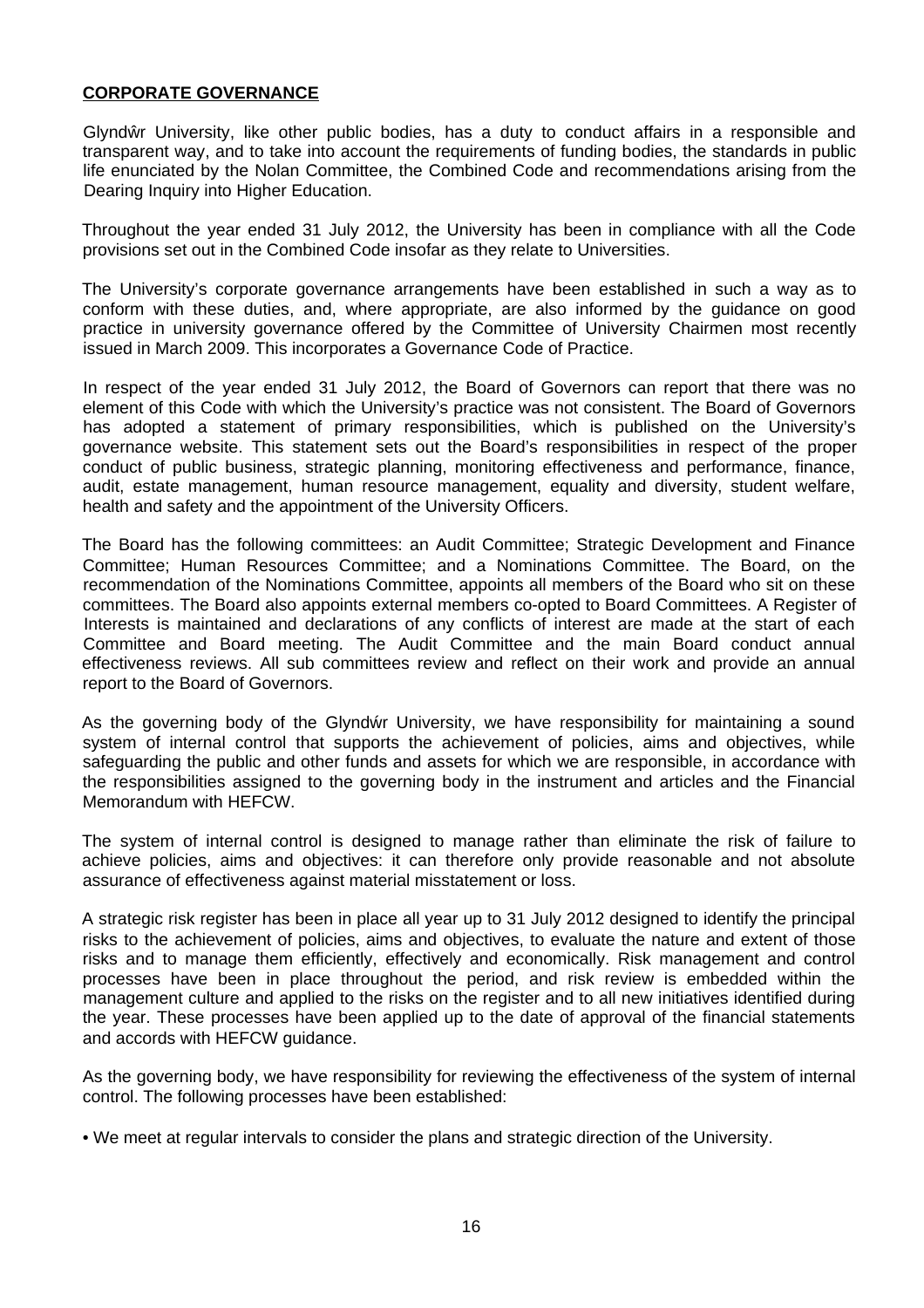- We receive periodic reports from the Chair of the Audit Committee concerning internal control and we require regular reports from managers on the steps they are taking to manage risks in their areas of responsibility, including progress reports on key projects and issues.
- We have requested the Audit Committee to provide oversight of the University's management of risks.
- The Audit Committee receives regular reports from the independent internal audit provider, RSM Tenon, which include the internal auditor's independent opinion on the adequacy and effectiveness of the University's system of internal control, together with recommendations for improvement
- A programme of facilitated workshops is held for Governors, senior and other managers to identify and keep up to date the key issues and risks for the University, including the anticipation and appropriate response to risks emerging/associated with changing social, environmental and legislation requirements.
- The University-wide risk register is maintained and a system of reporting on risk management has been agreed by the Board and Audit Committee. This involves a range of formal reports received during the year.
- A risk prioritisation methodology based on risk ranking has been established and is regularly reviewed.
- Each risk is assigned to a relevant director who reports regularly to the Executive on the actions taken.
- At the end of the year the Chair of the Audit Committee formally reports to the full Board on the Committee's activities during the year in accordance with relevant guidance. This report includes an assessment of the effectiveness of the Internal Control System (including risk management) during the year.

Our review of the effectiveness of the system of internal control is informed by internal audit, which operates to standards defined in the HEFCW Audit Code of Practice.

The key risks for Glynd r University arise from the potential failure to: 1. ensure its financial sustainability; 2. enhance the student experience; and 3. continue to build its research excellence in support of the regional economy. The University has managed its budgets well; reliance on HEFCW funding has reduced to 33.7% for 2011/12 and the benchmark surplus requirement for 2011/12 has been achieved. The student experience is also critical to the continued success of the University and whilst the results of the national student satisfaction survey showed a marginal decrease compared to the previous year, the University is encouraged by the number of students who are engaging with the survey and by the very encouraging results for some individual subject areas. The University believes its research capability is such that it can demonstrate that it meets the necessary criteria to provide public confidence in its ability to award its own research degrees and therefore intends to submit an application for RDAPs to the Privy Council following the outcome of the Institutional Review. These risks are of sufficient concern to be the subject of regular review at meetings of both the Executive Group and the Audit Committee who report to the Board of Governors.

Our review of the effectiveness of the system of internal control is also informed by the work of the executive directors within the University, who have responsibility for the development and maintenance of the internal control framework and by comments made by the external auditors in their management letter and other reports from external bodies such as the Wales Audit Office.

There were no significant issues arising during 2011/12 in respect of Corporate Governance.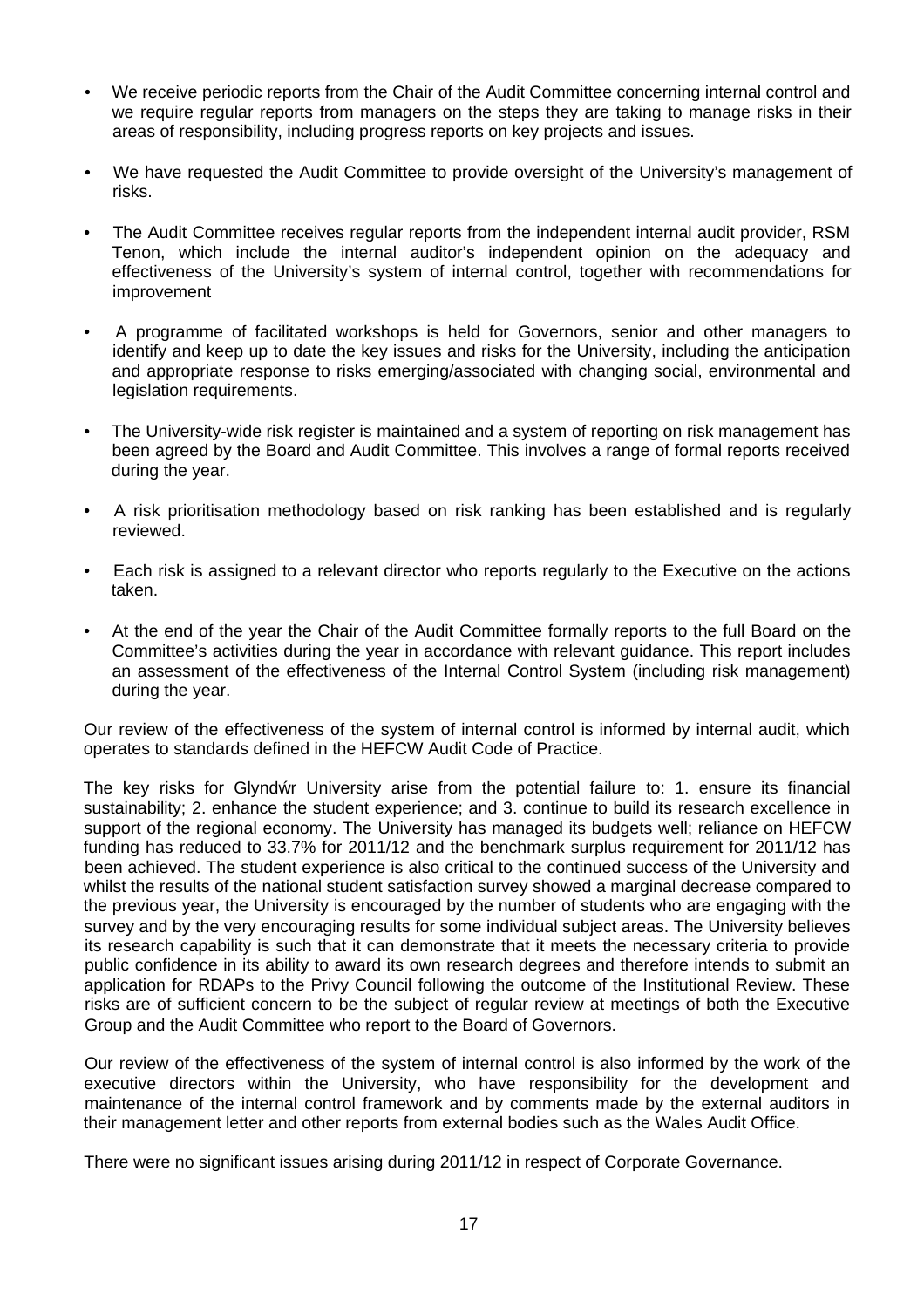## <span id="page-18-0"></span>**KEY ELEMENTS OF THE UNIVERSITY'S SYSTEM OF INTERNAL CONTROLS**

The key elements of the University's system of internal financial controls, which is designed to discharge the responsibilities set out above, include the following:

- clear definitions of the responsibilities of, and the authority delegated to, directors of academic and *operational areas;*
- *a* comprehensive medium and short-term planning process, supplemented by detailed annual income, expenditure, capital and cash flow budgets;
- regular reviews of student recruitment and monthly reviews of financial results involving variance reporting and updates of forecast outturns;
- clearly defined and formalised requirements for approval and control of expenditure, with investment decisions involving capital or revenue expenditure being subject to formal detailed appraisal and review according to approved levels set by the Board of Governors or HEFCW;
- comprehensive Financial Regulations, detailing financial controls and procedures, approved by the Audit Committee and Board of *Governors;*
- a professional independent Internal Audit team whose annual programme is approved by the Audit Committee.
- linking the identification and management of risk to the achievement of the University's strategic objectives through the annual planning process;
- evaluating the likelihood and impact of risks becoming a reality as part of that same process and establishing mitigating controls;
- having review procedures that cover business, operational, compliance and financial risk;
- embedding risk assessment and internal control processes in the ongoing operation of *all units;*
- reporting regularly to Audit Committee, and then to the Governing body, on internal control and risk;
- reporting annually to the Governing body the principal results of risk identification, evaluation and management review.

The Audit Committee, on behalf of the Board of Governors, has reviewed the effectiveness of the system of internal control of both the University and the group. Any systems of internal financial control can, however, only provide reasonable, but not absolute, assurance against material misstatement or loss.

During the period covered by this report and up to the date this report is signed there were no material weaknesses or irregularities in operation or financial practice brought to the attention of the Board.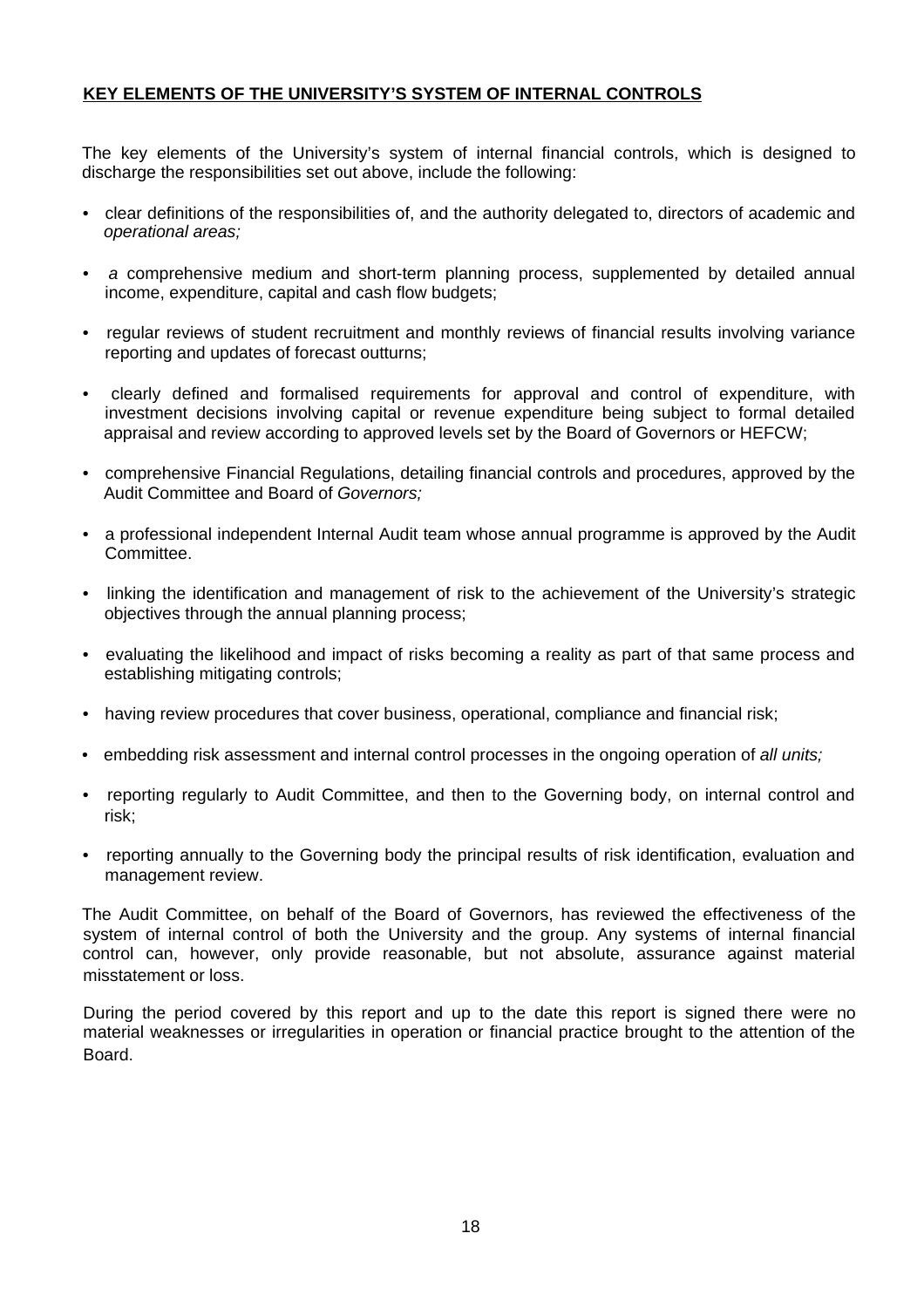## <span id="page-19-0"></span>**RESPONSIBILITIES OF THE UNIVERSITY'S BOARD OF GOVERNORS**

In accordance with the University's Financial Memorandum, the Governing body is responsible for the administration and management of the affairs of the University and Group and is required to present audited financial statements for each financial year.

The Governing body is responsible for ensuring that proper accounting records are kept, which disclose with reasonable accuracy at any time, the financial position of the University and Group and to enable it to ensure that the financial statements are prepared in accordance with the Financial Memorandum, the Statement of Recommended Practice on Accounting in Further and Higher Education Institutions and other relevant accounting standards. In addition, within the terms and conditions of a Financial Memorandum agreed between the Higher Education Funding Council for Wales and the Board of Governors of the University, the Board of Governors, through its designated office holder, is required to prepare financial statements for each financial year which *give a true and* fair view of the state of affairs of the University and Group and of the surplus or deficit and cash flows for that year.

In causing the financial statements to be prepared, the Board of Governors has ensured that:

- suitable accounting policies are selected and applied consistently;
- judgements and estimates are made that are reasonable and prudent;
- applicable accounting standards have been followed, subject to any material departures disclosed and explained in the financial statements;
- financial statements are prepared on the going concern basis unless it is inappropriate to presume that the University and Group will continue in operation. The governing body is satisfied that it has adequate resources to continue in operation for the foreseeable future: for this reason the going concern basis continues to be adopted in the preparation of the financial statements.

The Governing body has taken reasonable steps to:

- ensure that funds from the Higher Education Funding Council for Wales are used only for the purposes for which they have been given and in accordance with the Financial Memorandum and any other conditions, which the Funding Council may from time to time prescribe;
- ensure that there are appropriate financial and management controls in place to safeguard public funds and funds from other sources;
- safeguard the assets of the University and prevent and detect fraud;
- ensure that there are effective systems of risk identification and management that cover all risks, produce *a* balanced portfolio of risk exposure, are based on a clearly articulated policy and approach, are monitored and reviewed regularly, are integrated into normal business processes and aligned to the University's strategic objectives and are managed by senior managers;
- secure the economical, efficient and effective management of the University's resources and expenditure.

So far as the governing body is aware, there is no relevant audit information (that is, information needed by the auditors in connection with preparing their report) of which the auditors are unaware, and they have taken all the steps that they ought to have taken as governors in order to make themselves aware of any relevant audit information and to establish that the auditors are aware of that information.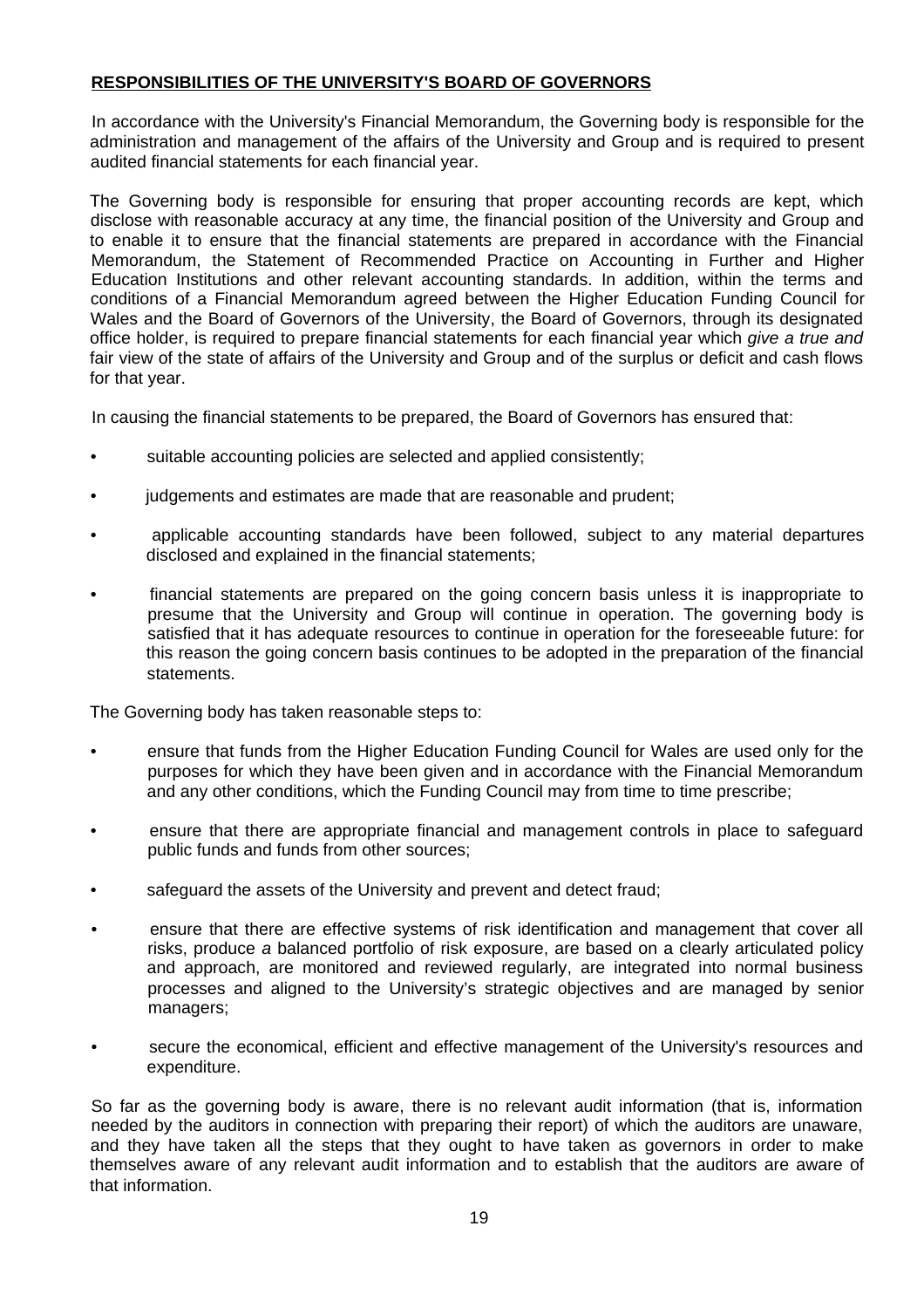#### **INDEPENDENT AUDITORS' REPORT TO THE GOVERNING BODY OF GLYND RUNIVERSITY**

We have audited the financial statements of Glynd r University for the year ended 13 July 2012 which comprise the Consolidated Income and Expenditure Account, the Consolidated statement of historical costs surpluses and deficits, the Consolidated statement of the recognised gains and losses, the Balance Sheets, the Consolidated cash flow statement and the related notes. The financial reporting framework that has been applied in their preparation is applicable law and United Kingdom Accounting Standards (United Kingdom Generally Accepted Accounting Practice).

#### **Respective responsibilities of the governing body and auditors**

As explained more fully in the Responsibilities of the University's Board of Governors statement set out on page 19, the governing body (who are also trustees for the purposes of charity law) are responsible for the preparation of financial statements which give a true and fair view.

Our responsibility is to audit and express an opinion on the financial statements in accordance with applicable law and International Standards on Auditing (UK and Ireland). Those standards require us to comply with the Auditing Practices Board's Ethical Standards for Auditors.

This report, including the opinions, has been prepared for and only for the institution's governing body as a body in accordance with Article 22 of the institution's Articles of Government and section 124B of the Education Reform Act 1988 and section 144 of the Charities Act 2011 and regulations made under section 154 of that Act (Regulation 30 of The Charities (Accounts and Reports) Regulations 2008) and for no other purpose. We do not, in giving these opinions, accept or assume responsibility for any other purpose or to any other person to whom this report is shown or into whose hands it may come save where expressly agreed by our prior consent in writing.

#### **Scope of the audit of the financial statements**

An audit involves obtaining evidence about the amounts and disclosures in the financial statements sufficient to give reasonable assurance that the financial statements are free from material misstatement, whether caused by fraud or error. This includes an assessment of: whether the accounting policies are appropriate to the group's and parent institution's circumstances and have been consistently applied and adequately disclosed; the reasonableness of significant accounting estimates made by the governing body; and the overall presentation of the financial statements. In addition, we read all the financial and nonfinancial information in the Annual Report to identify material inconsistencies with the audited financial statements. If we become aware of any apparent material misstatements or inconsistencies we consider the implications for our report.

#### **Opinion on financial statements**

In our opinion the financial statements:

- give a true and fair view of the state of the group's and the parent institution's affairs as at 31 July 2012, and of the group's income and expenditure, recognised gains and losses and cash flows, for the year then ended;
- have been properly prepared in accordance with United Kingdom Generally Accepted Accounting Practice;
- have been prepared in accordance with the requirements of the Statement of Recommended Practice Accounting for Further and Higher Education; and
- have been prepared in accordance with the requirements of the Charities Act 2011 and Regulation 14 of The Charities (Accounts and Reports) Regulations 2008.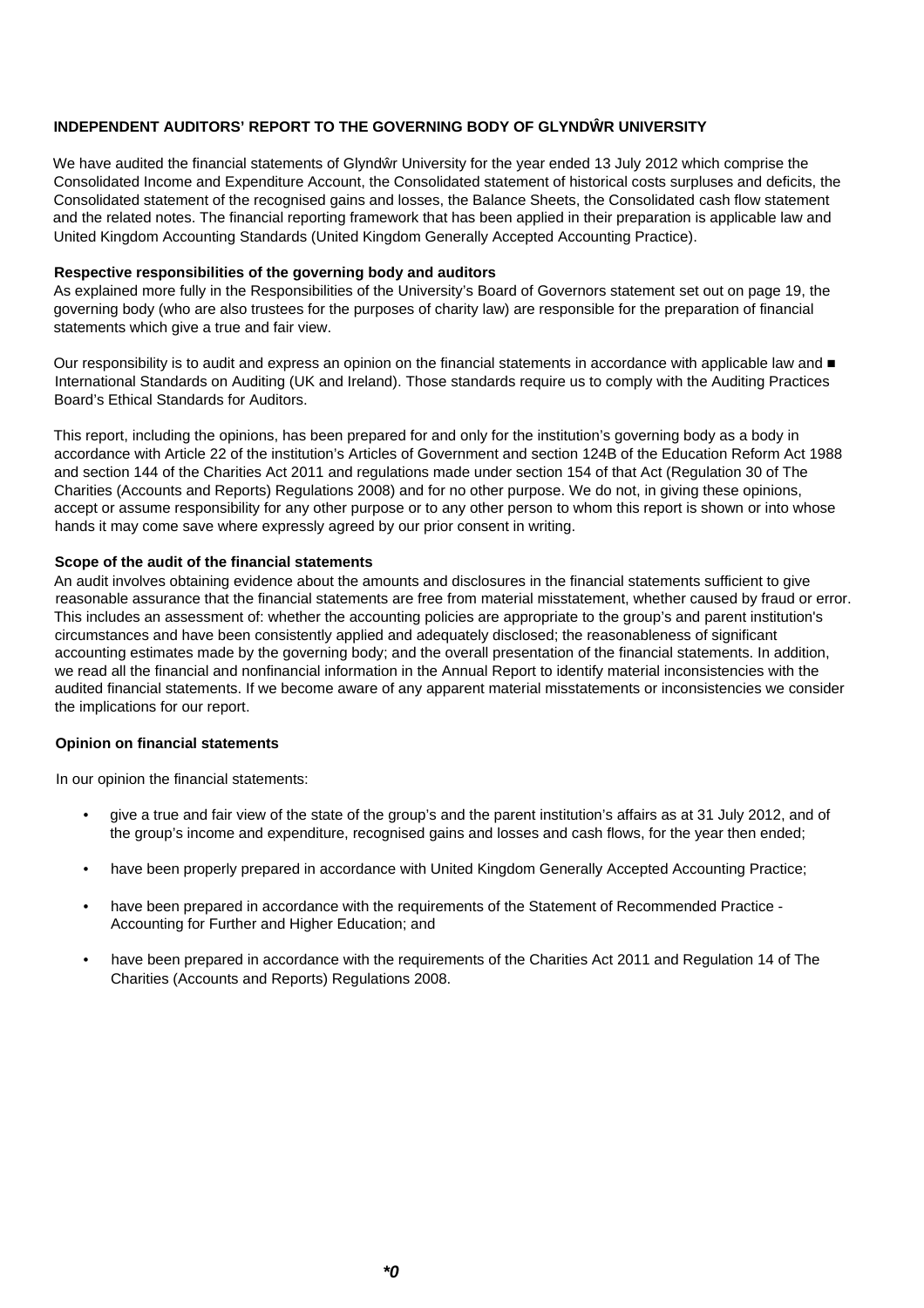#### **Opinion on other matters prescribed in the HEFCW Audit Code of Practice issued under the Further and Higher Education Act 1992**

In our opinion, in all material respects:

- funds from whatever source administered by the Institution for specific purposes have been properly applied to those purposes and managed in accordance with relevant legislation and any other terms and conditions attached to them;
- income has been applied in accordance with the institution's articles of government; and
- funds provided by HEFCW have been applied in accordance with the financial memorandum and any other terms and conditions attached to them.

#### **Matters on which we are required to report by exception**

We have nothing to report in respect of the following:

Under the Charities Act 2011 we are required to report to you *if, in our* opinion:

- the information given in the Trustees' Annual Report is inconsistent in any material respect with the financial statements; or
- sufficient accounting records have not been kept by the parent institution; or
- the parent institution financial statements are not in agreement with the accounting records and returns; or
- we have not received all the information and explanations we require for our audit.

Under the HEFCW Audit Code of Practice issued under the Further and Higher Education Act 1992 we are required to report to you if, in our opinion:

• the statement of internal control is inconsistent with our knowledge of the parent institution and group.

PricewaterhouseCoopers LLP Chartered Accountants and Statutory Auditors **Manchester** 21 December 2012

PricewaterhouseCoopers LLP is eligible to act, and has been appointed, as auditor under section 144(2) of the Charities Act 2011.

#### *Notes:*

a) The maintenance and integrity of the Glyndwr University website is the responsibility of the governing body; the work carried out by the auditors does not involve consideration of these matters and, accordingly, the auditors accept no responsibility for any changes that may have occurred to the financial statements since they were initially presented on the website.

b) Legislation in the United Kingdom governing the preparation and dissemination of financial statements may differ from legislation in other jurisdictions.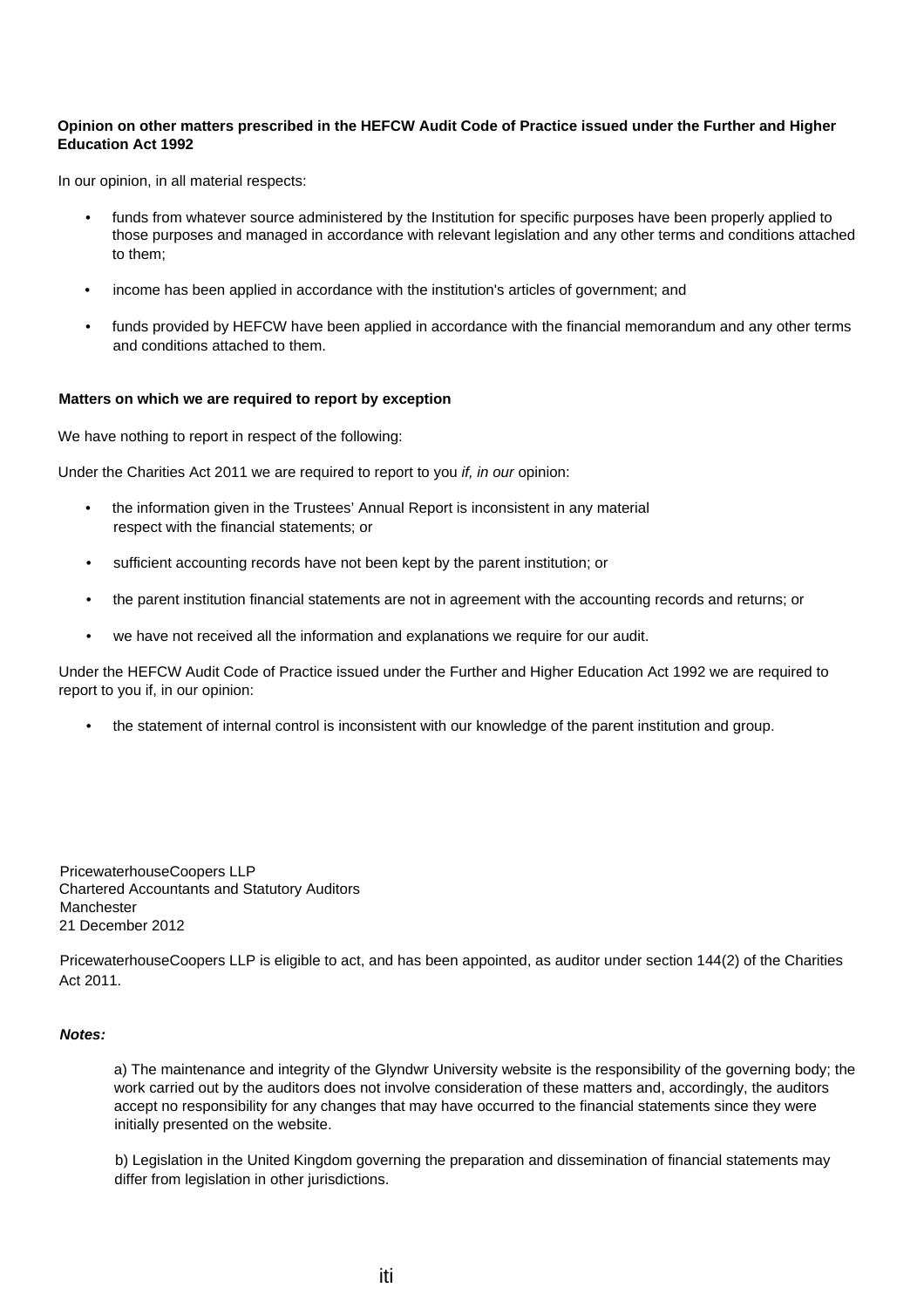#### **Glyndẃr University**

**Consolidated income and expenditure account for the year ended 31 July 2012**

|                                      | <b>Note</b> | 2012   | 2011   |
|--------------------------------------|-------------|--------|--------|
|                                      |             | £000   | £000   |
| <b>Income</b>                        |             |        |        |
| Funding body grants                  | 2           | 16,297 | 16,966 |
| Tuition fees and education contracts | 3           | 19,666 | 17,624 |
| Research grants and contracts        | 4           | 1,804  | 2,469  |
| Other income                         | 5           | 10,529 | 7,272  |
| Endowment and investment income      | 6           | 31     | 35     |
| <b>Total income</b>                  |             | 48,327 | 44,366 |

#### **Expenditure**

| Staff costs                                                                 |    | 25,800        | 24,779 |
|-----------------------------------------------------------------------------|----|---------------|--------|
| Exceptional restructuring costs                                             |    | 358           | 631    |
|                                                                             |    | 26,158        | 25,410 |
| Other operating expenses                                                    | 8  | 18,225        | 15,625 |
| Exceptional reversal of impairment                                          | 8  | (210)         | (240)  |
| Exceptional impairment of asset                                             | 8  | 98            |        |
|                                                                             |    | 18,113        | 15,385 |
| Depreciation                                                                | 12 | 2,320         | 1,944  |
| Interest and other finance costs                                            | 9  | 504           | 333    |
| <b>Total expenditure</b>                                                    |    | <u>47,095</u> | 43,072 |
| Surplus after depreciation of tangible fixed assets at valuation and before |    |               |        |
| tax                                                                         |    | 1,232         | 1,294  |
| Taxation                                                                    | 10 |               |        |
| Surplus for the year retained within general reserves                       |    | 1,2321,294    |        |

The income and expenditure account is in respect of continuing activities.

Continuing activities include the results of acquisitions. During the year, as disclosed in note 13, the trade and assets of LSMS were acquired and these accounts include £2,374k and £2,367k of income and expenditure (net surplus of £7k in relation to the acquired activities.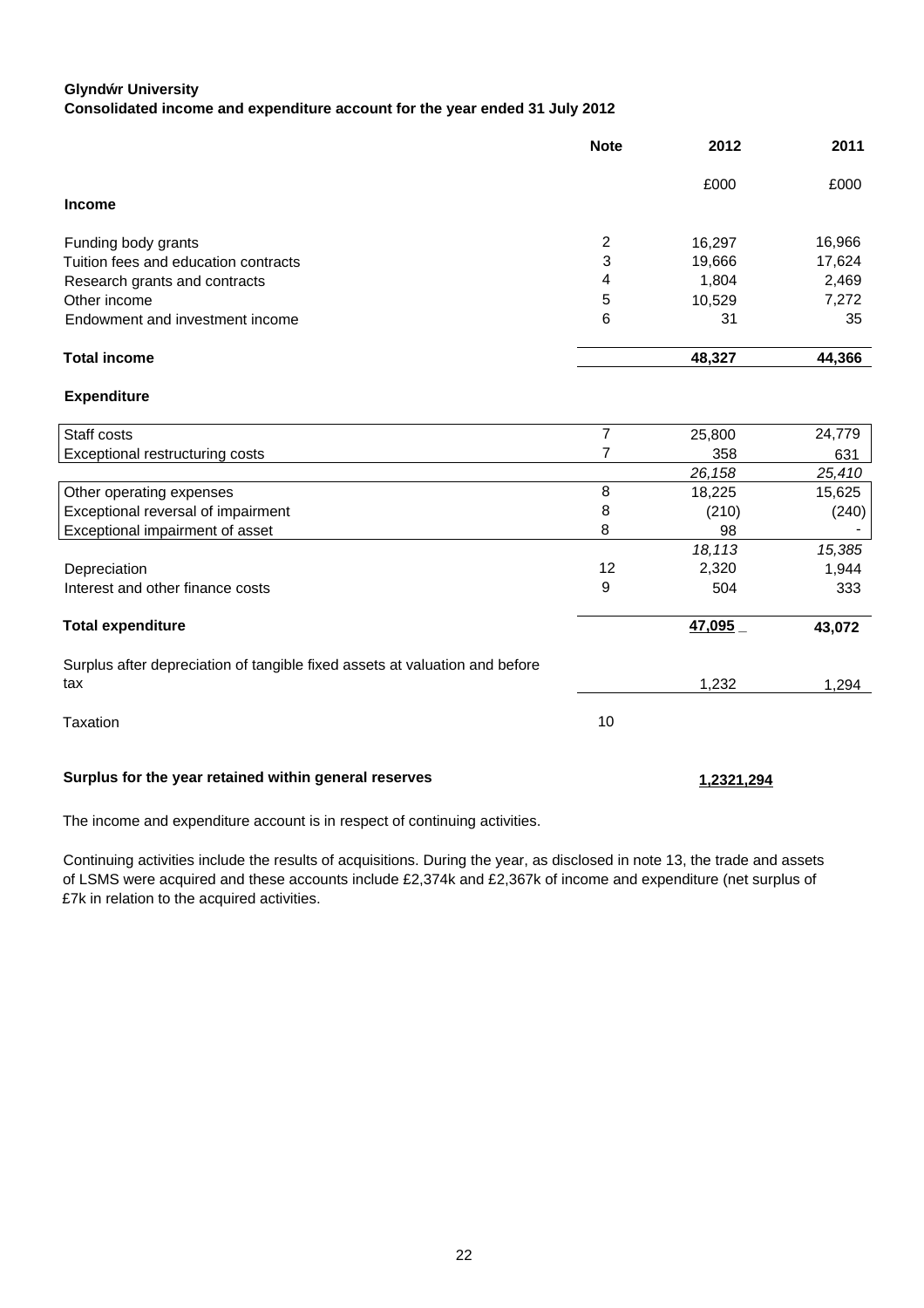#### **Glynd r University**

### **Consolidated statement of historical cost surpluses and deficits for the year ended 31 July 2012**

|                                                                                                                         | <b>Note</b> | 2012  | 2011  |
|-------------------------------------------------------------------------------------------------------------------------|-------------|-------|-------|
|                                                                                                                         |             | £000  | £000  |
| Surplus on continuing operations before taxation                                                                        |             | 1,232 | 1,294 |
| Difference between historical cost depreciation and the actual<br>charge for the year calculated on the revalued amount | 25          | 446   | 446   |
| Historical cost surplus for the year before taxation                                                                    |             | 1,678 | 1,740 |
| Taxation                                                                                                                | 10          |       |       |
| Historical cost surplus for the year after taxation                                                                     |             | 1,678 | 1,740 |

#### **Consolidated statement of the total recognised gains and losses for the year ended 31 July 2012**

|                                                                                                              | <b>Note</b> | 2012     | 2011   |
|--------------------------------------------------------------------------------------------------------------|-------------|----------|--------|
|                                                                                                              |             | £000     | £000   |
| Surplus on continuing operations after depreciation<br>of assets at valuation and disposal of assets and tax |             | 1,232    | 1,294  |
| Unrealised surplus ! (deficit) on revaluation of fixed assets                                                | 25          | 8,055    | (5)    |
| Appreciation of endowment asset investments                                                                  | 24          |          | 1      |
| Actuarial (loss) in respect of pension scheme assets and liabilities                                         | 33          | (2, 575) | (844)  |
| Total recognised gains relating to the year                                                                  |             | 6,712    | 446    |
| <b>Reconciliation</b>                                                                                        |             |          |        |
| Opening reserves and endowments                                                                              |             | 29,644   | 29,198 |
| Total recognised gains for the year                                                                          |             | 6,712    | 446    |
| <b>Closing reserves and endowments</b>                                                                       |             | 36,356   | 29,644 |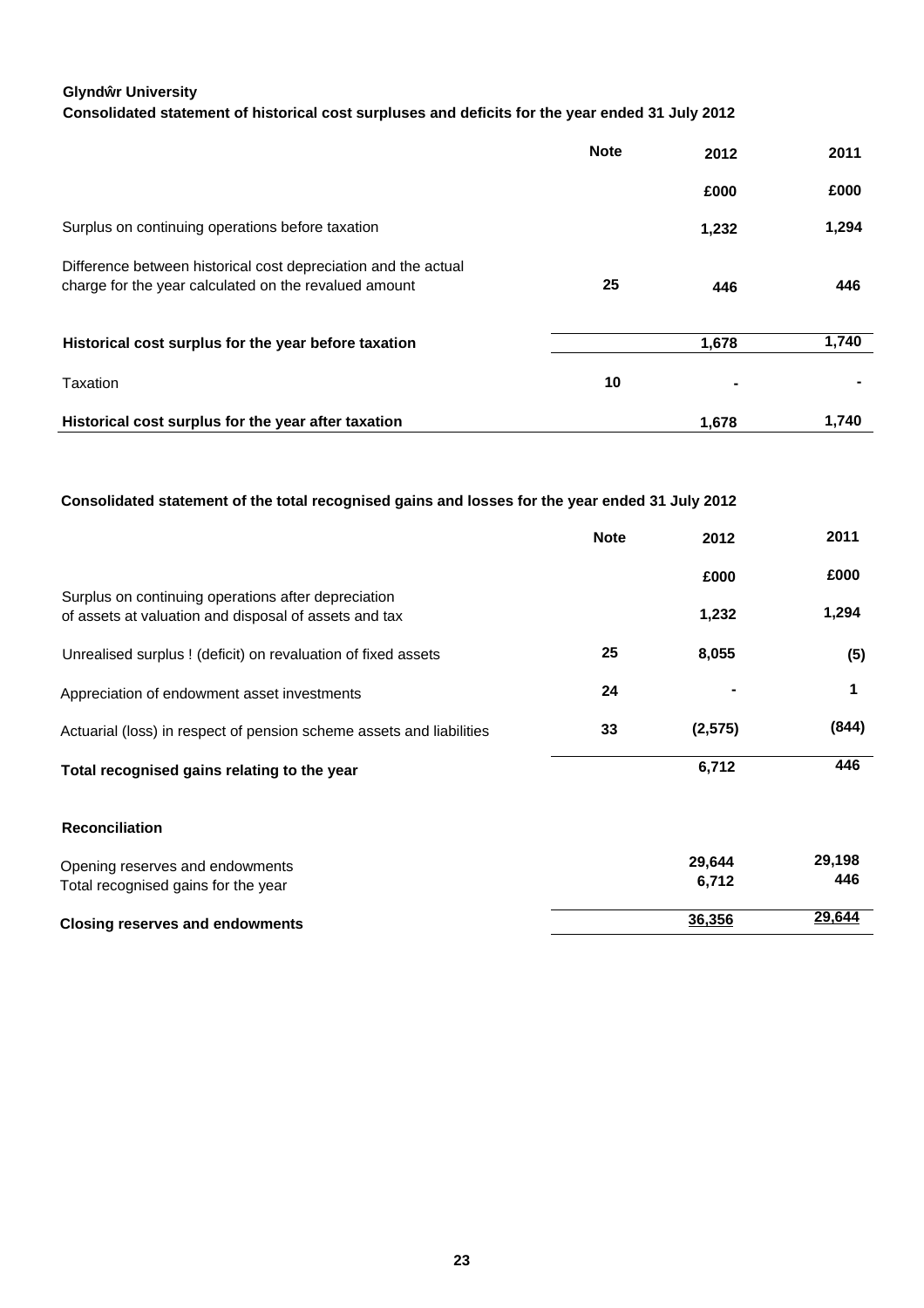#### **Glynd r University Balance Sheets as at 31 July 2012**

|                                              |    | <b>Notes Consolidated</b> | <b>University</b> | <b>Consolidated</b> | <b>University</b> |
|----------------------------------------------|----|---------------------------|-------------------|---------------------|-------------------|
|                                              |    | 2012                      | 2012              | 2011                | 2011              |
|                                              |    | £000                      | £000              | £000                | £000              |
| <b>Fixed assets</b>                          |    |                           |                   |                     |                   |
| Intangible assets                            | 13 | 2,020                     |                   |                     |                   |
| Tangible assets                              | 12 | 59,753                    | 58,999            | 51,703              | 50,955            |
| Investments                                  | 15 |                           |                   |                     | 2,800             |
| <b>Total fixed assets</b>                    |    | 61,773                    | 58,999            | 51,703              | 53,755            |
| <b>Endowment Assets</b>                      | 16 | 18                        | 18                | 18                  | 18                |
| <b>Current assets</b>                        |    |                           |                   |                     |                   |
| <b>Stocks</b>                                | 14 | 67                        | 60                | 86                  | 79                |
| <b>Debtors</b>                               | 17 | 8,692                     | 7,470             | 5,796               | 5,242             |
| Investments                                  | 18 | 3,370                     | 3,370             | 3,860               | 3,860             |
| Cash at bank and in hand                     |    | 4,108                     | 2,770             | 3,405               | 3,117             |
| <b>Total current assets</b>                  |    | 16,237                    | 13,670            | 13,147              | 12,298            |
| Less: Creditors amounts falling due          |    |                           |                   |                     |                   |
| within one year                              | 19 | (14, 443)                 | (8,379)           | (9,399)             | (8,323)           |
| <b>Net current assets</b>                    |    | 1,794                     | 5,291             | 3,748               | 3,975             |
| <b>Total assets less current liabilities</b> |    | 63,585                    | 64,308            | 55,469              | 57,748            |
| Less: Creditors - amounts falling            |    |                           |                   |                     |                   |
| due after more than one year                 | 20 | (590)                     | (160)             | (1,039)             | (2, 392)          |
| <b>Less: Provisions for liabilities</b>      | 22 | (2,599)                   | (2,599)           | (2,833)             | (2,781)           |
| Net assets excluding pension                 |    |                           |                   |                     |                   |
| liability                                    |    | 60,396                    | 61,549            | 51,597              | 52,575            |
| Net pension liability                        | 33 | (14, 328)                 | (14, 328)         | (11, 497)           | (11, 497)         |
| <b>NEI ASSETS INCLUDING PENSIUN</b>          |    |                           |                   |                     |                   |
| <b>LIABILITY</b>                             |    | 46,068                    | 47,221            | 40,100              | 41,078            |
|                                              |    |                           |                   |                     |                   |
| <b>Deferred capital grants</b>               | 23 | 9,712                     | 9,357             | 10,456              | 10,015            |
| <b>Endowment funds</b>                       |    |                           |                   |                     |                   |
| Expendable                                   | 24 |                           |                   |                     |                   |
| Permanent                                    | 24 | 18                        | 18                | 18                  | 18                |
| <b>Total endowments</b>                      |    | 18                        | 18                | 18                  | 18                |
| <b>RESERVES</b>                              |    |                           |                   |                     |                   |
| Income and expenditure account               |    |                           |                   |                     |                   |
| excluding pension reserve                    | 26 |                           |                   |                     |                   |
| Pension reserve                              | 33 | 21,546<br>(14, 328)       | 23,312            | 19,612              | 21,297            |
|                                              |    |                           | (14, 328)         | (11, 497)           | (11, 497)         |
| Income and expenditure account               |    |                           |                   |                     |                   |
| including pension reserve                    | 26 | 7,218                     | 8,984             | 8,115               | 9,800             |
| Specific reserve                             | 24 | 200                       | 200               | 200                 | 200               |
| Revaluation reserve                          | 25 | 28,920                    | 28,662            | 21,311              | 21,045            |
| <b>Total reserves</b>                        |    | 36,338                    | 37,846            | 29,626              | 31,045            |
| <b>TOTAL FUNDS</b>                           |    | 46,068                    | 47,221            | 40,100              | 41,078            |

**The financial statements on pages 22 to 49 were approved and were signed on its behalf by:**

 $\sim$  $\ldots$ 

**by the governing body on 14th December 2012**

Sir Jon Shortridge **Chairman**

Professor Michael -SCóíT^ **Vice Chancellor and Chief Executive**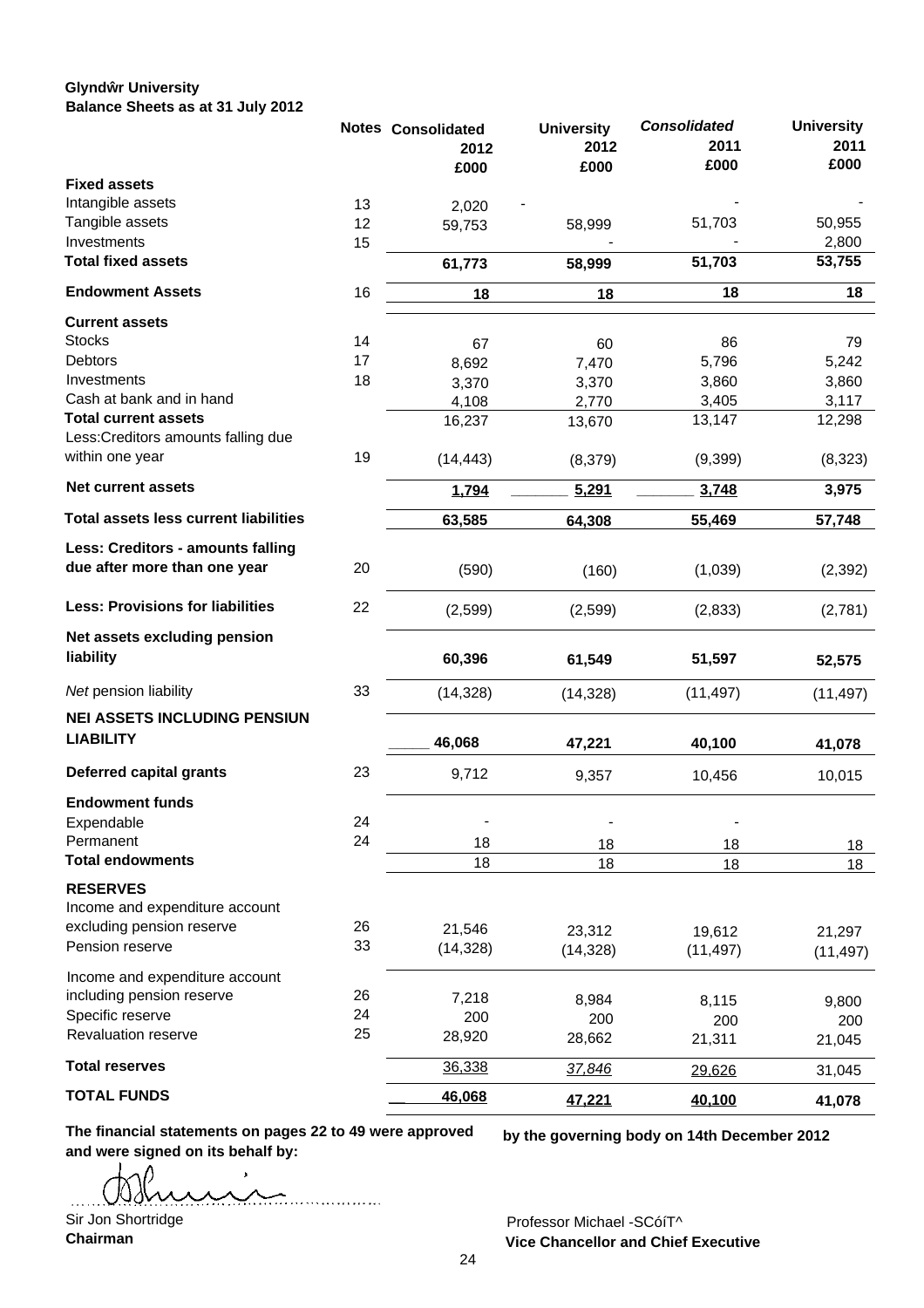## **Glynd r University**

**Consolidated cash flow statement for the year ended 31 July 2012**

|                                                                                                | <b>Note</b> | 2012<br>£000 | 2011<br>£000 |
|------------------------------------------------------------------------------------------------|-------------|--------------|--------------|
| Net cash inflow from operating activities                                                      | 27          | 3,354        | 1,816        |
| <b>Returns on investments</b>                                                                  | 28          | 31           | 36           |
| <b>Taxation</b>                                                                                | 10          |              |              |
| <b>Capital expenditure</b>                                                                     |             |              |              |
| Appreciation of endowment asset investments                                                    | 28          |              | 1            |
| Payments to aquire tangibie assets                                                             | 29          | (2, 207)     | (5, 426)     |
| Payments to aquire trade & assets                                                              | 13          | (452)        |              |
| Deferred capital grants received                                                               | 29          | 96           | 3,049        |
| Cash inflow / (outflow) before management of liquid resources                                  |             | 822          | (524)        |
| <b>Management of liquid resources</b>                                                          | 30          | 700          | 152          |
| <b>Financing</b>                                                                               | 31          | (819)        | (21)         |
| Increase / (decrease) in cash in year                                                          | 32          | 703          | (393)        |
| Reconciliation of net cash flow to movement in net funds                                       |             |              |              |
| Increase / (decrease) in cash in the year                                                      |             | 703          | (393)        |
| Cash inflow from liquid resources                                                              | 32          | (700)        | (151)        |
| Non cash increase in liquid resources<br>Cash inflow from movement in finance leases and loans | 32          | 210<br>819   | 175          |
| Movement in net funds in year                                                                  |             | 1,032        | (369)        |
| Net funds at 1 August                                                                          |             | 5,864        | 6,233        |
| Net funds at 31 July                                                                           |             | 6,896        | 5,864        |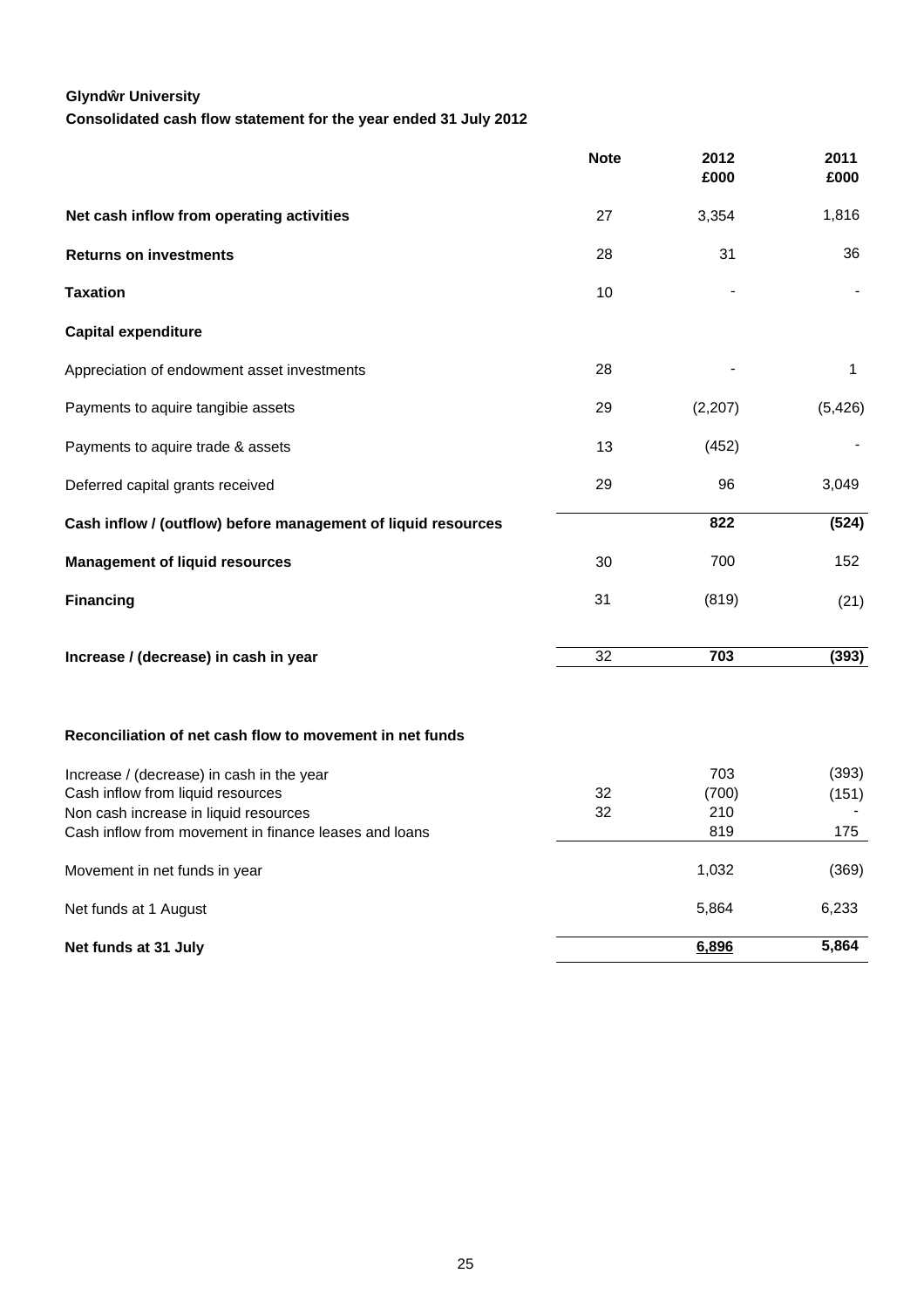## **NOTES TO THE FINANCIAL STATEMENTS**

## **1 ACCOUNTING POLICIES**

The following accounting policies have been applied consistently in dealing with items which are considered material in relation to the Financial Statements.

### (a) **Basis of preparation and accounting policies**

The financial statements have been prepared under the historical cost convention, as modified by the revaluation of certain fixed assets and on a going concern basis. They are in accordance with both the Statement of Recommended Practice: Accounting for Further and Higher Education (SORP 2007) and applicable accounting and financial reporting standards in the United Kingdom. Where relevant the accounts adhere to the accounting directives of HEFCW.

As in prior year's, the University has availed itself of the exemption from presenting a stand alone Income and Expenditure Account. The result for the year is set out in note 11.

### (b) **Exceptional items**

At the year end the University has adjusted the provision that it holds against the treasury deposit it has with Kaupthing, Singer and Friedlander (who are in administration). The current provision level is in line with our expectation to recover a maximum of 86% and is also consistent with LAAP Bulletin 82, May 2012, where this percentage was declared as to be recovered.

Management have also disclosed other one-off costs in the Income and Expenditure Account which they regard as exceptional in cost or incidence.

### (c) **Basis of consolidation**

The consolidated financial statements consolidate the financial statements of the University and its subsidiary undertakings for the financial year to 31 July 2012 namely Glynd r London School of Management and Science, Glynd r Innovations Limited, North Wales Science, Optic Glynd r Limited and Glynd r London Holdings.

Gains and losses on any intra-group transactions are eliminated in full. Amounts in relation to debts between undertakings included in the consolidation are also eliminated.

#### (d) **Recognition of income**

Recurrent grants from the Funding Councils are recognised in the period in which they are receivable.

Income from tuition fees is recognised in the period for which it is received and includes all fees chargeable to students or their sponsors, e.g. National Health Service. The cost of any fees waived by the University is included as expenditure in Note 8.

Income from research grants, contracts and other services rendered is included to the extent of the expenditure incurred during the year or the completion of the contract or service concerned. This is generally equivalent to the sum of the relevant expenditure incurred during the year and any related contributions towards overhead costs. All income from short-term deposits is credited to the income and expenditure account in the period in which it is earned.

Non-recurrent grants from Funding Councils or other bodies received in respect of the acquisition or construction of fixed assets are treated as deferred capital grants and amortised in line with depreciation over the life of the assets.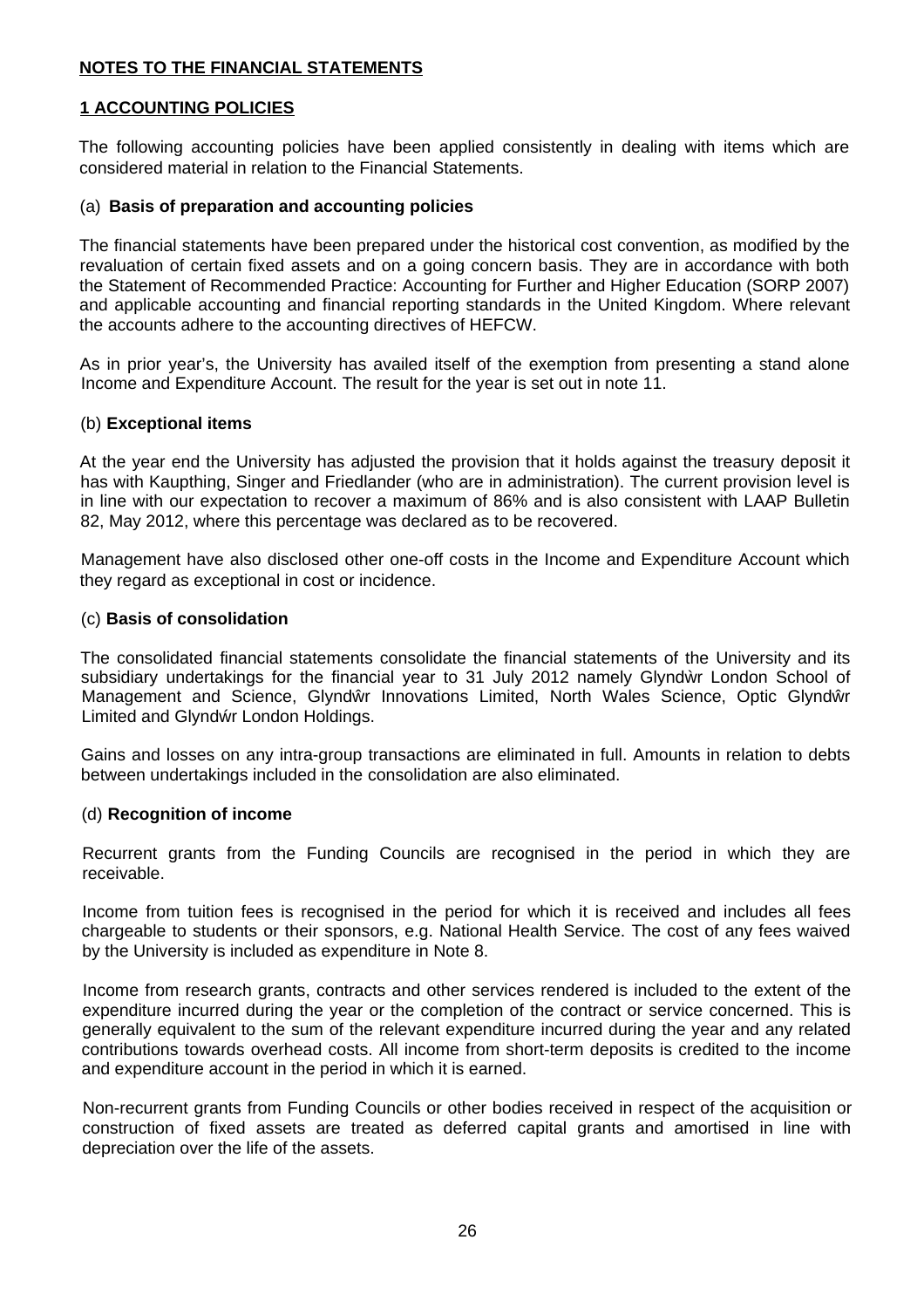## **(e) Discounts / instalment fees**

*Discretionary discounts paid to and instalment* fees paid *by students are recognised in [administrative* expenses] in the period to which they relate.

## (f) **Pension contributions**

Retirement benefits to employees are provided by The Teachers' Pension Scheme (TPS), the Universities' Superannuation Scheme (USS) and the Local Government Pension Scheme (LGPS). These are defined benefit schemes which are externally managed and contracted out of the State Earnings Related Pension Scheme. Contributions to the scheme are charged to the income and expenditure account so aS to spread the cost of pensions over the employees' working lives with the University in such a way that the pension cost is a substantially level percentage of current and future pensionable payroll. Variations from regular costs are spread over the expected average remaining working lifetime of members of the schemes after making allowances for further withdrawals. The contributions are determined by qualified actuaries on the basis of triennial valuations using the projected unit method. Glynd r *University's financial element of the TPS and* USS cannot be determined and as such these are treated as defined cost schemes under FRS17.

## (g) **Leases**

Rental costs under operating leases are charged to expenditure in equal instalments over the period of the lease.

## (h) **Foreign currencies**

Transactions denominated in foreign currencies are recorded at the rate of exchange ruling at the dates of the transactions in 2011/12 as no forward contracts that are in place have been utilised. Monetary assets and liabilities denominated in foreign currencies are translated into sterling at year end rates. The resulting exchange differences are dealt with in the determination of income and expenditure for the financial year.

## (i) **Tangible fixed assets**

## i. Land and Buildings

The University's buildings are specialised buildings and therefore it is not appropriate to value them on the basis of open market value.

Land and buildings inherited on incorporation are stated at valuation. Sites used by Glynd r University during the period are valued at depreciated replacement cost on an existing education use basis. In accordance with FRS15 the University is to revalue its properties every three years. Edwards Symmons LLP (Chartered Surveyors) conducted a revaluation of Land and Buildings as at 31 July 2012 performed in accordance with the RICS Appraisal and Valuation Manual, The valuation recorded includes the VAT element, where appropriate, of the buildings as this is deemed non recoverable.

Freehold land is not depreciated. Freehold buildings are depreciated over the expected useful economic life to the University of 50 years. Capital expenditure applied to existing buildings is depreciated over its estimated useful life of 10 years.

Where land and buildings are acquired with the aid of specific grants they are capitalised and depreciated as above. The associated grants are credited to a deferred capital grant account and are released to the income and expenditure account over the expected useful economic life of the related asset on a basis consistent with the depreciation policy.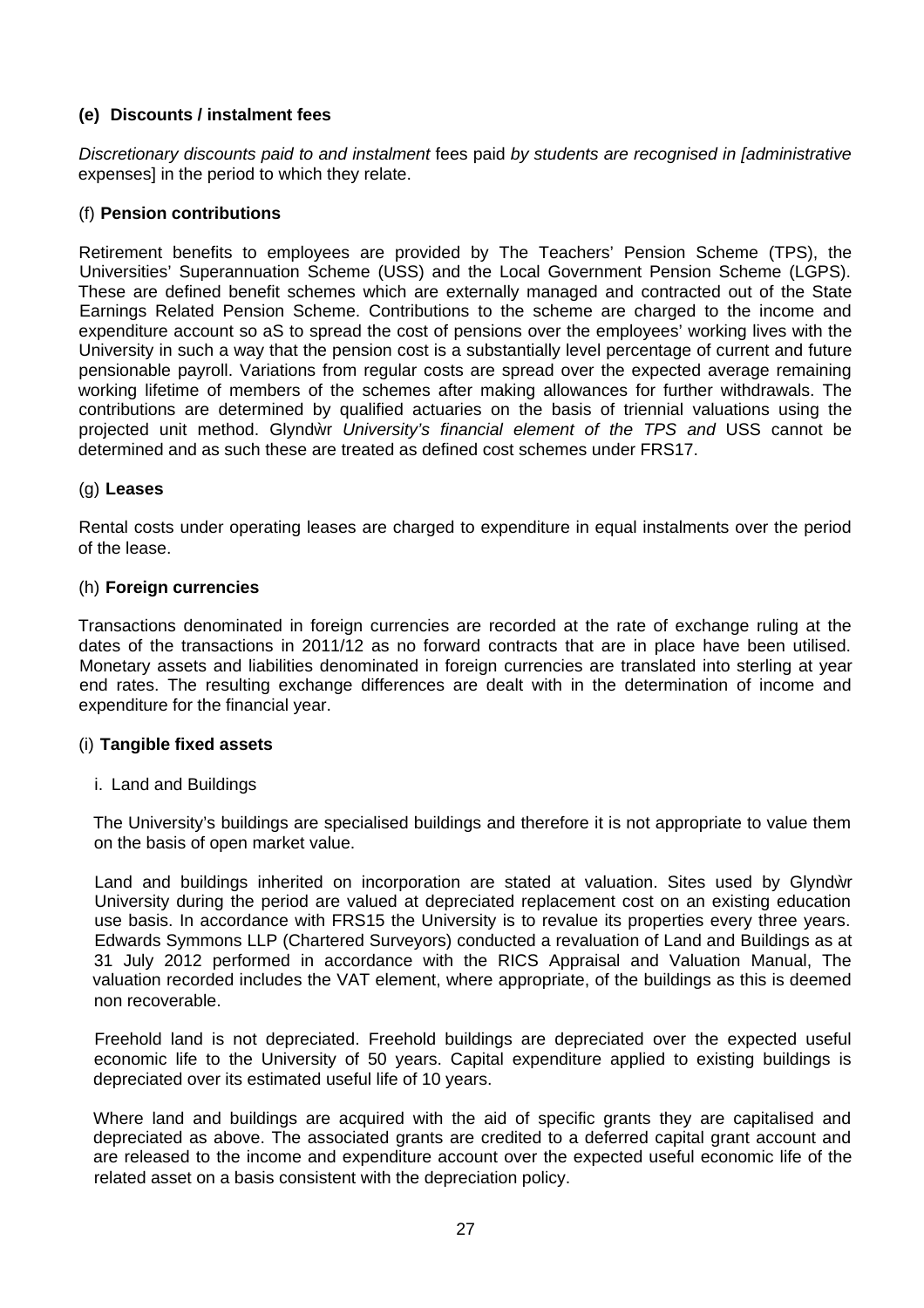A review for impairment of a fixed asset is carried out if events or changes in circumstances indicate that the carrying amount of the fixed asset may not be recoverable.

Any impairments which are due to the clear consumption of economic benefits are recognised in the *Income and Expenditure Account in the period when they occur.*

*Any* downward revaluations which are not due to the clear consumption of economic benefits are also recognised in the Income and Expenditure Account in the period when they occur, except to the extent that a revaluation reserve balance exists in relation to that asset, in which case that part of the downward revaluation is recognised as a charge against the revaluation reserve for that particular asset.

Any upward revaluations are recognised in the revaluation reserve except to the extent that they represent the reversal of an impairment or downward valuation movement previously recognised in the Income and Expenditure Account, in which case they are recognised in the Income and Expenditure Account.

ii. Equipment

Equipment including microcomputer software costing less than £10,000 per individual item or group of related items is written off to the Income and Expenditure account in the period of acquisition. All other equipment is capitalised at cost. Equipment inherited from the Local Education Authority is included in the balance sheet at valuation.

The value of equipment included in the balance sheet is depreciated on a straight-line basis over its remaining useful economic life to the University of 5 years. Where equipment is acquired with the aid of specific grants it is capitalised and depreciated in accordance with the above policy, with the related grant being credited to a deferred capital grant account, released to the income and expenditure account over the expected useful life of the related equipment. It is University policy not to revalue this class of assets.

iii. Motor Vehicles are capitalised at cost and depreciated over three years.

## (j) **Stocks**

Stocks consist of provisions and resources stock and are stated at the lower of their cost and net realisable value.

## (k) **Maintenance of Premises**

The University has a ten-year rolling maintenance plan, which is reviewed on an annual basis. The cost of maintenance is charged to income and expenditure account as incurred.

#### (l) **Cash flows and liquid resources**

Cash flows comprise increases or decreases in cash. Cash includes cash in hand and deposits repayable on demand. Deposits are repayable on demand if they are in practice available within 24 hours without penalty. Liquid resources include sums on short-term deposit with *recognised banks.*

#### (m) **Taxation status**

The University is an excepted charity within the meaning of Schedule 2 of the Charities Act 1993 and as such is a charity within the meaning the Section 506(1) of the Income & Corporation Taxes Act 1988. Accordingly, the University is potentially exempt *from* taxation in respect of income or capital gains received within categories covered by Section 505 of the Income & Corporation Taxes Act 1988 or Section 256 of the Taxation of Charitable Gains Act 1992 to the extent that such income or gains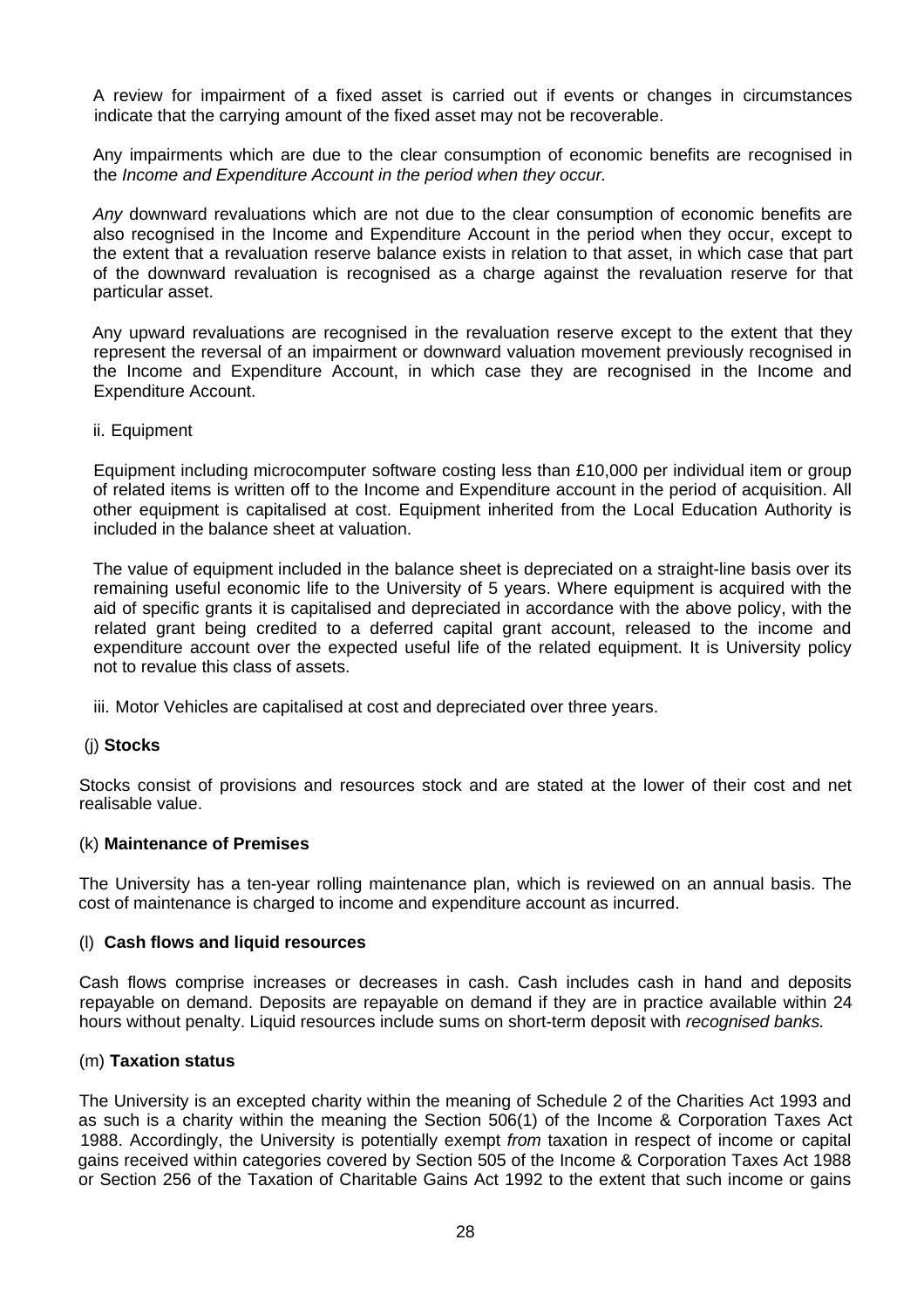are applied to exclusively charitable purposes. The University receives no similar exemption in respect of Value Added Tax.

The University's subsidiary companies are subject to corporation tax and VAT in the same way as any commercial organisation.

### (n) **Provisions**

Provisions are recognised when a present legal or constructive obligation, as a result of a past event, exists. It is probable that a transfer of economic benefit will be required to settle the obligation and a reliable estimate can be made of the amount of the obligation.

### (o) **Goodwill**

The University amortises any goodwill arising on acquisition of a subsidiary or trade over a maximum of 10 years. A shorter time period will be used where deemed appropriate.

Goodwill is calculated as the difference between purchase consideration and the fair value of any net assets at the date of acquisition.

Where applicable, VAT has been included in the consideration amounts payable.

Goodwill is reviewed for impairment at the end of the first full year following the year of acquisition and subsequently if there are any indicators of potential impairment.

### (p) **Impairment reviews**

Where an impairment review is performed, the carrying value of the relevant asset (or assets within an income generating unit) is compared with the higher of value in use future expected cash flows (discounted where applicable) for that asset (or assets within an income generating unit) and the estimated net realisable value of that asset (or assets within an *income generating unit). To* the extent that the carrying value of the asset (or assets within an income generating unit) is lower, the difference is taken to the income and expenditure account.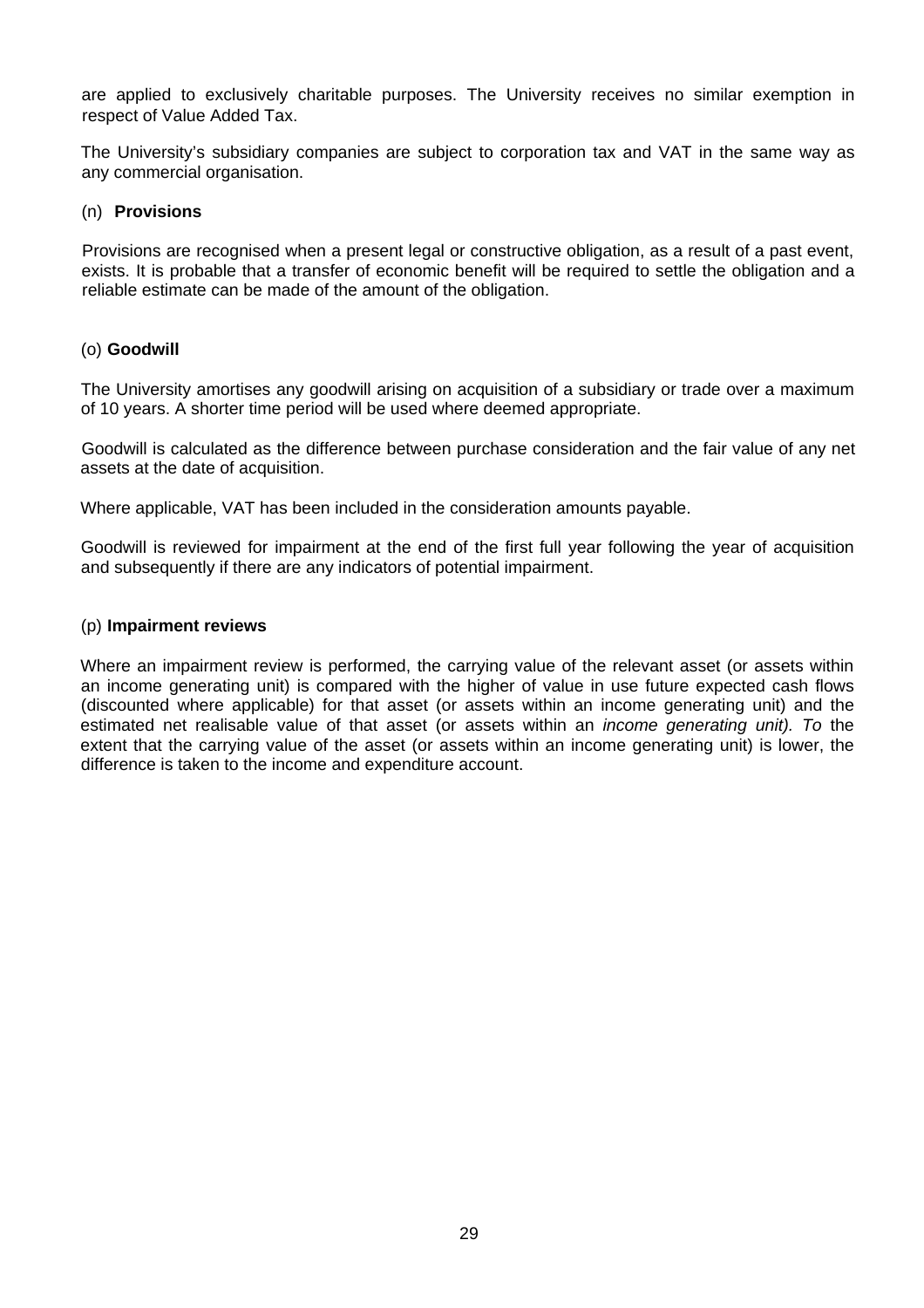## **2 Funding body grants**

|                                                   | <b>Note</b> | 2012<br>£000             | 2011<br>£000 |
|---------------------------------------------------|-------------|--------------------------|--------------|
| Recurrent grant:                                  |             |                          |              |
| <b>Higher Education Funding Council for Wales</b> |             | 12,806                   | 13,742       |
| Specific grants:                                  |             |                          |              |
| Release of deferred income                        |             | 2,190                    | 1,549        |
| <b>HEFCW</b> other income                         |             | 682                      | 747          |
| Research grants                                   |             | $\overline{\phantom{0}}$ | 283          |
| Releases of deferred capital grants:              |             |                          |              |
| <b>Buildings</b>                                  | 23          | 515                      | 523          |
| Equipment                                         | 23          | 104                      | 122          |
| Total                                             |             | 16,297                   | 16,966       |

### **3 Tuition fees and education contracts**

|                                                        | 2012   | 2011   |
|--------------------------------------------------------|--------|--------|
|                                                        | £000   | £000   |
| Full-time home and EU students                         | 8,640  | 8,478  |
| Education contract income                              | 2,920  | 2,647  |
| Full-time international students                       | 6,434  | 4,968  |
| Part-time students                                     | 1,672  | 1,531  |
| Total fees paid by or on behalf of individual students | 19,666 | 17,624 |
| 4 Research grants and contracts                        |        |        |
|                                                        | 2012   | 2011   |
|                                                        | £000   | £000   |
| <b>Research Council</b>                                | 439    | 414    |
| UK based charities                                     | 28     | 39     |
| Other grants and contracts                             | 1,337  | 2,016  |
| <b>Total</b>                                           | 1,804  | 2,469  |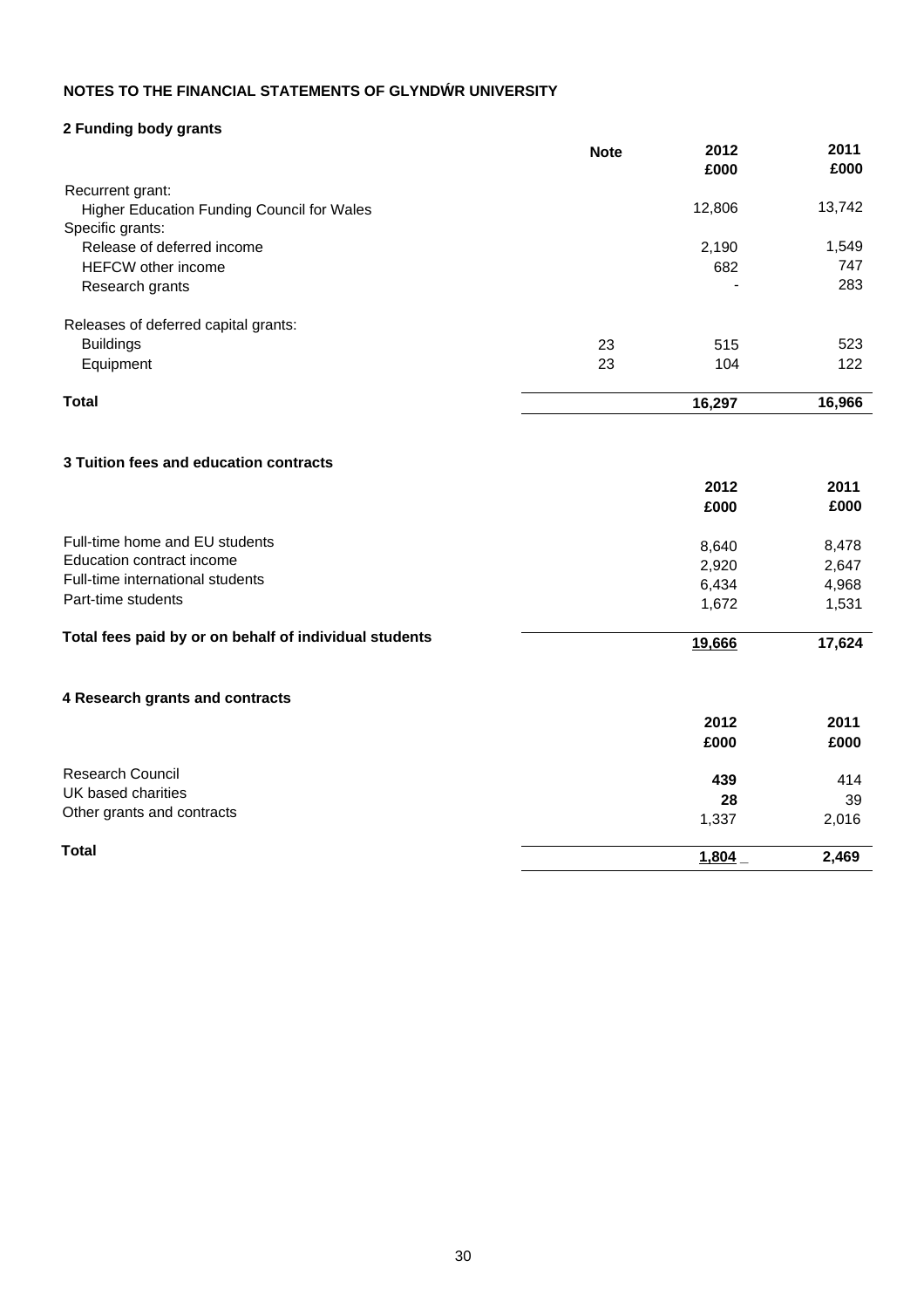#### **5 Other income**

|                                                    | <b>Note</b> | 2012                  | 2011                  |
|----------------------------------------------------|-------------|-----------------------|-----------------------|
|                                                    |             | £000                  | £000                  |
| Residences, catering and conferences               |             | 2,789                 | 1,670                 |
| Other income generating activities                 |             | 6,624                 | 4,922                 |
| Research grants and contracts and other income     |             | 895                   | 478                   |
| Releases from deferred capital grants              | 23          | 221                   | 202                   |
| <b>Total</b>                                       |             | 10,529                | 7,272                 |
|                                                    |             |                       |                       |
| 6 Endowment and investment income                  |             | 2012                  | 2011                  |
|                                                    |             | £000                  | £000                  |
| Other interest receivable                          |             | 31                    | 35                    |
| <b>Total</b>                                       |             | 31                    | 35                    |
|                                                    |             |                       |                       |
| <b>7 Staff costs</b>                               |             |                       |                       |
|                                                    |             | 2012<br><b>Number</b> | 2011<br><b>Number</b> |
| Teaching departments (teaching staff)              |             | 250                   | 237                   |
| Teaching support services                          |             | 60                    | 57                    |
| Other support services                             |             | 70                    | 54                    |
| Administration and central services                |             | 221                   | 208                   |
| Premises                                           |             | 28                    | 30                    |
| <b>Total</b>                                       |             | 629                   | 586                   |
|                                                    |             |                       |                       |
| Staff costs for the above persons:                 |             |                       |                       |
|                                                    |             | 2012                  | 2011                  |
|                                                    |             | £000                  | £000                  |
| Wages and salaries                                 |             | 21,531                | 20,246                |
| Social security costs                              |             | 1,675                 | 1,578                 |
| Other pension costs (including FRS 17 adjustments) |             | 2,594                 | 2,955                 |
| Payroll sub-total                                  |             | 25,800                | 24,779                |
| Restructuring costs                                |             | 358                   | 631                   |
| i orai                                             |             | 26,158                | 25,410                |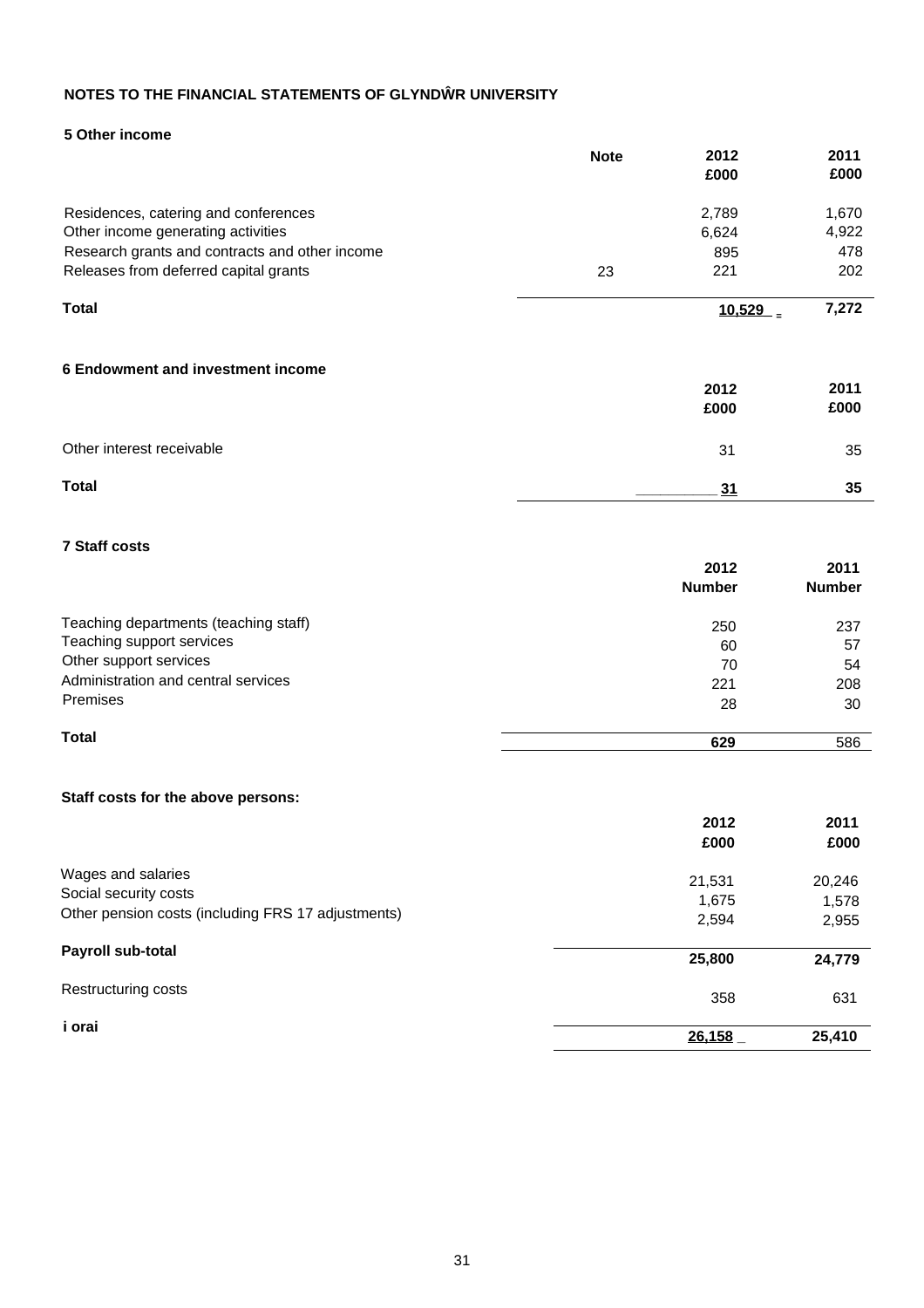#### **7 Staff costs (continued)**

|                                           | 2012    | 2011    |
|-------------------------------------------|---------|---------|
|                                           | £000    | £000    |
| Teaching departments                      | 13,038  | 12,771  |
| Teaching support services                 | 999     | 1,025   |
| Other support services                    | 3,521   | 3,291   |
| Administration and centra! services       | 4,944   | 4,482   |
| Premises                                  | 881     | 853     |
| Other income generating activities        | 1,464   | 1,413   |
| Catering and residences                   | 697     | 666     |
| FRS 17 retirement benefit charges         | 256     | 278     |
| Sub total                                 | 25,800  | 24,779  |
| Exceptional restructuring costs           | 358     | 631     |
| <b>Total</b>                              | 26,158  | 25,410  |
| <b>Emoluments of the Vice-Chancellor:</b> |         |         |
|                                           | 2012    | 2011    |
|                                           | £       | £       |
| Salary                                    | 185,028 | 176,579 |
| Benefits in kind                          | 13,667  | 11,424  |
| Pension contributions                     | 16,598  | 24,898  |
|                                           | 215,293 | 212,901 |

#### **Emoluments of higher paid employees:**

£170,001 -£180,000 £180,001 -£190,000 £190,001 - £200,000 £200,001 -£210,000 £210,001 - £220,000

|                    | 2012<br>Number of<br>employees | 2011<br>Number of<br>employees |
|--------------------|--------------------------------|--------------------------------|
| £100,001 -£110,000 |                                | 1                              |
| £110,001 -£120,000 |                                | 1                              |
| £120,001 -£130,000 |                                | 1                              |
| £130,001 -£140,000 |                                |                                |
| £140,001 -£150,000 |                                | 1                              |
| £150,001 -£160,000 |                                |                                |
| £160,001 -£170,000 |                                |                                |
|                    |                                |                                |

215,293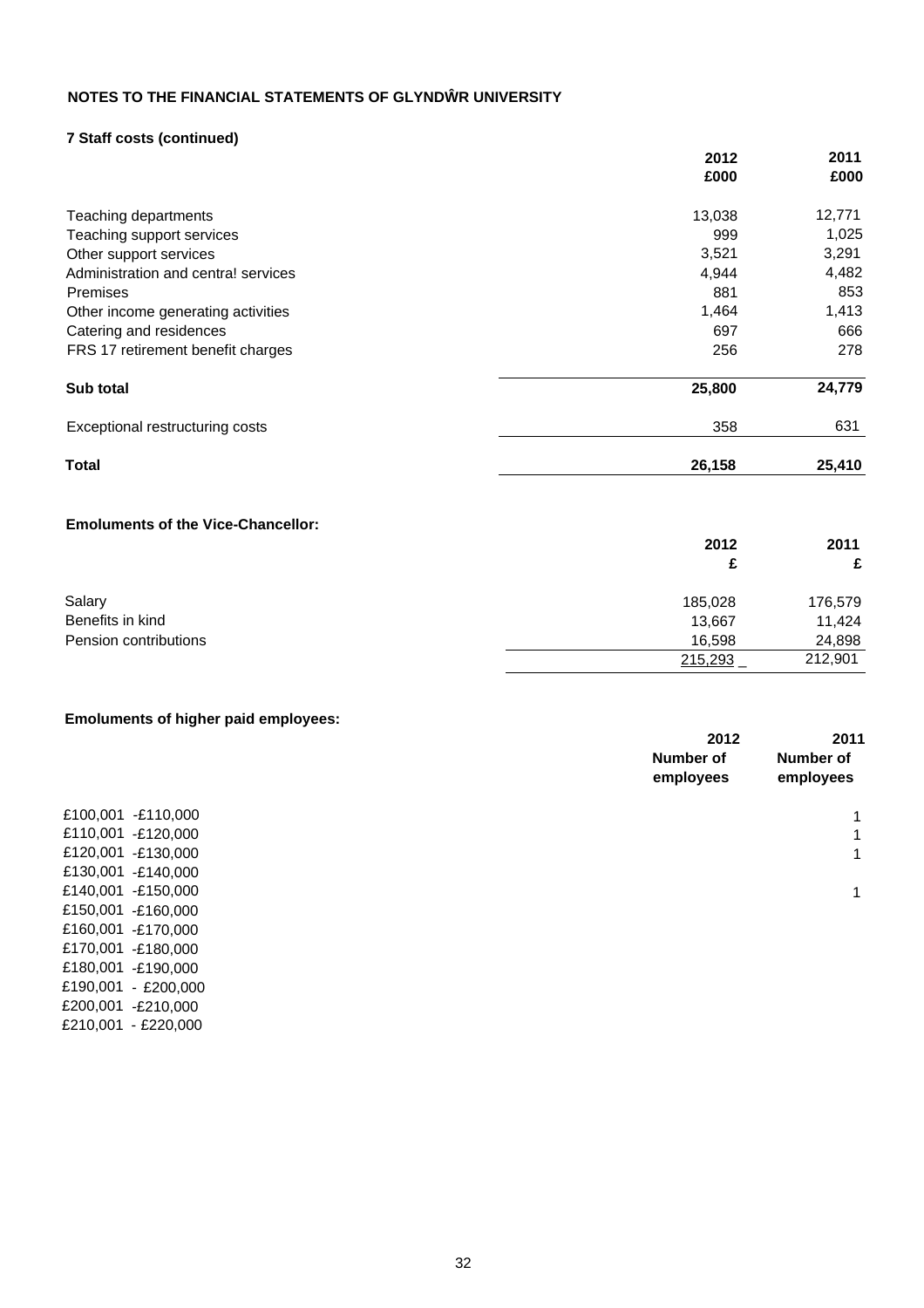## **8 Other operating expenses**

|                                               | 2012   | 2011   |
|-----------------------------------------------|--------|--------|
|                                               | £000   | £000   |
| Teaching departments                          | 1,686  | 1,527  |
| Teaching support services                     | 3,634  | 3,063  |
| Administration and central services           | 1,351  | 694    |
| General education                             | 1,572  | 1,072  |
| Premises costs: running costs                 | 1,794  | 2,019  |
| Premises costs: maintenance                   | 518    | 470    |
| Staff and student facilities                  | 439    | 369    |
| Planned maintenance                           | 188    | 206    |
| Other income generating activities            | 3,202  | 2,718  |
| Catering and residence operations             | 1,205  | 119    |
| Franchised provision                          | 744    | 744    |
| Research                                      | 1,038  | 1,791  |
| Bursary payments (waived fees) to HE students | 854    | 833    |
| <b>Total before exceptional item</b>          | 18,225 | 15,625 |
| Exceptional - reversal of impairment          | (210)  | (240)  |
| Exceptional - impairment of asset             | 98     |        |
| <b>Total other operating expenses</b>         | 18,113 | 15,385 |

### **Other operating expenses include:**

|                                                                                                                        | 2012 | 2011 |
|------------------------------------------------------------------------------------------------------------------------|------|------|
|                                                                                                                        | £000 | £000 |
| Auditors' remuneration:                                                                                                |      |      |
| external audit - university                                                                                            | 33   | 28   |
| external audit - subsidiaries                                                                                          | 21   | 33   |
| external audit - governance advice                                                                                     |      | 5    |
| internal audit                                                                                                         | 28   | 26   |
| non-audit fees paid to external auditors - advisory services in relation<br>to liquidation of a non trading subsidiary | 20   |      |
| Hire of other assets - operating leases                                                                                |      | 13   |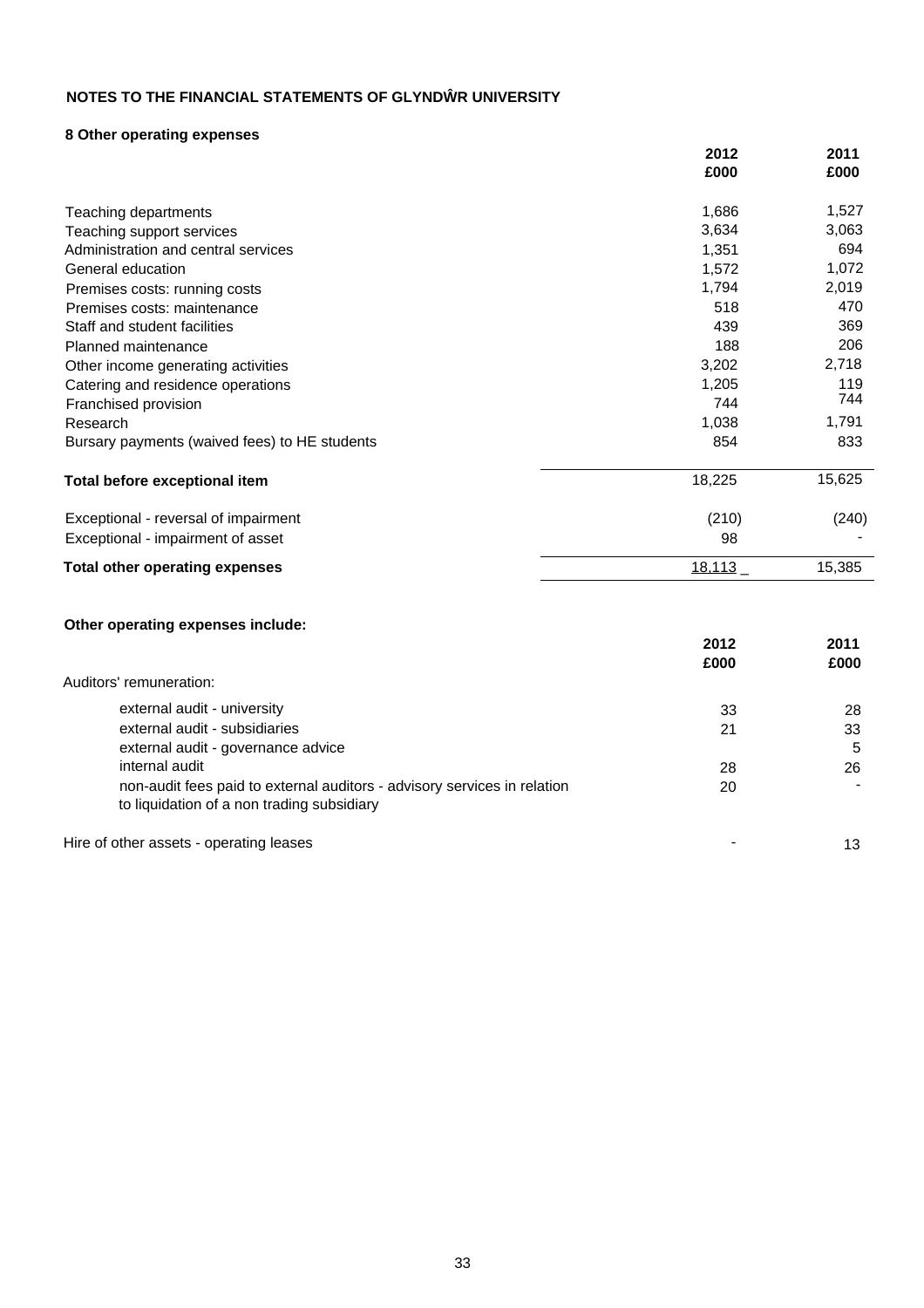#### **9 Interest and other finance costs**

|                                                | <b>Note</b> | 2012<br>£000    | 2011<br>£000 |
|------------------------------------------------|-------------|-----------------|--------------|
| On finance leases                              |             |                 |              |
| Pension finance costs                          | 33          | 504             | 333          |
| <b>Total</b>                                   |             | $\frac{504}{ }$ | 333          |
| <b>10 Taxation</b>                             |             | 2012<br>£000    | 2011<br>£000 |
| UK corporation tax                             |             |                 |              |
| Provision for deferred corporation tax in the  |             |                 |              |
| Financial Statements of the subsidiary company |             |                 |              |
| <b>Total</b>                                   |             |                 |              |

In the opinion of the Board of Governors, the criteria of s505 ICTA 1988 and s256 TCGA 1992 are fulfilled and there is no Corporation Tax liability arising on the University's activities for the period ended 31 July 2012

#### **11 Surplus for the year retained within general reserves**

The surplus on continuing operations for the period is made up as follows:

|                                                              | 2012  | 2011  |
|--------------------------------------------------------------|-------|-------|
|                                                              | £000  | £000  |
| University's surplus for the period before exceptional items | 1,566 | 2,597 |
| Exceptional restructuring costs                              | (358) | (631) |
| Exceptional gain on reversal of impairment of deposit        | 210   | 240   |
| Exceptional loss on impairment of asset                      | (98)  |       |
| University's surplus for the period                          | 1,320 | 2,206 |
| Surplus / (deficit) generated by subsidiary undertakings:    |       |       |
| Glynd r Innovations Limited                                  | 39    | 21    |
| North Wales Science                                          | 5     | (11)  |
| Optic Glynd r Limited                                        | 48    | (922) |
| Glynd r London Holdings *                                    | (3)   |       |
| Glynd r London School of Management and Science Limited *    |       |       |
| Consolidation adjustment                                     | (184) |       |
| Total                                                        | 1,232 | 1,294 |

First year of operation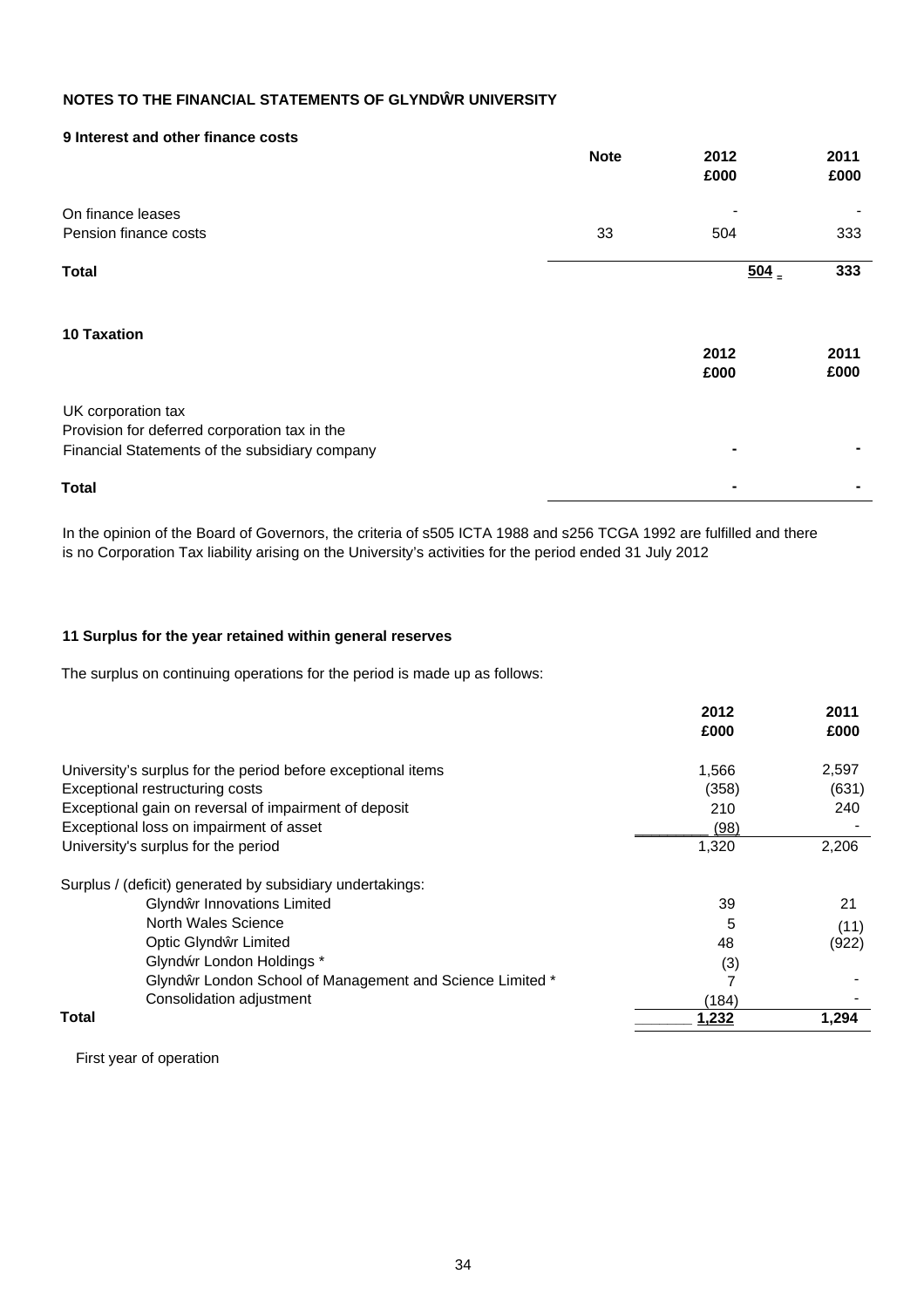#### **12 Tangible assets (consolidated)**

|                                    | Freehold         | Fixtures, | <b>Total</b> |  |
|------------------------------------|------------------|-----------|--------------|--|
|                                    | <b>Land and</b>  | fittings, |              |  |
|                                    | <b>Buildings</b> | equipment |              |  |
|                                    |                  | and motor |              |  |
|                                    |                  | vehicles  |              |  |
|                                    | £000             | £000      | £000         |  |
| <b>Cost or Valuation</b>           |                  |           |              |  |
| As at 1 August 2011                |                  |           |              |  |
| Valuation                          | 31,626           | 3,646     | 35,272       |  |
| Cost                               | 20,069           |           | 20,069       |  |
| Cost/Valuation                     | 51,695           | 3,646     | 55,341       |  |
| Additions at cost                  | 2,126            | 288       | 2,414        |  |
| <b>Transfers</b>                   | (817)            | 817       |              |  |
| <b>Disposals</b>                   |                  | (123)     | (123)        |  |
| Impairment of CFC building         | (177)            |           | (177)        |  |
| Revaluation                        | 5,175            |           | 5,175        |  |
| At 31 July 2012                    |                  |           |              |  |
| Valuation                          | 36,624           | 3,646     | 40,270       |  |
| Cost                               | 21,378           | 982       | 22,360       |  |
| At 31 July 2012                    | 58,002           | 4,628     | 62,630       |  |
| <b>Accumulated depreciation</b>    |                  |           |              |  |
| <b>Asatl August 2011</b>           | 2,080            | 1,558     | 3,638        |  |
| Charge for year                    | 1,243            | 1,077     | 2,320        |  |
| Eliminated in respect of disposals |                  | (123)     | (123)        |  |
| Impairment of CFC building         | (79)             |           | (79)         |  |
| Revaluation                        | (2,879)          |           | (2,879)      |  |
| At 31 July 2012                    | 365              | 2,512     | 2,877        |  |
| Net book value                     |                  |           |              |  |
| At 31 July 2012                    | 57,637           | 2,116     | 59,753       |  |
| Net book value                     |                  |           |              |  |
| As at 1 August 2011                | 49,615           | 2,088     | 51,703       |  |

The transitional rules set out in FRS 15 'Tangible Fixed Assets' have been applied on implementing FRS 15. Accordingly the book values at implementation have been retained.

During the year ended 31 July 2012, the University's land and buildings have been revalued using the depreciated replacement cost method or market value, where appropriate, by external valuers,Edward Symmons LLP, RICS, Chartered Surveyors. This gave rise to an upward valuation of £8 m which was reflected in reserves. This includes an upward valuation adjustment of £7.9m which was recognised in reserves in 2011/12 to reflect the fact that the University is unable to recover this amount of VAT. The valuation has been prepared in accordance with the RICS Valuation - Professional Standards 2012.

Assets held under finance leases have been capitalised within tangible fixed assets as follows:

|                                 |                  | Fixtures, fittings, equipment<br>& motor vehicles |  |
|---------------------------------|------------------|---------------------------------------------------|--|
|                                 | 2012<br>£000     | 2011<br>£000                                      |  |
| Cost<br>Aggregated depreciation | 1,917<br>(1.095) | 1,917<br>(713)                                    |  |
|                                 | 822              | 1,204                                             |  |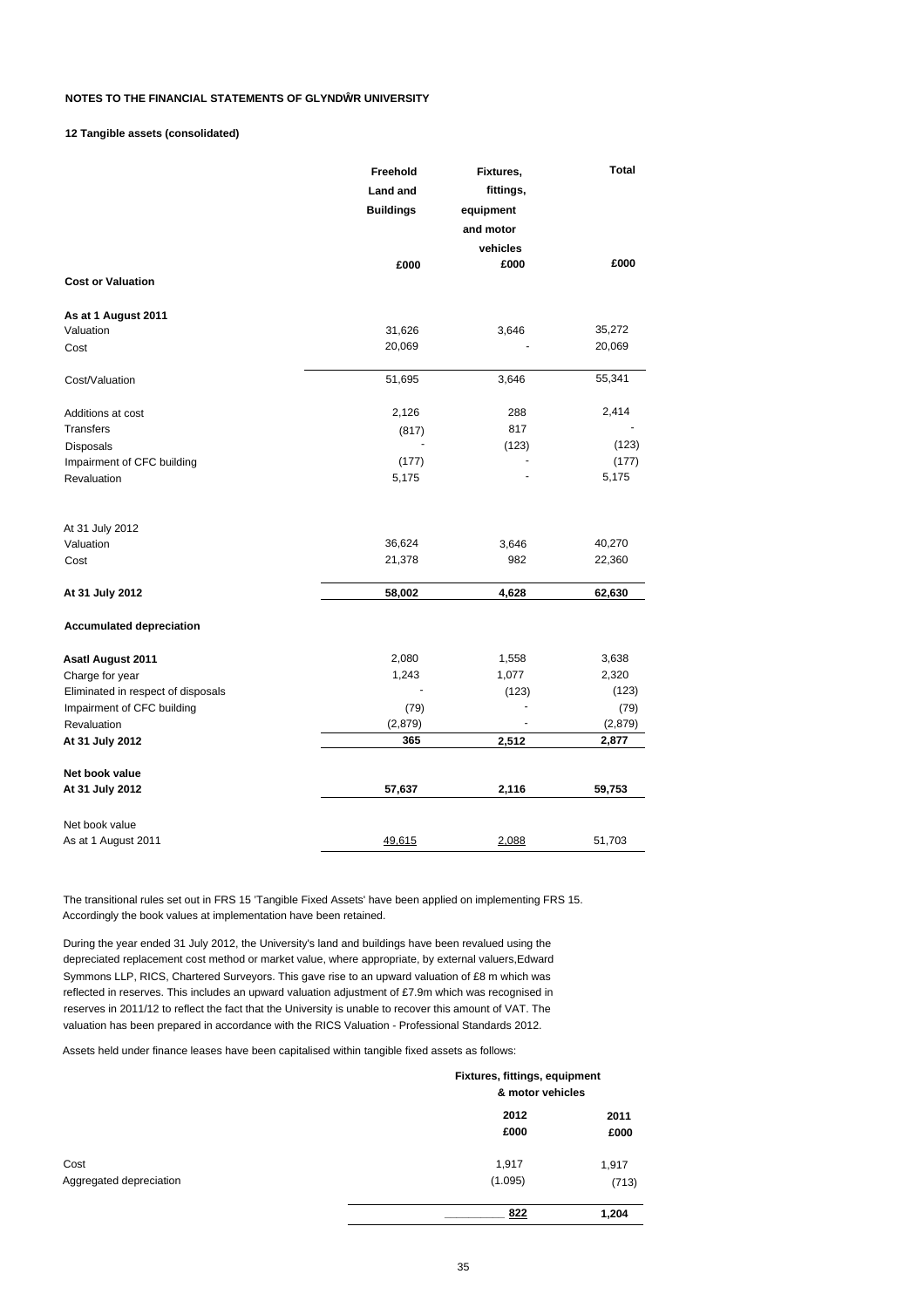## **12 Tangible assets (University)**

|                                    | <b>Freehold</b>  | Fixtures, | <b>Total</b> |
|------------------------------------|------------------|-----------|--------------|
|                                    | <b>Land and</b>  | fittings, |              |
|                                    | <b>Buildings</b> | equipment |              |
|                                    |                  | and motor |              |
|                                    |                  | vehicles  |              |
|                                    | £000             | £000      | £000         |
| <b>Cost or Valuation</b>           |                  |           |              |
| As at 1 August 2011                |                  |           |              |
| Valuation                          | 31,596           |           | 31,596       |
| Cost                               | 19,168           | 3,550     | 22,718       |
| Cost / Valuation                   | 50,764           | 3,550     | 54,314       |
| Additions at cost                  | 2,126            | 174       | 2,300        |
| Transfers                          | (817)            | 817       |              |
| Disposals                          |                  | (123)     | (123)        |
| Impairment of CFC building         | (177)            |           | (177)        |
| Revaluation                        | 5,175            |           | 5,175        |
| At 31 July 2012                    |                  |           |              |
| Valuation                          | 36,594           |           | 36,594       |
| Cost                               | 20,477           | 4,418     | 24,895       |
| At 31 July 2012                    | 57,071           | 4,418     | 61,489       |
| <b>Accumulated depreciation</b>    |                  |           |              |
| As at 1 August 2011                | 1,946            | 1,413     | 3,359        |
| Charge for year                    | 1,165            | 1,047     | 2,212        |
| Eliminated in respect of disposals |                  | (123)     | (123)        |
| Impairment of CFC building         | (79)             |           | (79)         |
| Revaluation                        | (2,879)          |           | (2,879)      |
| At 31 July 2012                    | 153              | 2,337     | 2,490        |
| Net book value                     |                  |           |              |
| At 31 July 2012                    | 56,918           | 2,081     | 58,999       |
| Net book value                     |                  |           |              |
| As at 1 August 2011                | 48,818           | 2,137     | 50,955       |
|                                    |                  |           |              |

See note on tangible assets (consolidated)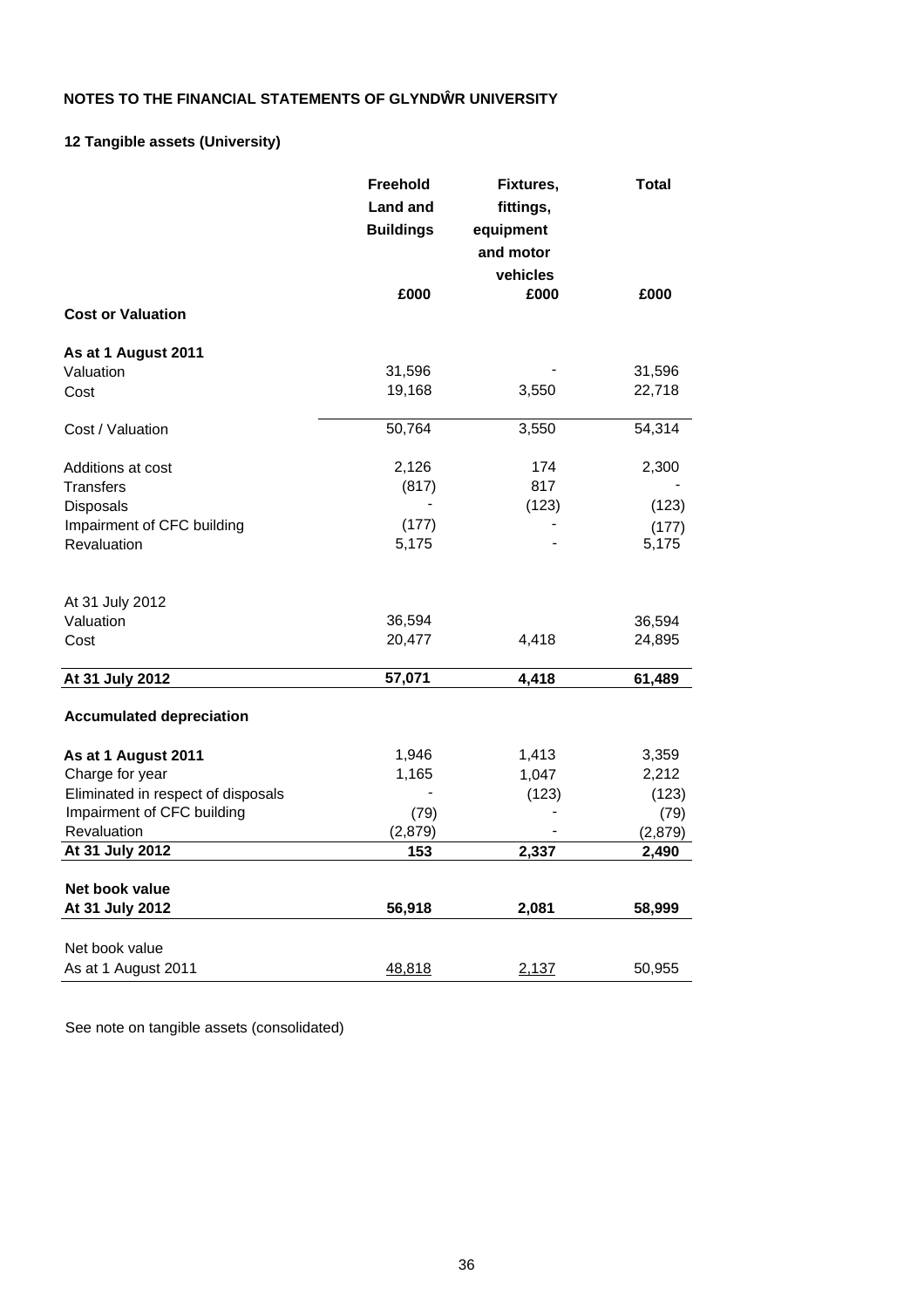#### **13 Intangible assets - goodwill arising from acquisition**

**(consolidated and University)**

|                                 | Goodwill |      |
|---------------------------------|----------|------|
|                                 | 2012     |      |
|                                 | £000     | £000 |
| Cost                            |          |      |
| As at 1 August 2011             | 678      | 678  |
| Additions                       | 2,245    |      |
| As at 31 July 2012              | 2,923    | 678  |
| <b>Accumulated amortisation</b> |          |      |
| As at 1 August 2011             | 678      | 609  |
| Charge in year                  | 225      | 69   |
| As at 31 July 2012              | 903      | 678  |
| Net book value at year end      | 2,020    | ۰    |

The goodwill arose on the acquisition of Optic Glynd r Limited in 2009 and Glynd r London School of Management and Science Limited in 2011.

On 1 August 2011 London School of Professional Studies Limited (subsequently renamed Giyndwr London School of Management and Science Limited on 2 August 2011 ) acquired the trade of London School of Management and Science Limited.

Consideration for the trading activities paid or due to London School of Management and Science Limited is made up of 3 elements;

• Estimated commission on existing students as at the date of acquisition (1 August 2011) transferring to the company - £240,000 (inclusive of non-recoverable VAT). £60,000 of this has been paid in the year ended 31 July 2012, £120,000 will be paid in the year ended 31 July 2013 and the rest will be paid in the year ended 31 July 2014.

• A portion of estimated commission on new students enrolling from 1 August 2011 up to 31 July 2014 that is deemed to be purchase consideration on the basis that it is in excess of the level of commission which would normally be payable in an arms' length transaction - £1,862,568. £588,142 of this has been paid in the year ended 31 July 2012 and the rest will be paid before the end of the year ended 31 July 2015.

• A profit share calculated at 50% of forecast profits to 31 July 2014, before adjusting for goodwill and amortisation - £142,582. This will be paid before the end of the year ended 31 July2015.

The assets and liabilities on acquisition were:

|                                                          | <b>Book Value</b> | <b>Fair Value</b> |
|----------------------------------------------------------|-------------------|-------------------|
|                                                          | £000              | £000              |
| Assets                                                   | nii               | nil               |
| Liabilities                                              | nil               | nil               |
| Consideration paid or due:                               |                   |                   |
| Commission due on transferring students inclusive of VAT | 240               | 240               |
| Commission due on new students inclusive of VAT          | 1,862             | 1,862             |
| Forecast profit share                                    | 143               | 143               |
|                                                          | 2,245             | 2,245             |
| Goodwill arising                                         | 2,245             | 2,245             |

The goodwill arising has been capitalised on the balance sheet. The Director has determined the goodwill has a useful economic life of 10 years and amortisation has been charged accordingly.

The consideration (and therefore goodwill) figures set out above are provisional and will be subject to review and adjusted as appropriate in subsequent periods as exact levels of commission and profit share are determined.

| 14 Stocks                 |                              |                                   |                              |                                   |
|---------------------------|------------------------------|-----------------------------------|------------------------------|-----------------------------------|
|                           | Consolidated<br>2012<br>£000 | <b>University</b><br>2012<br>£000 | Consolidated<br>2011<br>£000 | <b>University</b><br>2011<br>£000 |
| Stocks - goods for resale | 67                           | 60                                | 86                           | 79                                |
| <b>Total</b>              | 67                           | 60                                | 86                           | 79                                |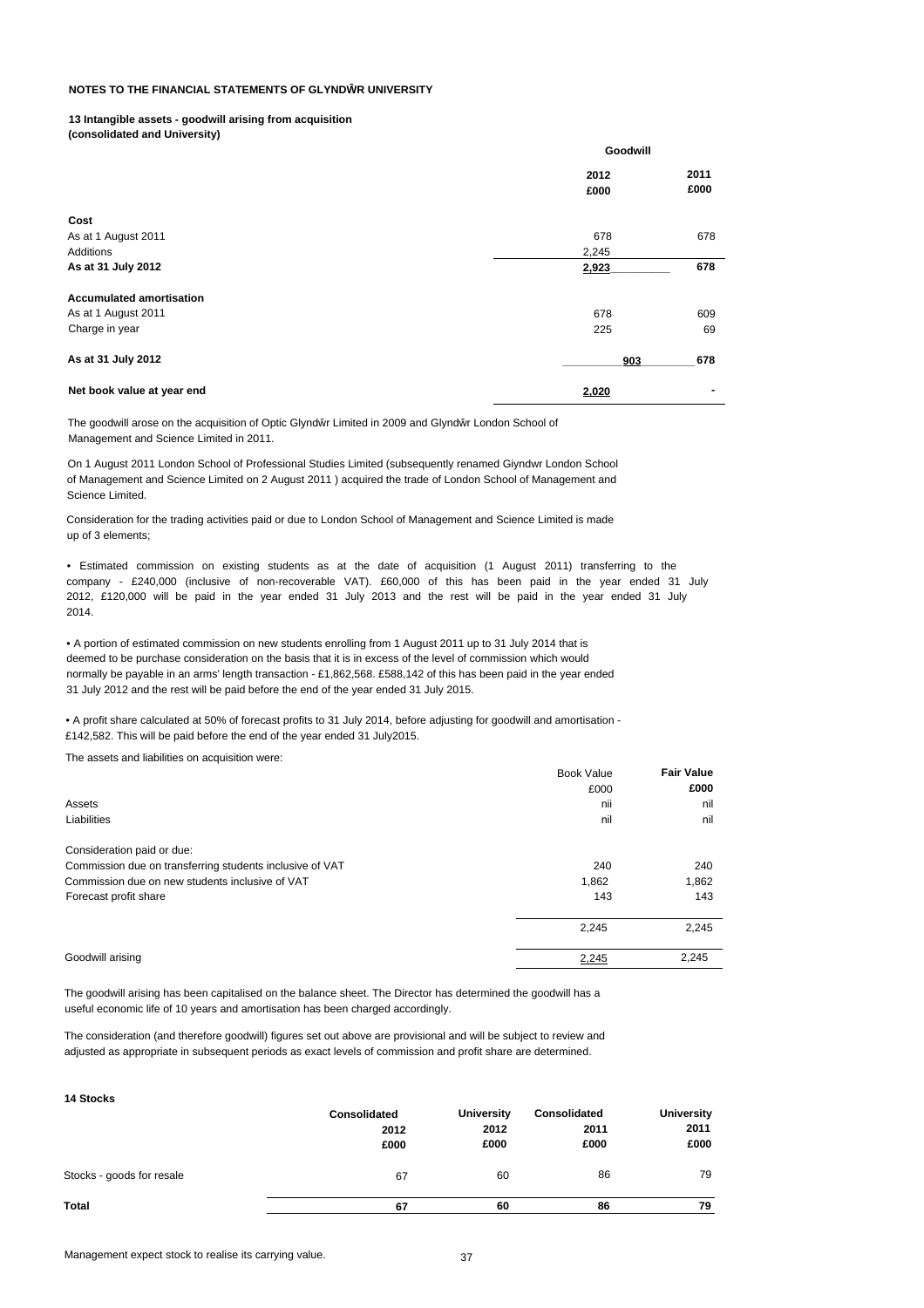#### **15 Investments**

| Investments in subsidiary companies | <b>University</b><br>£000 |
|-------------------------------------|---------------------------|
| Cost                                |                           |
| At 1 August 2011                    | 2,800                     |
| Disposal                            | (2,800)                   |
| At 31 July 2012                     |                           |
| Net book value<br>At 31 July 2012   |                           |

| At 1 August 2011 | 2.800 |
|------------------|-------|
|                  |       |

Plas Coch Sports Limited, to which the above investment refers, was voluntarily liquidated in year, having not traded, with its activities being transferred to Glynd r Innovations Limited.

#### **The University has the following subsidiaries:**

| Name                                | % ownership of<br>ordinary shares | Country of<br>incorporation | Principal<br>activity                                                        |
|-------------------------------------|-----------------------------------|-----------------------------|------------------------------------------------------------------------------|
|                                     |                                   |                             |                                                                              |
| Glynd r Innovations Limited         | 100                               | England & Wales             | Consultancy, commercial technical<br>contracts, incubation and sports centre |
| Glynd r Business School Limited     | 100                               | England & Wales             | Not traded in year                                                           |
| Optic Giynd r Limited               | 100                               | England & Wales             | Development of opto-electronics                                              |
| North Wales Science *               | ٠                                 | England & Wales             | Science discovery centre                                                     |
| Gyndwr London Holdings              | 100                               | England & Wales             | Holding company                                                              |
| Glynd r London School of Management |                                   |                             |                                                                              |
| and Science Limited *               |                                   | England & Wales             | <b>Higher Education</b>                                                      |

\* Company limited by guarantee, included in the consolidated accounts of Glynd r University on the basis that it is limited by a guarantee provided by Glynd r University.

The Board of Governors believe that the carrying value of the investments is supported by their underlying net assets and/or the entities ability to generate cash over the useful economic lives of their assets.

On 15 July 2011, Glynd r London Holdings was incorporated as a company limited by guarantee. The company is limited by the quarantee of Glynd r University and is included in the consolidated accounts of Giynd r University on the basis that it is controlled by Glynd r University.

On 8 February 2010, Glynd r London School of Management and Science was incorporated as a limited company (at the time known as London School of Professional Studies Limited) with £1,000 share capital. This company was acquired by Glynd r London Holdings 1 August 2011 for a consideration of £1.

Glynd r London School of Management and Science agreed to pay a marketing fee representing 30% of the annual revenues of Glynd r London School of Management and Science to London School of Management and Science, for a period of three year from 1 August 2011,20% in consideration for marketing support and 10% in consideration for recruitment services. The amount paid to London School of Management and Science during the year ended 31 July 2012 was £650k and as at 31 July 2012 there were no amounts owing by Glynd r London School of Management and Science Io London School of Management and Science

Glynd r London School of Management and Science is also committed to paying a royalty fee representing 20% of annual revenues of Glynd r London School of Management and Science to Glynd r University in consideration for administrative support fora period of three year from 1 August 2011. In 2011/12 this royalty fee has been reduced to 5% for one year only. The amount paid to Glynd r University during the year ended 31 July 2012 was £l09k as at 31 July 2012 there were no amounts owing by Glynd r London School of Management and Science to Glynd r University.

As part of the acquisition agreement, LSMS retained the revenues and delivered courses which had already started as at the date of acquisition and GLSMS recharged LSMS direct costs that were incurred by GLSMS in relation to administering these courses. The direct costs recharged by GLSMS to LSMS in 2011/12 amounted to £18k

| <b>16 Endowment assets</b> | <b>Note</b> | Consolidated<br>£000 | <b>University</b><br>£000 |
|----------------------------|-------------|----------------------|---------------------------|
| Balance at 1 August 2011   |             | 18                   | 18                        |
| Balance at 31 July 2012    |             | 18                   | 18                        |
| Represented by:            |             |                      |                           |
| Cash balances              | 32          | 18                   | 18                        |
| Total                      |             | <u>18</u>            | 18                        |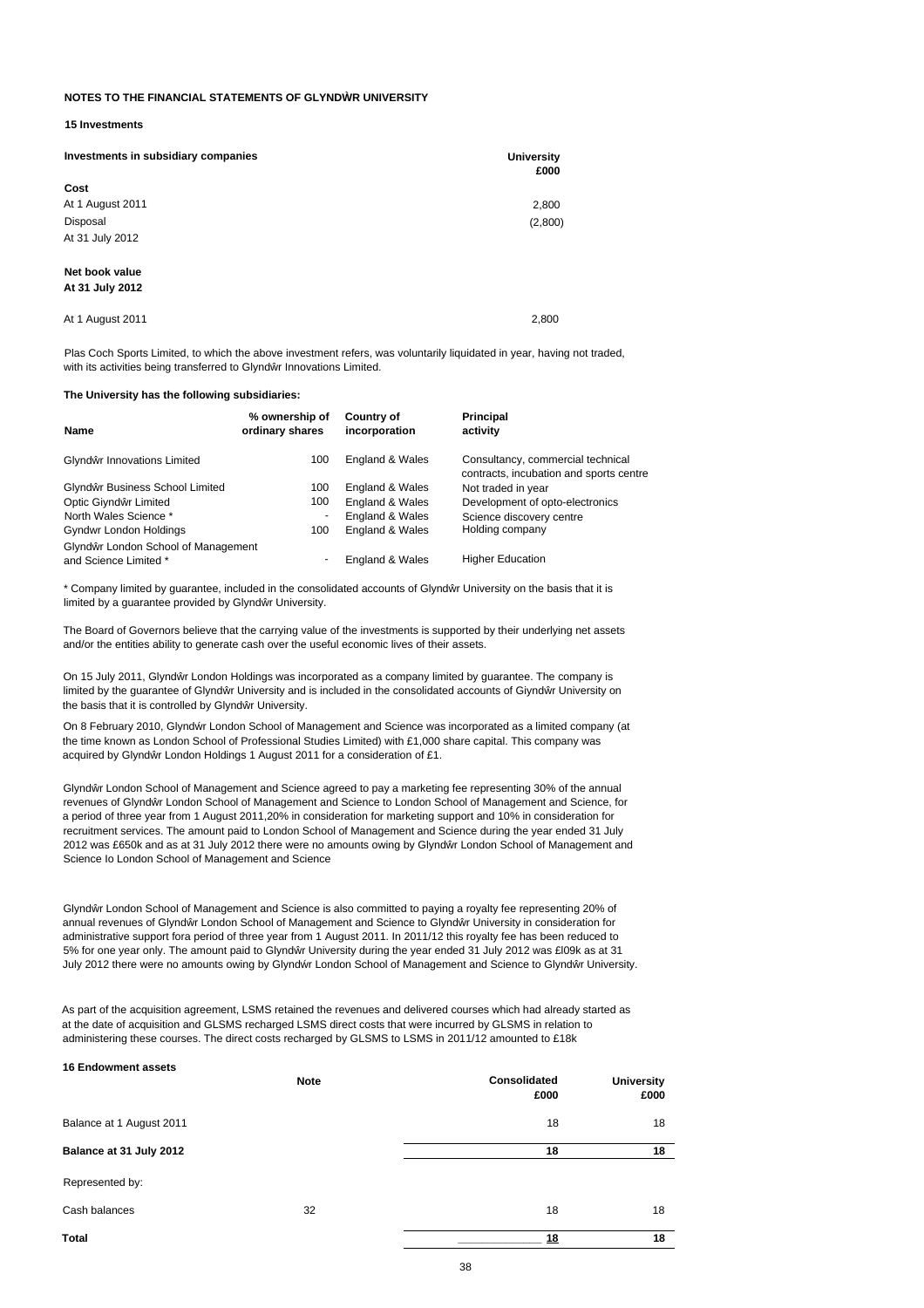| <b>17 Debtors</b> |
|-------------------|
|-------------------|

|                                     | <b>Consolidated</b> | <b>University</b> | <b>Consolidated</b>      | <b>University</b> |
|-------------------------------------|---------------------|-------------------|--------------------------|-------------------|
|                                     | 2012                | 2012              | 2011                     | 2011              |
|                                     | £000                | £000              | £000                     | £000              |
| Trade debtors                       | 7.887               | 4,970             | 5,188                    | 4,354             |
| Amounts owed by group undertakings: |                     |                   |                          |                   |
| Subsidiary undertakings             | -                   | 1.915             | $\overline{\phantom{a}}$ | 310               |
| Prepayments and accrued income      | 805                 | 585               | 608                      | 578               |
| <b>Total</b>                        | 8,692               | 7,470             | 5,796                    | 5,242             |

#### **18 Investments**

| To investments            | <b>Consolidated</b><br>2012<br>£000 | <b>University</b><br>2012<br>£000 | <b>Consolidated</b><br>2011<br>£000 | <b>University</b><br>2011<br>£000 |
|---------------------------|-------------------------------------|-----------------------------------|-------------------------------------|-----------------------------------|
| Deposits maturing:        |                                     |                                   |                                     |                                   |
| In one year or less       | 3,370                               | 3,370                             | 3,860                               | 3,860                             |
| Between one and two years | -                                   | ۰                                 |                                     |                                   |
| <b>Total</b>              | 3,370                               | 3,370                             | 3,860                               | 3,860                             |

#### **19 Creditors: amounts falling due within one year**

|                                  | <b>Consolidated</b><br>2012<br>£000 | <b>University</b><br>2012<br>£000 | <b>Consolidated</b><br>2011<br>£000 | <b>University</b><br>2011<br>£000 |
|----------------------------------|-------------------------------------|-----------------------------------|-------------------------------------|-----------------------------------|
| Trade creditors                  | 1,932                               | 1,524                             | 905                                 | 805                               |
| Obligations under finance leases | 170                                 |                                   | 220                                 |                                   |
| Other creditors                  | 2,496                               | 598                               | 1,051                               | 1,171                             |
| Loans due                        |                                     | $\overline{\phantom{a}}$          | 529                                 |                                   |
| Accruals and deferred income     | 9,845                               | 5.744                             | 6,694                               | 6,347                             |
| <b>Total</b>                     | 14,443                              | 8.379                             | 9,399                               | 8,323                             |

#### **20 Creditors: amounts falling due after more than one year**

|                                      | <b>Consolidated</b><br>2012<br>£000 | <b>University</b><br>2012<br>£000 | <b>Consolidated</b><br>2011<br>£000 | <b>University</b><br>2011<br>£000 |
|--------------------------------------|-------------------------------------|-----------------------------------|-------------------------------------|-----------------------------------|
| Loans from subsidiary undertakings   |                                     | $\blacksquare$                    | ۰                                   | 2,243                             |
| Obligations under finance leases     | 430                                 | $\overline{\phantom{a}}$          | 890                                 |                                   |
| Early retirement pension obligations | 160                                 | 160                               | 149                                 | 149                               |
| Total                                | 590                                 | 160                               | 1,039                               | 2,392                             |

The University has given £2.8m of security over land on Mold Road to the Royal Bank of Scotland pic.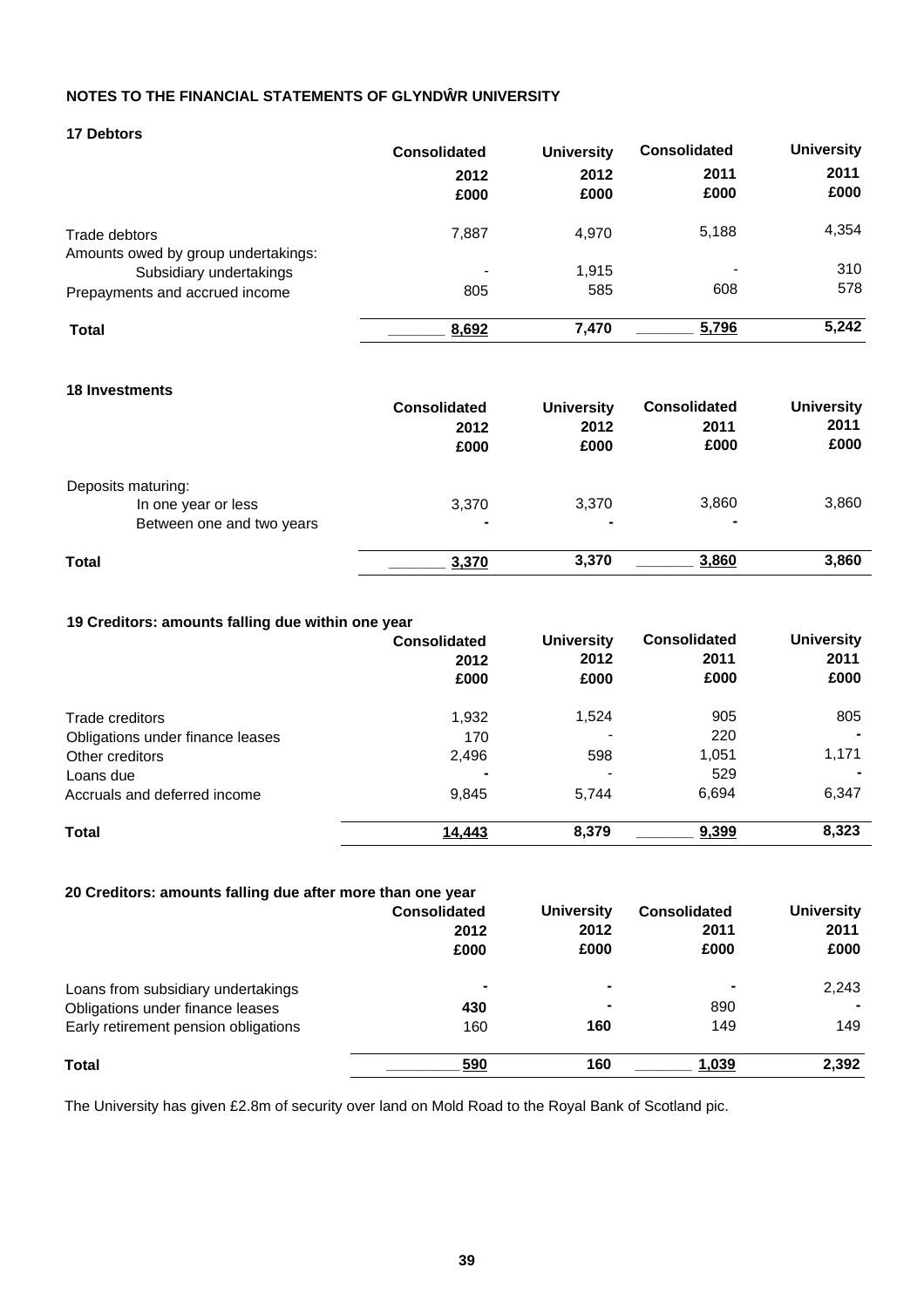#### **21 Borrowings**

|                                  | <b>Consolidated</b><br>2012 | <b>University</b><br>2012 | <b>Consolidated</b><br>2011 | <b>University</b><br>2011 |
|----------------------------------|-----------------------------|---------------------------|-----------------------------|---------------------------|
|                                  | £000                        | £000                      | £000                        | £000                      |
| a) Loans                         |                             |                           |                             |                           |
| Loans are repayable as follows:  |                             |                           |                             |                           |
| In one year or less or on demand | -                           |                           | 529                         |                           |
| Between one and two years        | $\blacksquare$              |                           | ۰                           |                           |
| Between two and five years       | ۰                           |                           |                             |                           |
| In five years or more            | -                           |                           |                             |                           |
| <b>Total</b>                     | -                           |                           | 529                         |                           |

The University currently has no borrowings with banks or overdrafts.

|                                                                                                      | <b>Consolidated</b><br>2012<br>£000 | <b>University</b><br>2012<br>£000 | <b>Consolidated</b><br>2011<br>£000 | <b>University</b><br>2011<br>£000 |
|------------------------------------------------------------------------------------------------------|-------------------------------------|-----------------------------------|-------------------------------------|-----------------------------------|
| b) Finance leases<br>The net finance lease obligations to which the<br>institution is committed are: |                                     |                                   |                                     |                                   |
| In one year or less<br>Between two and five years                                                    | 170<br>406                          | $\overline{\phantom{0}}$          | 220<br>670                          |                                   |
| <b>Total</b>                                                                                         | 576                                 |                                   | 890                                 |                                   |

## **22 Provisions for liabilities**

|                          | Consolidated<br>2012<br>£000 | <b>University</b><br>2012<br>£000 | <b>Consolidated</b><br>2011<br>£000 | <b>University</b><br>2011<br>£000 |
|--------------------------|------------------------------|-----------------------------------|-------------------------------------|-----------------------------------|
| <b>Enhanced pension:</b> |                              |                                   |                                     |                                   |
| At 1 August              | 2,781                        | 2,781                             | 2,862                               | 2,862                             |
| Provided in year         |                              |                                   |                                     |                                   |
| Released in year         | (182)                        | (182)                             | (81)                                | (81)                              |
| At 31 July               | 2,599                        | 2,599                             | 2,781                               | 2,781                             |
| Other provision:         |                              |                                   |                                     |                                   |
| At 1 August              | 52                           |                                   |                                     |                                   |
| Provided in year         |                              |                                   | 52                                  |                                   |
| Released in year         | (52)                         |                                   |                                     |                                   |
| At 31 July               |                              |                                   | 52                                  |                                   |
| <b>Total</b>             | 2,599                        | 2,599                             | 2,833                               | 2,781                             |

Enhanced pension comprises a release in year to reflect the actuarial liability remaining for all TPS members on enhanced pensions.The provision is released quarterly against the payments to the scheme members which continues for the duration of their scheme membership.

Other provisions provided for an anticipated cost from a legal claim in a group subsiduary which has now been concluded and will not arise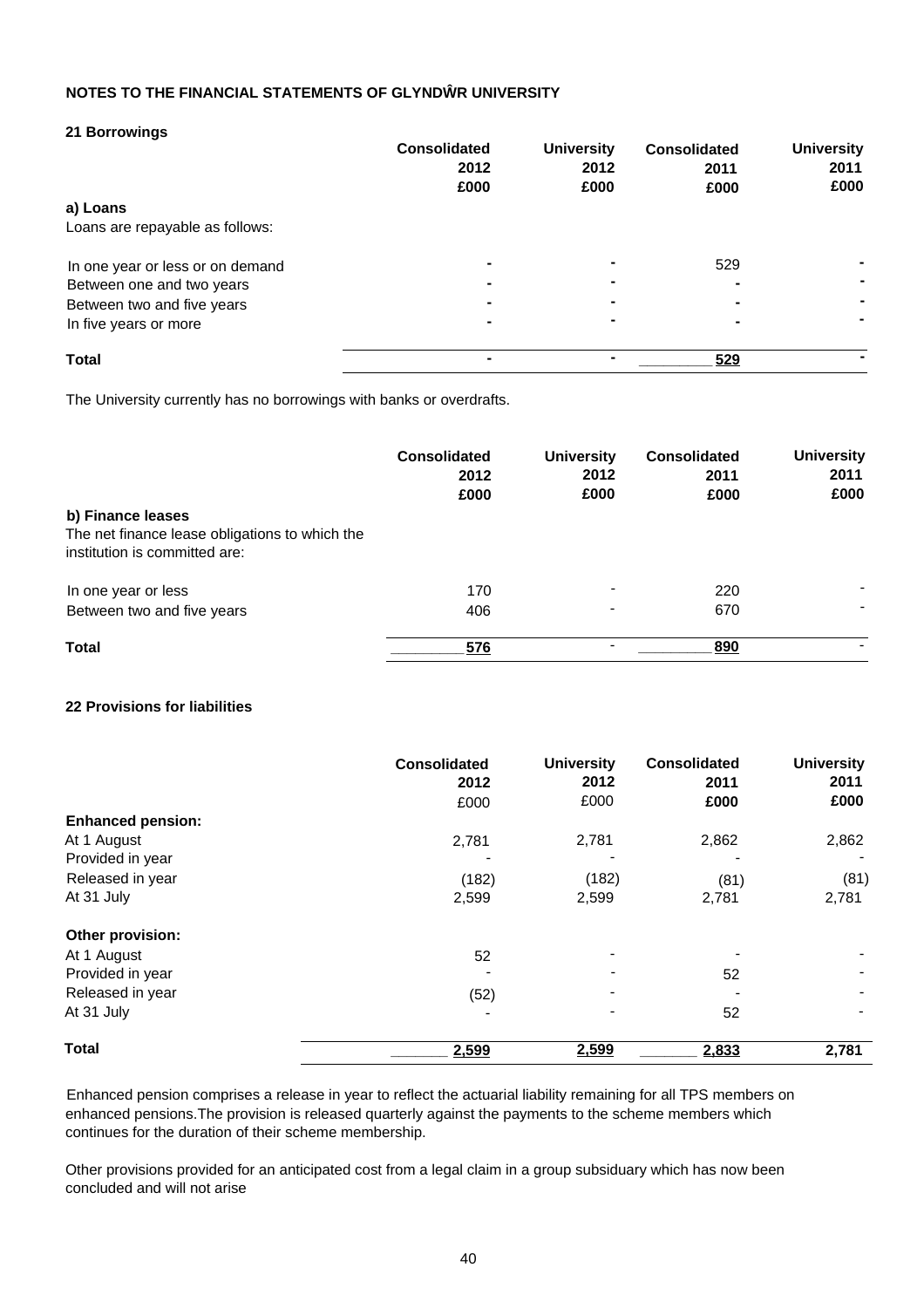### **23 Deferred capital grants**

| Lo Doion ou oupnur grunto |                                            |              | <b>Consolidated</b> |              |
|---------------------------|--------------------------------------------|--------------|---------------------|--------------|
|                           |                                            | <b>HEFCW</b> | <b>Other</b>        |              |
|                           |                                            | grants       | grants              | <b>Total</b> |
|                           |                                            | £000         | £000                | £000         |
| At 1 August 2011          |                                            |              |                     |              |
|                           | Land and buildings                         | 8,615        | 1,277               | 9,892        |
|                           | Equipment                                  | 282          | 282                 | 564          |
|                           |                                            | 8,897        | 1,559               | 10,456       |
| Cash received             |                                            |              |                     |              |
|                           | Land and buildings                         |              |                     |              |
|                           | Equipment                                  | ۰            | 96                  | 96           |
|                           |                                            |              | 96                  | 96           |
|                           | Released to Income and expenditure account |              |                     |              |
|                           | Land and buildings                         | (515)        | (110)               | (625)        |
|                           | Equipment                                  | (104)        | (111)               | (215)        |
|                           |                                            | (619)        | (221)               | (840)        |
| At 31 July 2012           |                                            |              |                     |              |
|                           | Land and buildings                         | 8,100        | 1,167               | 9,267        |
|                           | Equipment                                  | 178          | 267                 | 445          |
| <b>Total</b>              |                                            | 8,278        | 1,434               | 9,712        |
|                           |                                            |              | <b>University</b>   |              |
|                           |                                            | <b>HEFCW</b> | Other               |              |
|                           |                                            | grants       | grants              | <b>Total</b> |
|                           |                                            | £000         | £000                | £000         |
| At 1 August 2011          |                                            |              |                     |              |
|                           | Land and buildings                         | 8,614        | 837                 | 9,451        |
|                           | Equipment                                  | 282          | 282                 | 564          |
|                           |                                            | 8,896        | 1,119               | 10,015       |
| Cash received             |                                            |              |                     |              |
|                           | Land and buildings                         |              |                     |              |
|                           | Equipment                                  | ۰            | 97                  | 97           |
|                           |                                            |              | 97                  | 97           |
|                           | Released to income and expenditure account |              |                     |              |
|                           | Land and buildings                         | (515)        | (25)                | (540)        |
|                           | Equipment                                  | (104)        | (111)               | (215)        |
|                           |                                            | (619)        | (136)               | (755)        |
| At 31 July 2012           |                                            |              |                     |              |
|                           | Land and buildings                         | 8,099        | 812                 | 8,911        |
|                           | Equipment                                  | 178          | 268                 | 446          |
| <b>Total</b>              |                                            | 8,277        | 1,080               | 9,357        |

## **24 Endowment funds and specific reserves**

|                                                               | <b>Consolidated and University</b>       |      |       |  |
|---------------------------------------------------------------|------------------------------------------|------|-------|--|
|                                                               | <b>Restricted</b><br><b>Unrestricted</b> |      | Total |  |
|                                                               | £000                                     | £000 | £000  |  |
| At 1 August 2011                                              |                                          | 18   | 18    |  |
| At 31 July 2012                                               |                                          | 18   | 18    |  |
| <b>Specific reserve</b>                                       |                                          |      |       |  |
| Covenant on behalf of Charity Commission for sale of property | 200                                      | ٠    | 200   |  |
| <b>Total</b>                                                  | 200                                      |      | 200   |  |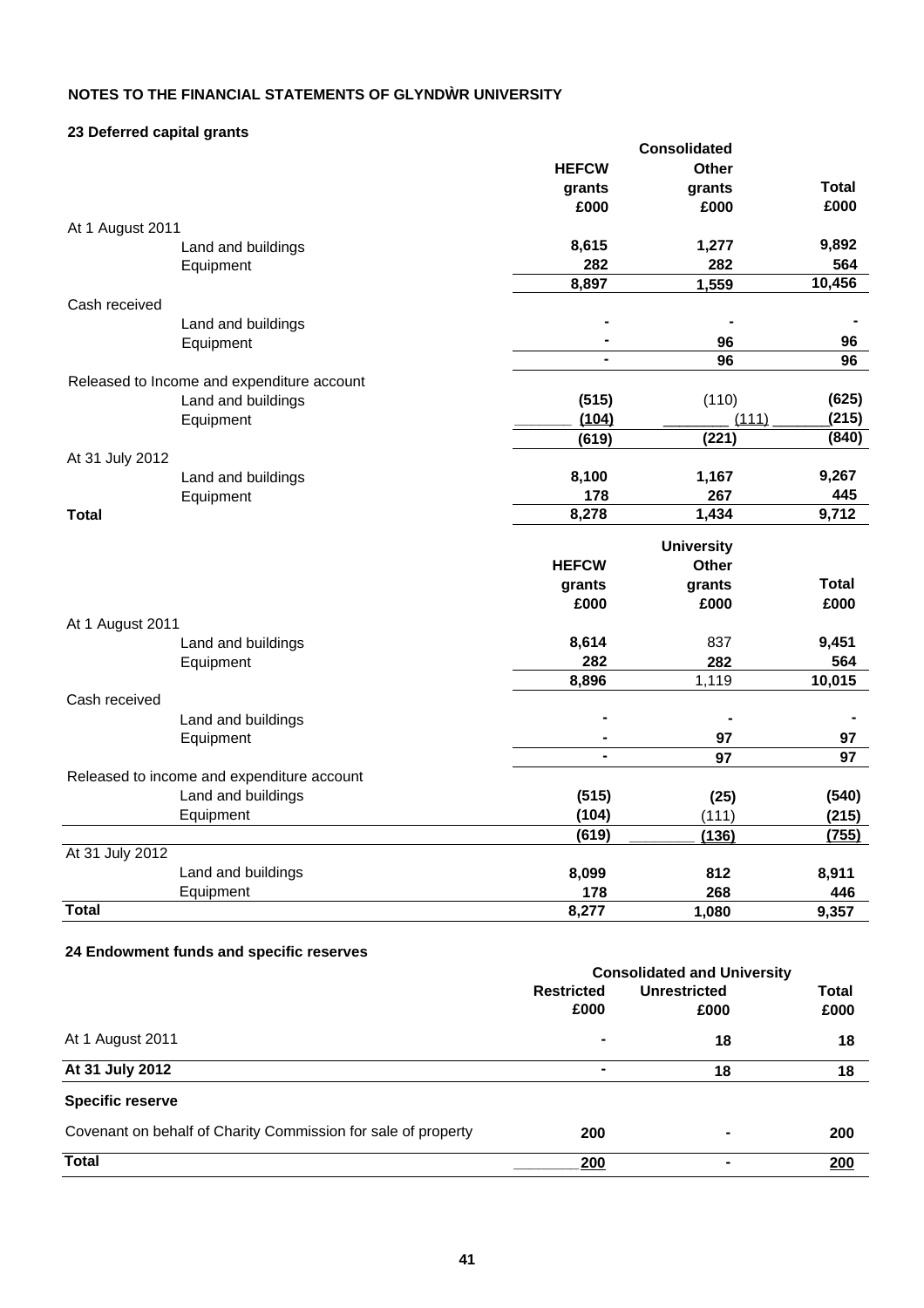#### **25 Revaluation reserve**

|                                              | <b>Consolidated</b> | <b>University</b> | <b>Consolidated</b> | <b>University</b> |
|----------------------------------------------|---------------------|-------------------|---------------------|-------------------|
|                                              | 2012                | 2012              | 2011                | 2011              |
|                                              | £000                | £000              | £000                | £000              |
| At 1 August                                  | 21.311              | 21.045            | 21,762              | 21,489            |
| Revaluations in the year                     | 8,054               | 8,054             |                     |                   |
| Adjustment for VAT accrual                   |                     | 1                 | (5)                 | (6)               |
| Transfer from revaluation reserve to general |                     |                   |                     |                   |
| reserve in respect of:                       |                     |                   |                     |                   |
| Depreciation on revalued assets              | (446)               | (438)             | (446)               | (438)             |
| At 31 July                                   | 28,920              | 28,662            | 21,311              | 21,045            |

During the year ended 31 July 2012, the University's land and buildings have been revalued using the depreciated replacement cost method by Edward Symmons LLP. This gave rise to an upward valuation of £8 m which was reflected in reserves. This includes an upward valuation adjustment of £7.8m which was recognised in reserves in 2011/12 to reflect the fact that the University is unable to recover this amount of VAT.

#### **26 Movement on general reserves**

|                                               | <b>Consolidated</b><br>2012<br>£000 | <b>University</b><br>2012<br>£000 | <b>Consolidated</b><br>2011<br>£000 | <b>University</b><br>2011<br>£000 |
|-----------------------------------------------|-------------------------------------|-----------------------------------|-------------------------------------|-----------------------------------|
| <b>Income and Expenditure Account Reserve</b> |                                     |                                   |                                     |                                   |
| At 1 August                                   | 8,115                               | 9,800                             | 7,219                               | 8,000                             |
| Surplus retained for the year                 | 1,232                               | 1,320                             | 1,294                               | 2,206                             |
| Transfer from revaluation reserve             | 446                                 | 438                               | 446                                 | 438                               |
| Actuarial loss in respect of pension scheme   | (2,575)                             | (2,575)                           | (844)                               | (844)                             |
| At 31 July                                    | 7,218                               | 8,984                             | 8,115                               | 9,800                             |
| Balance represented by:                       |                                     |                                   |                                     |                                   |
| Pension reserve                               | (14, 328)                           | (14, 328)                         | (11, 497)                           | (11, 497)                         |
| Income and expenditure reserve excluding      |                                     |                                   |                                     |                                   |
| pension reserve                               | 21,546                              | 23,312                            | 19,612                              | 21,297                            |
| At 31 July                                    | 7,218                               | 8,984                             | 8,115                               | 9,800                             |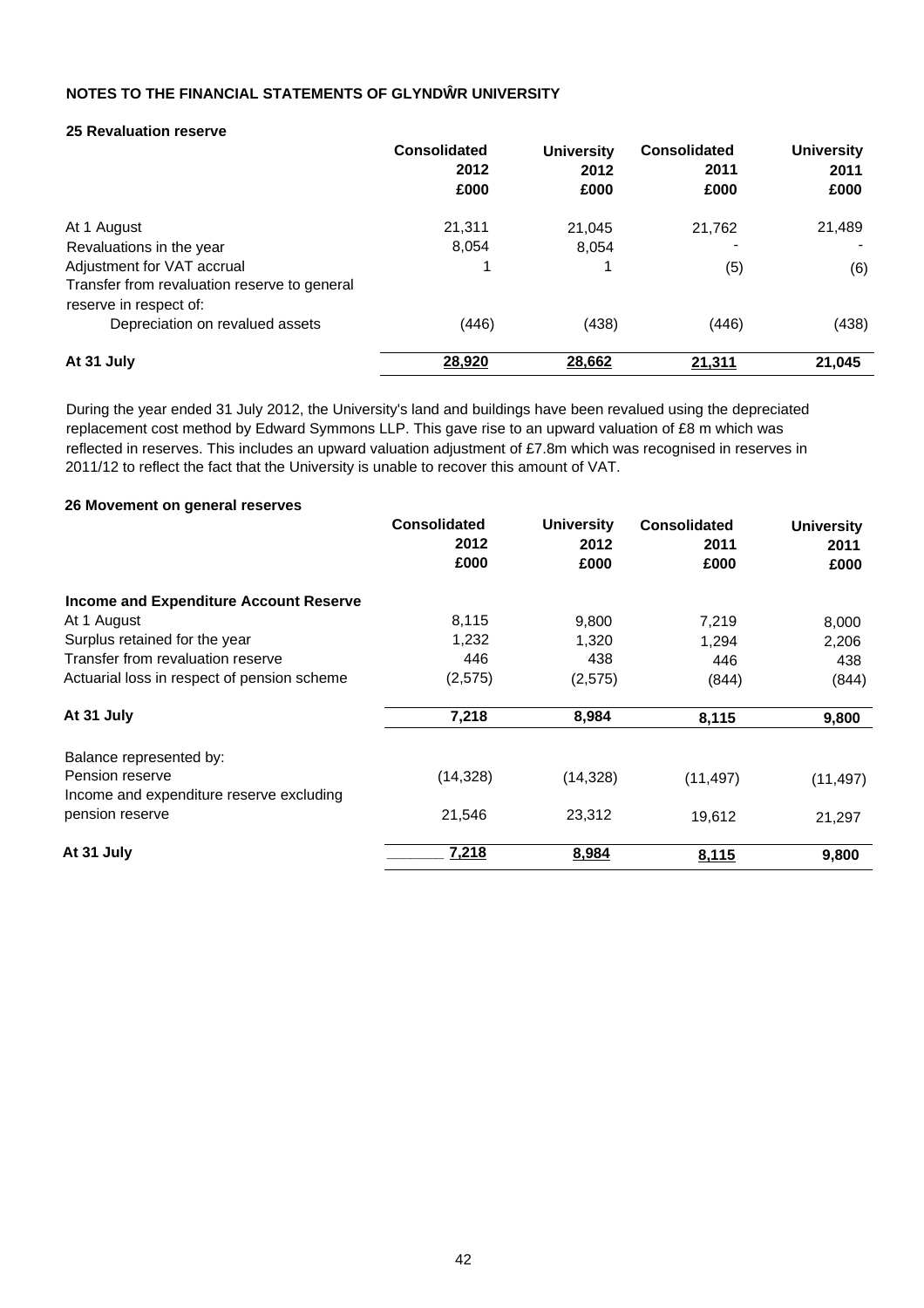### **27 Reconciliation of net cash inflow** *from operating activities*

|                                                                            | <b>Notes</b> | 2012<br>£000 | 2011<br>£000 |
|----------------------------------------------------------------------------|--------------|--------------|--------------|
| Surplus on continuing operations after depreciation of assets at valuation |              | 1,232        | 1,294        |
| Depreciation                                                               | 12           | 2,320        | 1,944        |
| Amortisation of goodwill                                                   | 13           | 225          | 69           |
| Loss on impairment of fixed assets                                         | 12           | 98           |              |
| Deferred capital grants released to income                                 | 23           | (840)        | (847)        |
| Interest payable                                                           | 9            | 504          | 333          |
| Pension cost less contributions payable                                    | 33           | (246)        | (55)         |
| Decrease in stocks                                                         | 14           | 19           | 956          |
| Increase in debtors                                                        | 17           | (2,896)      | (2,014)      |
| Increase in creditors                                                      | 19           | 3,413        | 205          |
| Revaluation reserve adjustment                                             | 25           |              | (5)          |
| Decrease in provisions                                                     | 22           | (234)        | (29)         |
| Interest receivable                                                        | 6            | (31)         | (35)         |
| Exceptional reversal of impairment                                         |              | (210)        |              |
| Net cash inflow from operating activities                                  |              | 3,354        | 1,816        |
| <b>28 Returns on investments</b>                                           |              | 2012         | 2011         |

|                         | ZUIZ<br>£000   | ZV I I<br>£000 |
|-------------------------|----------------|----------------|
| Income from endowments  | $\blacksquare$ |                |
| Other interest received | 31             | 35             |
| <b>Total</b>            |                | 36             |

### **29 Capital expenditure and financial investment**

|                                                                       |    | 2012<br>£000  | 2011<br>£000      |
|-----------------------------------------------------------------------|----|---------------|-------------------|
| Purchase of tangible fixed assets<br>Deferred capital grants received | 23 | (2,207)<br>96 | (5, 426)<br>3,049 |
| Net cash outflow from capital expenditure and financial investment    |    | (2, 1111)     | (2, 377)          |
| 30 Management of liquid resources                                     |    | 2012<br>£000  | 2011<br>£000      |
| Withdrawals from deposits                                             |    | (700)         | (152)             |
| Net cash outflow from management of liquid resources                  |    | (700)         | (152)             |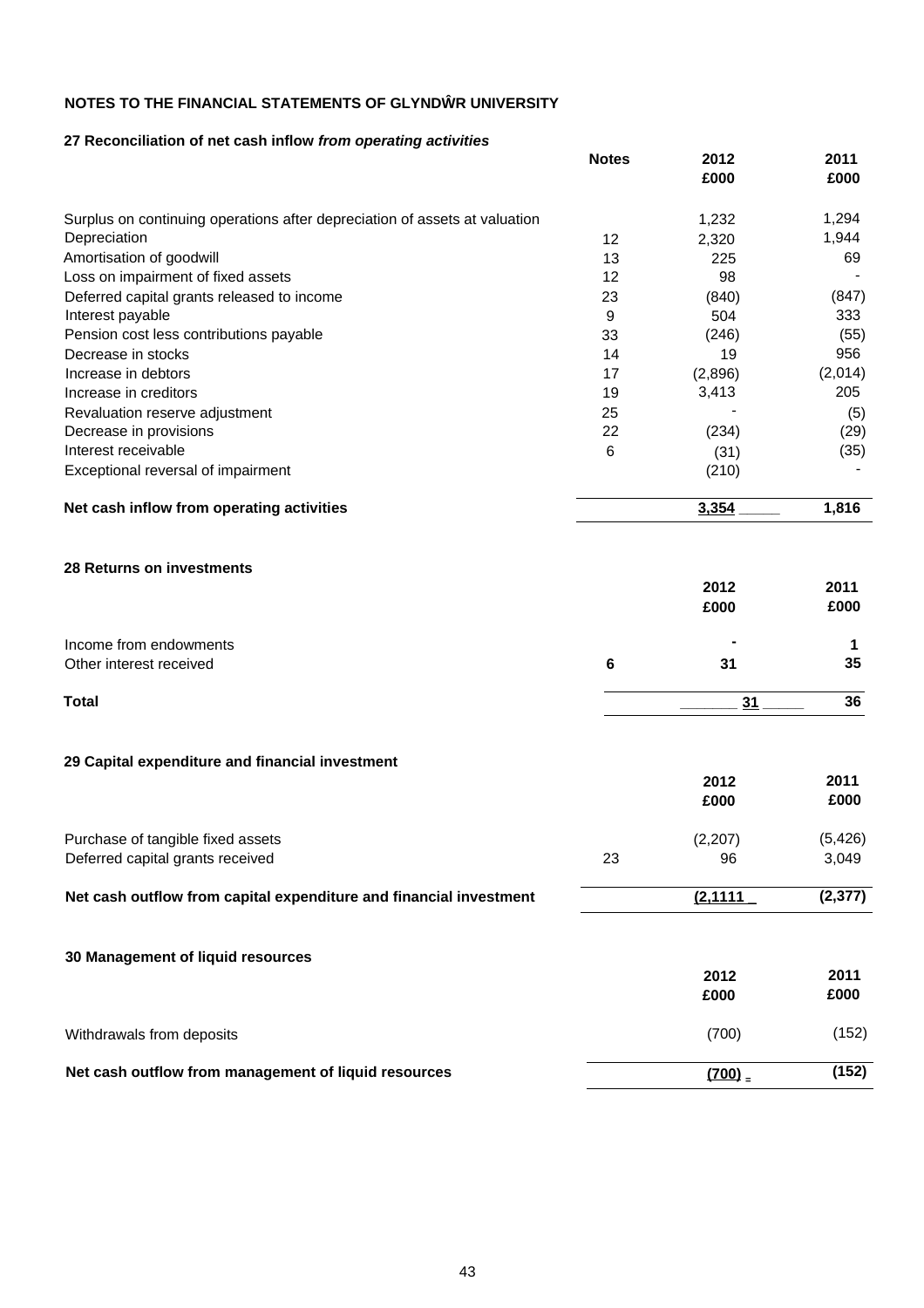| 31 Financing                                        | <b>Note</b> | 2012<br>£000 | 2011<br>£000 |
|-----------------------------------------------------|-------------|--------------|--------------|
| Debt due beyond a year:                             |             |              |              |
| Capita! element of finance lease rental<br>payments |             | (819)        | (21)         |
| Net cash inflow from financing                      |             | (819)        | (21)         |

## **32 Analysis of changes in net funds**

|                             |    | At 1 August<br>2011 | <b>Cash flows</b>        | Other<br>changes | At 31 July<br>2012 |
|-----------------------------|----|---------------------|--------------------------|------------------|--------------------|
|                             |    | £000                | £000                     | £000             | £000               |
| Cash at bank and in hand    |    | 3,405               | 703                      |                  | 4,108              |
| Endowment asset investments | 16 | 18                  | $\overline{\phantom{0}}$ |                  | 18                 |
| <b>Total</b>                |    | 3,423               | 703                      | ٠                | 4,126              |
| Debt due within 1 year      |    | (749)               | 579                      | ۰                | (170)              |
| Debt due after 1 year       |    | (670)               | 240                      |                  | (430)              |
| Current asset investments   |    | 3,860               | (700)                    | 210              | 3,370              |
| <b>Total</b>                |    | 5,864               | 822                      | 210              | 6,896              |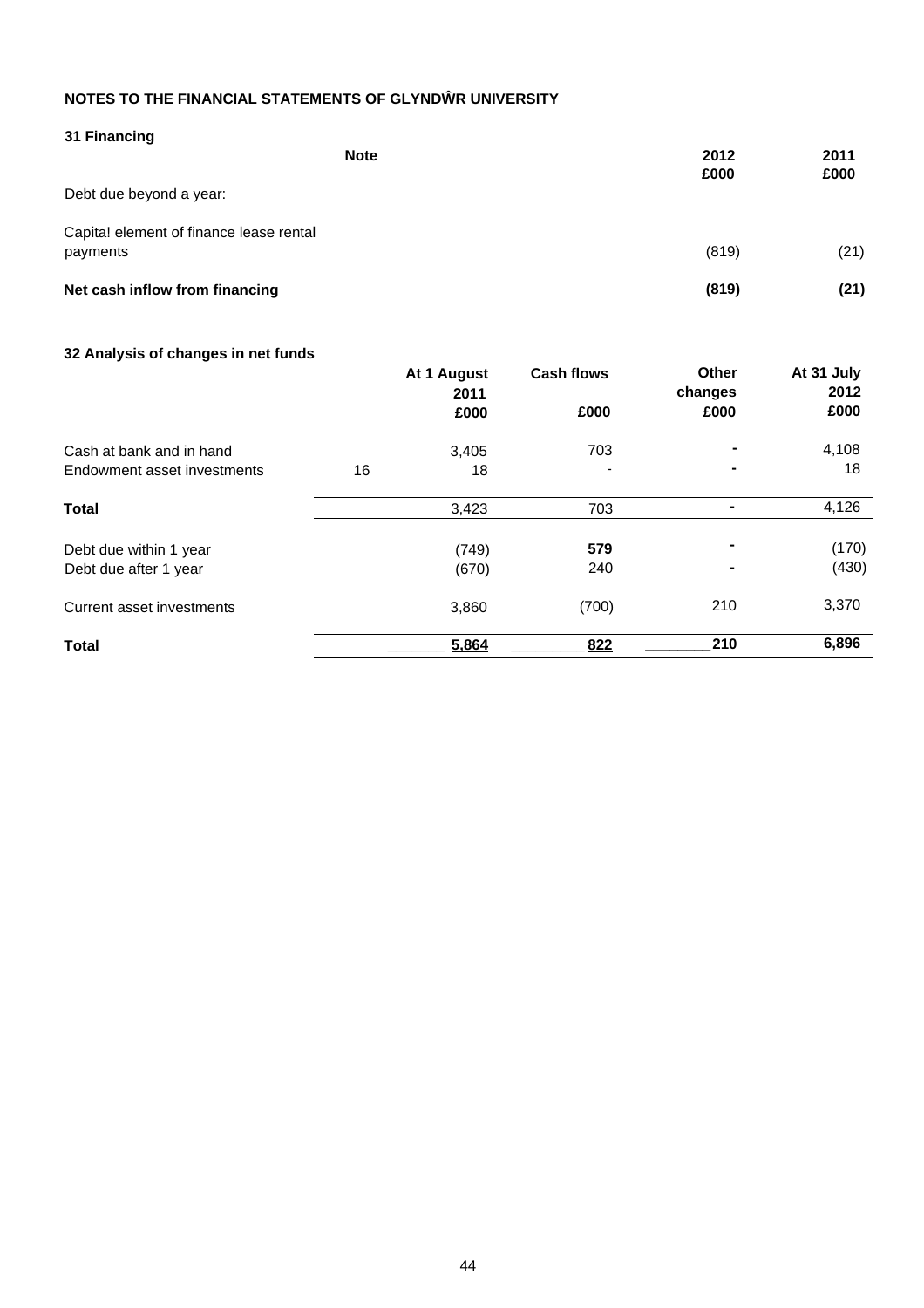#### **33 Pension and similar obligations (University)**

The University's employees belong to three principal pension schemes: the Teachers Pension Scheme England and Wales (TPS) for academic and related staff; and the Local Government Pension Scheme (LGPS) for non-teaching staff, both are defined benefit schemes and the University Superannuation Scheme. The total pension cost for the period was £2,731,000 (2011 - £2,955,000). The expected costs for 2012/13 for the LGPS are £286,000 finance charge and £1,446,000 contributions.

#### **Teachers\* Pension Scheme**

The Teachers' Pension Scheme is an unfunded defined benefit scheme. Contributions on a pay as you go basis are credited to the exchequer under arrangements governed by the Superannuation Act 1972. A notional asset value is ascribed to the Scheme for the purposes of determining contribution rates.

The Teachers' Pension Scheme is subject to a valuation by the scheme actuary every four years. The Government Actuary's Department has been working on the current valuation (as at 31 March 2008) but this has been suspended pending the final report by the IPSPC and full consideration of the Spending Review announcements.

The latest actuarial valuations of the TPS was 31 March 2004 as follows:

| Latest actuarial valuation                       | 31st March 2004             |
|--------------------------------------------------|-----------------------------|
| Actuarial method                                 | <b>Prospective Benefits</b> |
| Investment returns per annum                     | 6.5% per annum              |
| Salary scale increases per annum                 | 5.0% per annum              |
| Market value of assets at date of last valuation | £162.650 million            |
|                                                  |                             |

Proportion of members' accrued benefits covered by the actuarial value of the assets 98.88%

Following the implementation of Teachers' Pensions (Employers' Supplementary Contributions) Regulations 2000 the Government Actuary carried out a further review on the level of employer contributions. For the period from 1 August 2011 to 31 July 2012 the employer contribution was 14.1%. The employee rate of contribution is 6.4%.

## **Universities Superannuation Scheme (USS)**

The university participates in the Universities Superannuation Scheme, a defined benefit scheme which is externally funded and contracted out of the State Second Pension (S2P). The assets of the scheme are held in a separate fund administered by the trustee, Universities Superannuation Scheme Limited. Under the scheme trust deed and rules, the employer contribution rate is determined by the trustee acting on actuarial advice.

The institution is unable to identify its share of the underlying assets and Habilites of the scheme on a consistent and reasonable basis and therefore, as required by FRS 17 Retirement Benefits, accounts for the scheme as if it were a defined contribution scheme. As a result, the amount charged to the income and expenditure account represents the contributions payable to the scheme in respect of the accounting period.

The latest actuarial valuation of the scheme was at 31 March 2005. The valuation was carried out using the projected unit method. The assumptions which have the most significant effect on the result of the valuation are those relating to the rate of return on investments (i.e. the valuation rate of interest) and the rates of increase in salary and pensions and the assumed rates of mortality. In relation to the past service liabilities the financial assumptions were derived from market yields prevailing at the valuation date.

Under the definitions set out in Financial Reporting Standard 17 (FRS17) Retirement Benefits, the TPS and the USS are multi employer pension scheme. The University is unable to identify its share of the underlying assets and liabilities of the scheme. The total cost for the period was £256,000 (2011 : £278,000).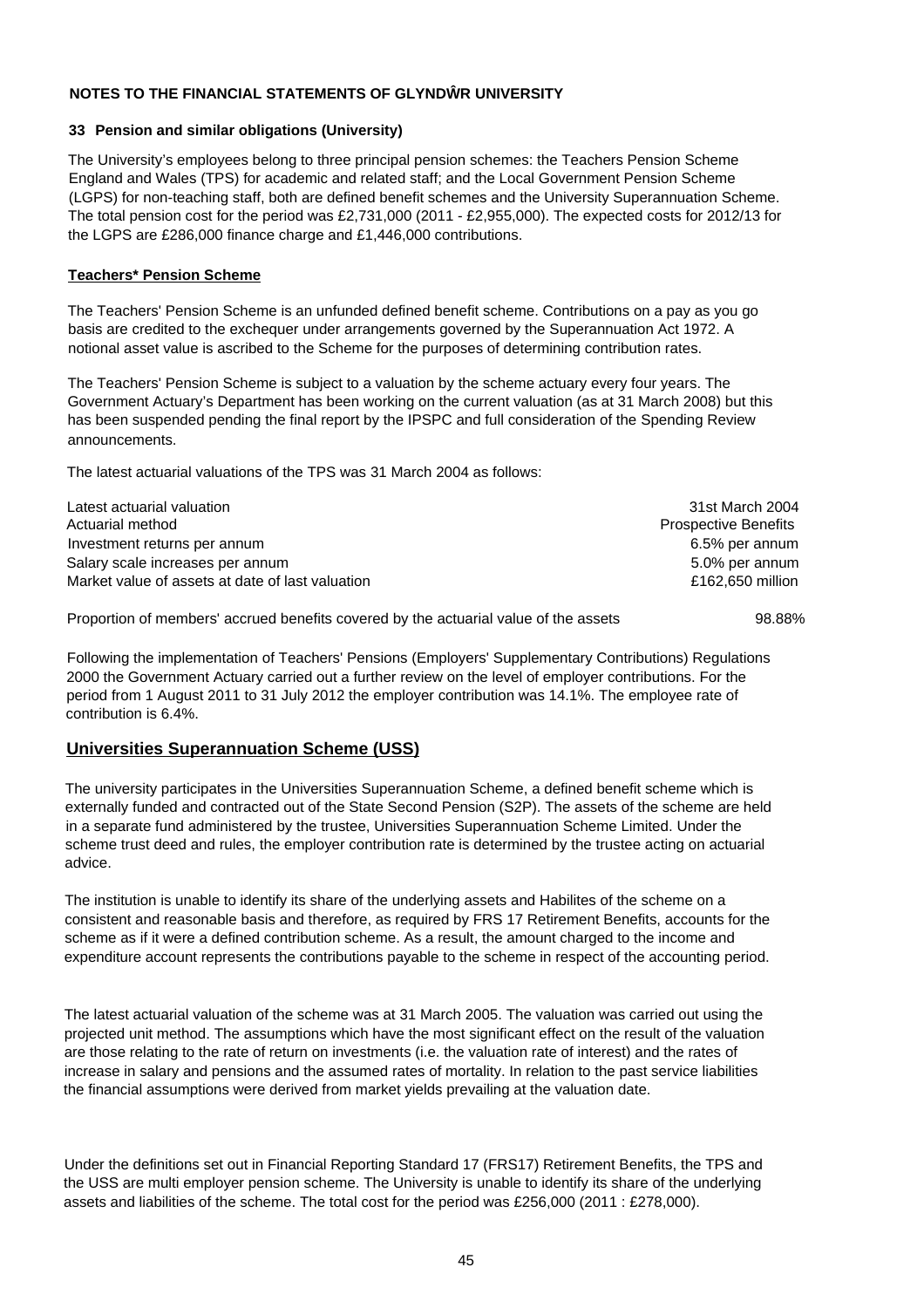#### **33 Pension and similar obligations (University) (continued)**

#### **Local Government Pension Scheme**

**Deficit in scheme at 31 July** 

The following information is based upon a full actuarial valuation of the Fund at 31 March 2011 updated to 31 July 2012 by a qualified independent actuary.

|                                                    | At 31 July | At 31 July At 31 July |       |
|----------------------------------------------------|------------|-----------------------|-------|
|                                                    | 2012       | 2011                  | 2010  |
| Rate of increase in salaries                       | 3.60%      | 4.40%                 | 4.45% |
| Rate of increase for pensions in payment/inflation | 2.10%      | 2.90%                 | 2.70% |
| Discount rate for liabilities                      | 4.30%      | 5.30%                 | 5.50% |

The current mortality assumptions include sufficient allowance for future improvements in mortality rates. The assumed life expectations on retirement at age 65 are:

|                                                                 | At 31 July             | At 31 July             |  |
|-----------------------------------------------------------------|------------------------|------------------------|--|
|                                                                 | 2012                   | 2011                   |  |
|                                                                 | 24 vears               | 23.2 years             |  |
| - of a male (female) future pensioner aged 65 in 20 years' time | $(26.7 \text{ years})$ | (25.9 years)           |  |
|                                                                 | 22.2 vears             | 21.8 years             |  |
| - of male (female) current pensioner aged 65                    | $(24.7 \text{ years})$ | $(24.3 \text{ years})$ |  |

The assets in the scheme and the expected rates of return were:

| Value<br>Value<br>Value<br>return<br>return<br>return<br>expected at 31 July expected<br>at 31 July expected<br>at 31 July<br>at 31 July<br>2012 at 31 July<br>2011 at 31 July<br>2010<br>2011<br>2012<br>£000<br>£000<br>2010<br>£000<br>7.0%<br>Equities<br>10,122<br>7.0%<br>9,084<br>7.5%<br>10,839<br>2.5%<br>0.0%<br>4.2%<br><b>Government Bonds</b><br>3.4%<br><b>Other Bonds</b><br>4,240<br>4.9%<br>5.1%<br>3,347<br>2,422<br>6.0%<br>6.5%<br>Property<br>6.0%<br>2,777<br>1,411<br>1,384 |       |
|----------------------------------------------------------------------------------------------------------------------------------------------------------------------------------------------------------------------------------------------------------------------------------------------------------------------------------------------------------------------------------------------------------------------------------------------------------------------------------------------------|-------|
|                                                                                                                                                                                                                                                                                                                                                                                                                                                                                                    |       |
|                                                                                                                                                                                                                                                                                                                                                                                                                                                                                                    |       |
|                                                                                                                                                                                                                                                                                                                                                                                                                                                                                                    |       |
|                                                                                                                                                                                                                                                                                                                                                                                                                                                                                                    |       |
|                                                                                                                                                                                                                                                                                                                                                                                                                                                                                                    |       |
|                                                                                                                                                                                                                                                                                                                                                                                                                                                                                                    |       |
|                                                                                                                                                                                                                                                                                                                                                                                                                                                                                                    |       |
|                                                                                                                                                                                                                                                                                                                                                                                                                                                                                                    |       |
| 0.5%<br>353<br>0.5%<br>0.5%<br>Cash<br>979                                                                                                                                                                                                                                                                                                                                                                                                                                                         | 38    |
| Other<br>7.0%<br>7,749<br>7.0%<br>7.5%<br>7,945<br>4,536                                                                                                                                                                                                                                                                                                                                                                                                                                           |       |
| 25,241<br><b>Total market value of assets</b><br>22,766<br>19,219                                                                                                                                                                                                                                                                                                                                                                                                                                  |       |
| Present value of scheme liabilities<br>(39, 569)<br>(34, 263)<br>(29, 594)                                                                                                                                                                                                                                                                                                                                                                                                                         |       |
| Related deferred tax liability                                                                                                                                                                                                                                                                                                                                                                                                                                                                     |       |
| Deficit in the scheme<br>(14, 328)<br>(11.497)<br>(10, 375)                                                                                                                                                                                                                                                                                                                                                                                                                                        |       |
| 2012                                                                                                                                                                                                                                                                                                                                                                                                                                                                                               | 2011  |
| £000<br>£000                                                                                                                                                                                                                                                                                                                                                                                                                                                                                       |       |
| Analysis of the amount charged to income and expenditure account                                                                                                                                                                                                                                                                                                                                                                                                                                   |       |
| (1, 294)<br>Current service cost<br>(1,202)                                                                                                                                                                                                                                                                                                                                                                                                                                                        |       |
| (22)<br>Curtailments                                                                                                                                                                                                                                                                                                                                                                                                                                                                               | (200) |
| Total operating charge recognised in staff costs<br>(1, 316)<br>(1, 402)                                                                                                                                                                                                                                                                                                                                                                                                                           |       |
| Analysts of pension finance income / (costs)                                                                                                                                                                                                                                                                                                                                                                                                                                                       |       |
| Expected return on pension scheme assets<br>1,354<br>1,324                                                                                                                                                                                                                                                                                                                                                                                                                                         |       |
| Interest on pension liabilities<br>(1,858)<br>(1,657)                                                                                                                                                                                                                                                                                                                                                                                                                                              |       |
| <b>Pension finance costs</b><br>(504)                                                                                                                                                                                                                                                                                                                                                                                                                                                              | (333) |
| Amount recognised in the statement of total recognised gains and losses (STRGL)                                                                                                                                                                                                                                                                                                                                                                                                                    |       |
| Actual return less expected return on pension scheme assets<br>(699)<br>917                                                                                                                                                                                                                                                                                                                                                                                                                        |       |
| Experience gains and losses arising on the scheme liabilities<br>(1,876)<br>(1,761)                                                                                                                                                                                                                                                                                                                                                                                                                |       |
| Past service cost gain                                                                                                                                                                                                                                                                                                                                                                                                                                                                             |       |
| (2, 575)<br>Actuarial (loss) / gain recognised in STRGL<br>(844)                                                                                                                                                                                                                                                                                                                                                                                                                                   |       |
| Movement in deficit during year                                                                                                                                                                                                                                                                                                                                                                                                                                                                    |       |
| Deficit in scheme at 1 August<br>(11, 497)<br>(10, 375)                                                                                                                                                                                                                                                                                                                                                                                                                                            |       |
| Movement in year:                                                                                                                                                                                                                                                                                                                                                                                                                                                                                  |       |
| Current employer service charge<br>(1, 294)<br>(1,202)                                                                                                                                                                                                                                                                                                                                                                                                                                             |       |
| <b>Employer Contributions</b><br>1,564<br>1,457                                                                                                                                                                                                                                                                                                                                                                                                                                                    |       |
| Curtailments<br>(22)                                                                                                                                                                                                                                                                                                                                                                                                                                                                               | (200) |
| (504)<br>Net interest / return on assets                                                                                                                                                                                                                                                                                                                                                                                                                                                           | (333) |

Actuarial gain or loss (2,575) (844<sup>)</sup><br> **Actuarial gain or loss** (844<sup>)</sup><br> **Actuarial gain or loss** (844<sup>)</sup> (11,497)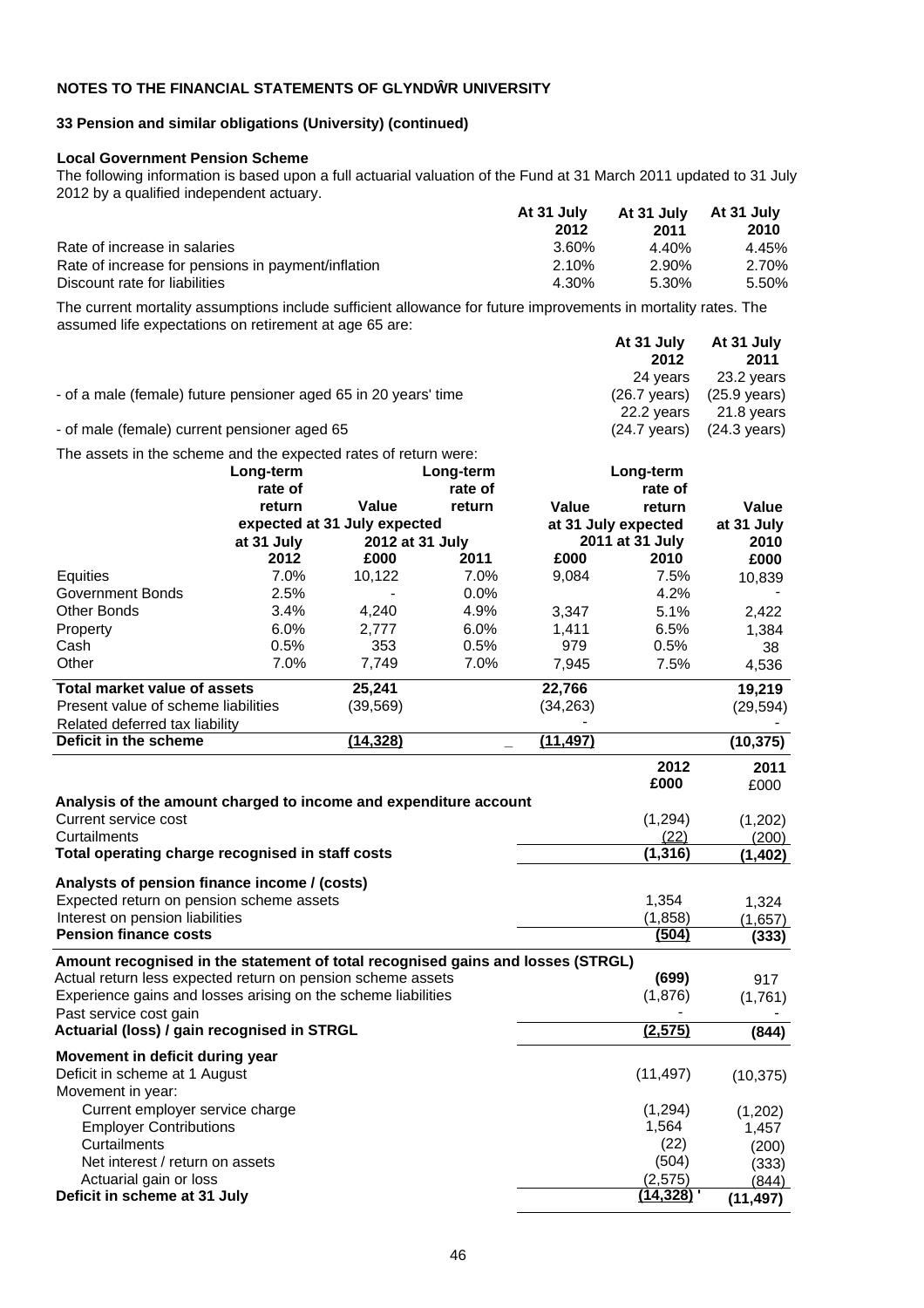#### **33 Pension and similar obligations (University) (continued)**

#### **Analysis of the movement in the present value of the scheme liabilities**

|                                                                    |              |              |              | 2012<br>£000 | 2011<br>£000 |
|--------------------------------------------------------------------|--------------|--------------|--------------|--------------|--------------|
| At beginning of the year                                           |              |              |              | 34,263       | 29,594       |
| Current service cost                                               |              |              |              | 1,294        | 1,202        |
| Interest cost                                                      |              |              |              | 1,858        | 1,657        |
| Contributions by scheme participants                               |              |              |              | 515          | 468          |
| Actuarial gains and losses                                         |              |              |              | 1,876        | 1,761        |
| Benefits paid                                                      |              |              |              | (259)        | (619)        |
| Past service costs                                                 |              |              |              |              |              |
| <b>Business combinations</b>                                       |              |              |              |              |              |
| Curtailments                                                       |              |              |              | 22           | 200          |
| Settlements                                                        |              |              |              |              |              |
| At end of year                                                     |              |              |              | 39,569       | 34,263       |
| Analysis of the movement in the present value of the scheme assets |              |              |              |              |              |
|                                                                    |              |              |              | 2012         | 2011         |
|                                                                    |              |              |              | £000         | £000         |
| At beginning of the year                                           |              |              |              | 22,766       | 19,219       |
| Expected rate of return on scheme assets                           |              |              |              | 1,354        | 1,324        |
| Actuarial gains and losses                                         |              |              |              | (699)        | 917          |
| Contributions by employer                                          |              |              |              | 1,564        | 1,457        |
| Contributions by scheme participants                               |              |              |              | 515          | 468          |
| Benefits paid                                                      |              |              |              | (259)        | (619)        |
| At end of year                                                     |              |              |              | 25,241       | 22,766       |
| History of experience gains and losses                             |              |              |              |              |              |
|                                                                    | 2012<br>£000 | 2011<br>£000 | 2010<br>£000 | 2009<br>£000 | 2008<br>£000 |
| Actual return on scheme assets                                     | 656          | 2,194        | 2,623        | (2,048)      | (787)        |
| Difference between the expected and                                |              |              |              |              |              |
| actual return on assets                                            | (699)        | 917          | 1,564        | (3, 149)     | (1,916)      |
| Experience gains and losses on scheme                              |              |              |              |              |              |
| liabilities                                                        | (1,876)      | (1,761)      | (1,737)      | 2,640        | 2,119        |
| Present value of the scheme liabilities                            | (39, 569)    | (34, 263)    | (29, 594)    | (26, 809)    | (26, 396)    |
| Present value of the scheme assets                                 | 25,241       | 22,766       | 19,219       | 15,806       | 15,725       |
| Deficit                                                            | (14, 328)    | (11, 497)    | (10, 375)    | (11,003)     | (10, 671)    |

The expected return on scheme assets is determined by considering the expected returns available on the assets underlying the current investment policy. Expected yields on fixed interest investments are based on gross redemption yields as at the Balance Sheet date. Expected returns on equity investments reflect iong-term rates of return experienced in the retrospective markets.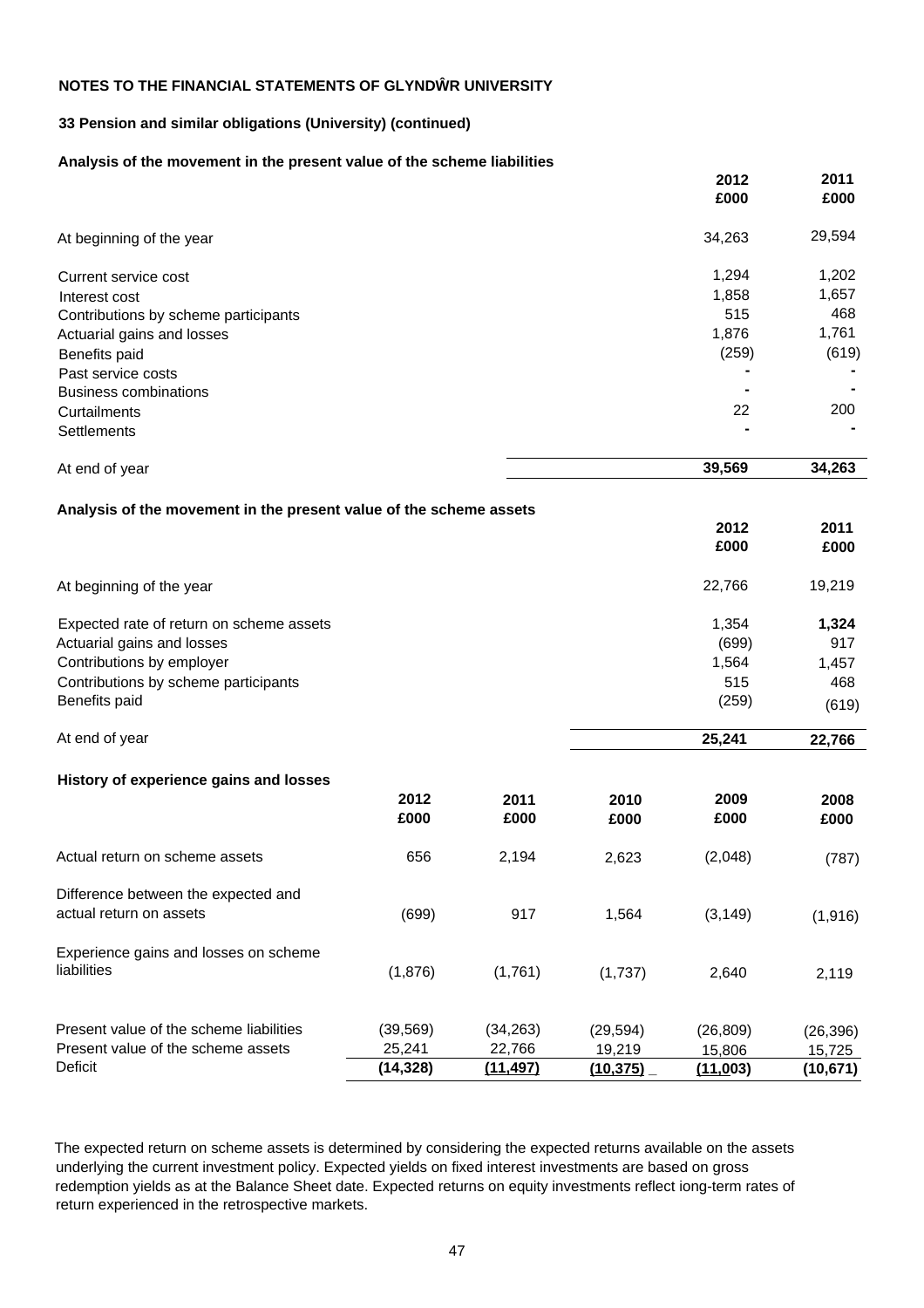#### **34 Capital commitments**

|                                       | <b>Consolidated</b> |              |  |
|---------------------------------------|---------------------|--------------|--|
| Commitments contracted for at 31 July | 2012<br>£000        | 2011<br>£000 |  |
| St Asaph building                     | 1,920               |              |  |
| IRP1600 polishing machine             | 1,500               |              |  |
| <b>Total</b>                          | 3,420               |              |  |

#### **35 Financial commitments**

At 31 July the Group had annual commitments under non-cancellable operating leases as follows:

|                          | <b>Consolidated and University</b> |           |                 |           |
|--------------------------|------------------------------------|-----------|-----------------|-----------|
|                          | 2012                               |           | 2011            |           |
|                          |                                    | Vehicles, |                 | Vehicles, |
|                          |                                    | plant and |                 | plant and |
|                          | <b>Property</b>                    | equipment | <b>Property</b> | equipment |
|                          | £000                               | £000      | £000            | £000      |
| Expiring within one year | ۰                                  | ۰         |                 | 13        |
| <b>Total</b>             | -                                  | ۰         | ٠               | 13        |

#### **36 Contingent liability**

The University are standing as guarantor for the NatWest Bank in respect of a  $\bigoplus$  million Euro contract between Optic Glynd r Limited and the European Southern Observatory (ESO) organisation in respect of delivery of works on the ESO Extra Large Telescope project for completion in December 2013. These monies may become payable if the contract is not completed successfully in the allotted timescale.